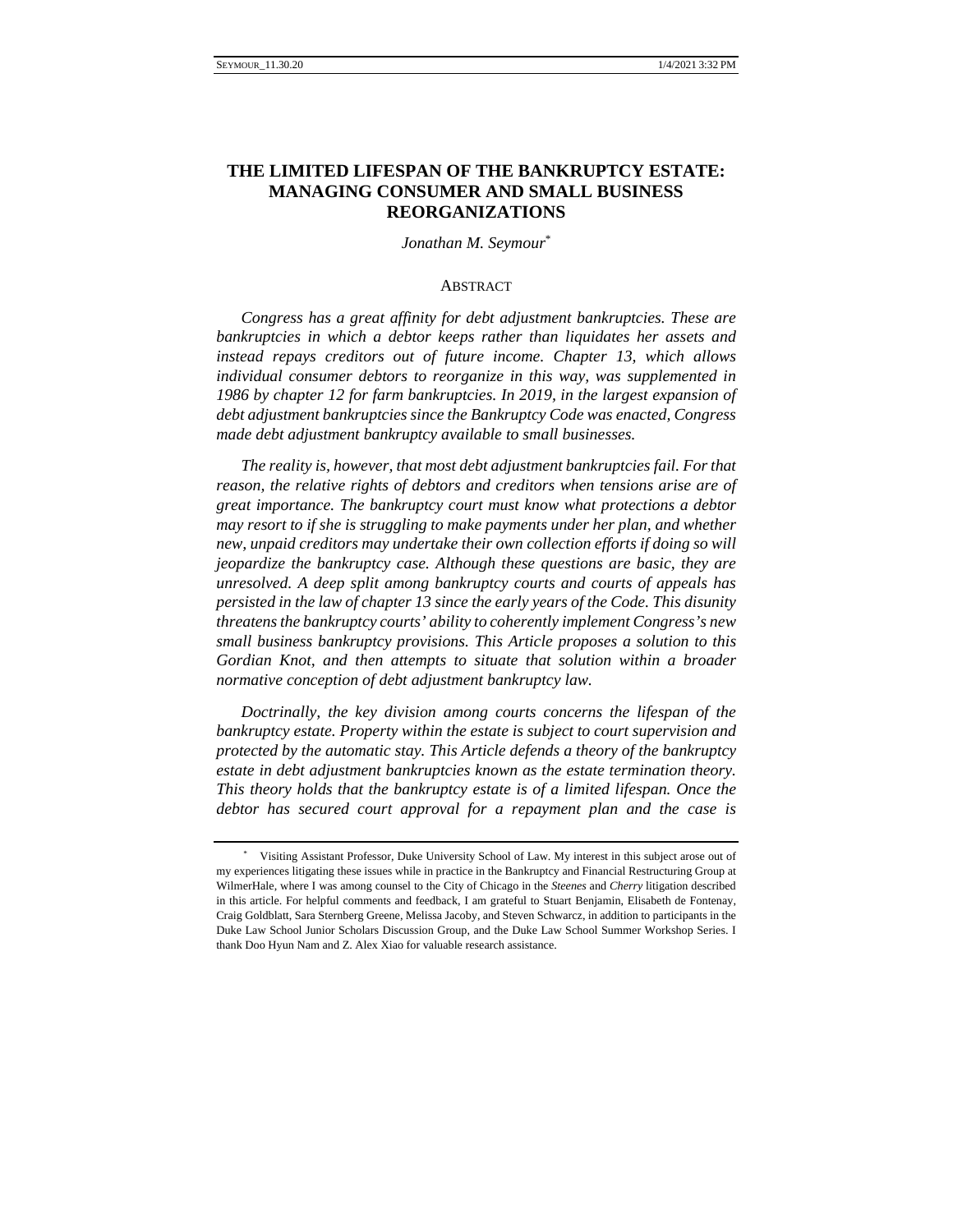*underway, she is both free from bankruptcy court supervision and without special bankruptcy court protection. Moreover, although a default rule, the early termination of the bankruptcy estate is sticky. Preserving property within the estate is possible, but the power to do so is limited. Some valid bankruptcy law purpose is necessary before property can be retained within the estate.*

*On a broader level, this Article attempts to situate the limited lifespan of the bankruptcy estate within a model of bankruptcy it dubs "light-touch" bankruptcy. This model emphasizes the advantages of simple, streamlined, and cheaply administrable procedures, and suggests that debtors may benefit most by being able to enjoy a financial fresh start, free from entanglement with the bankruptcy court, at the earliest possible moment during their bankruptcy cases.*

|         | A.                                              |                                                                 |  |
|---------|-------------------------------------------------|-----------------------------------------------------------------|--|
|         |                                                 | 1.                                                              |  |
|         |                                                 | 2.                                                              |  |
|         | $B_{\cdot}$                                     |                                                                 |  |
| $\Pi$ . |                                                 |                                                                 |  |
|         | А.                                              |                                                                 |  |
|         |                                                 | $\mathcal{I}$                                                   |  |
|         |                                                 | $\mathcal{L}$                                                   |  |
|         |                                                 | $\mathcal{E}$                                                   |  |
|         |                                                 | $\mathcal{A}_{\cdot}$                                           |  |
|         |                                                 | .5.                                                             |  |
|         |                                                 | Stay Relief and Administrative Expenses  36<br>$\mathfrak{a}$ . |  |
|         |                                                 | The Place of Postpetition Expenses in Bankruptcy  38<br>$b_{1}$ |  |
|         | $B_{\cdot}$                                     | The Life of the Bankruptcy Estate in Chapter 12 and Small       |  |
|         |                                                 |                                                                 |  |
| Ш       | EXTENDING THE LIFE OF THE BANKRUPTCY ESTATE  43 |                                                                 |  |
|         | A.                                              |                                                                 |  |
|         | $\overline{B}$ .                                |                                                                 |  |
|         |                                                 |                                                                 |  |
|         |                                                 |                                                                 |  |
|         |                                                 |                                                                 |  |
|         |                                                 |                                                                 |  |
|         |                                                 |                                                                 |  |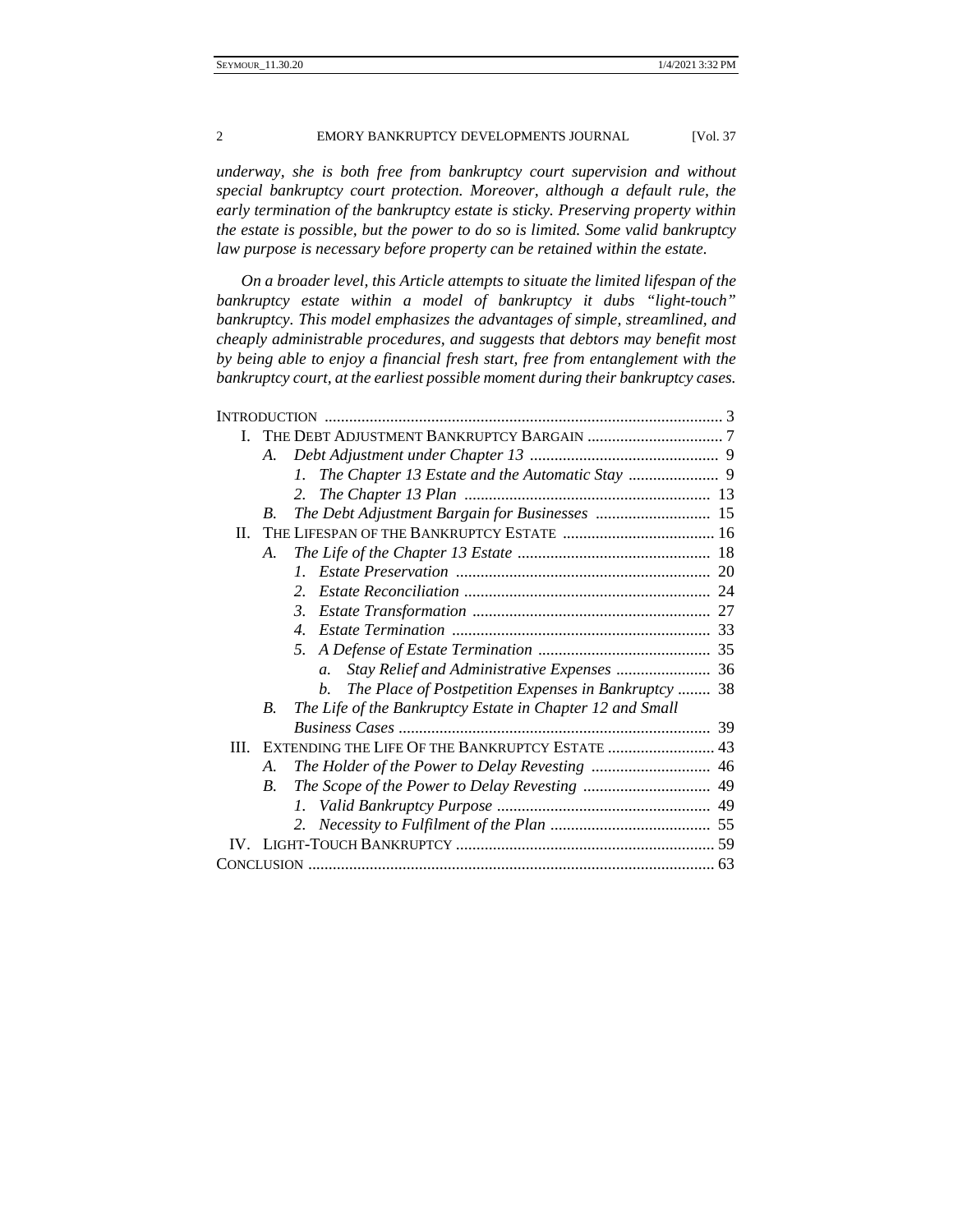#### **INTRODUCTION**

Outside of the world of big business, debt adjustment plans are Congress's favored form of bankruptcy law.<sup>1</sup> Congress has deployed both carrot and stick to encourage individual debtors to seek relief under chapter 13 of the Bankruptcy Code, preferring that debtors attempt to repay their debts over time rather than liquidate their existing assets.<sup>2</sup> As a result, hundreds of thousands of consumer debtors file for chapter 13 each year. Owners of family farms and fisheries take advantage of a similar invitation from Congress by seeking relief under chapter 12 of the Code. Congress has now taken its enthusiasm for debt adjustment plans one step further. In 2019, Congress responded to complaints that the traditional forms of business bankruptcy under chapter 11 of the Code are unworkable or prohibitively expensive for owners of small businesses by passing the Small Business Reorganization Act ("SBRA").<sup>3</sup> The SBRA makes debt adjustment plans available to businesses with less than \$2.7 million in debt,<sup>4</sup> a category that may comprise more than 40% of all business debtors.<sup>5</sup>

The SBRA went into effect in February 2020; bankruptcy courts, therefore, are only just beginning to grapple with the applicable rules for such cases.<sup>6</sup> In all forms of debt adjustment bankruptcy, however, the basic mechanics of the bankruptcy case are the same. Instead of liquidating their assets, debtors keep all their pre-existing property and commit to paying their projected disposable income to their pre-bankruptcy creditors during a repayment plan that typically lasts from three to five years.<sup>7</sup> After making those payments, and with certain

<sup>1</sup> The Bankruptcy Code describes chapters 13 and 12 of the Code as regulating the "adjustment of debts" of "an individual with regular income" and "a family farmer or fisherman with regular income" respectively. 11 U.S.C. §§ 101(18), (19A) (2019); *Id.* § 109(e). In this Article, I use the terms debt adjustment plan or debt adjustment bankruptcy to refer to a bankruptcy case filed under these chapters or under new subchapter V of chapter 11, each of which shares the same structure. 2 Sara Sternberg Greene, Parina Patel & Katherine Porter, *Cracking the Code: An Empirical Analysis of* 

*Consumer Bankruptcy Outcomes*, 101 MINN. L. REV. 1031, 1031 (2017); H.R. REP. NO. 95-595, at 5, *as reprinted in* 1978 U.S.C.C.A.N. 5963, 5966 ("In the consumer area, proposed chapter 13 encourages more debtors to repay their debts over an extended period rather than to opt for straight bankruptcy liquidation and discharge"); *see* H.R. REP. NO. 109-31, at 12–13 (2005), *as reprinted in* 2005 U.S.C.C.A.N. 88, 99.<br><sup>3</sup> Small Business Reorganization Act (SBRA) of 2019, Pub. L. No. 116-54, 133 Stat. 1079 (2019),

<sup>% (</sup>codified at 11 U.S.C. § § 1181–1195).<br>
<sup>4</sup> *Id.*; *see* 11 U.S.C. § 101(51D) (2019) (defining "small business debtor").<br>
<sup>5</sup> Professor Robert Lawless estimates that approximately 40% of business debtors filing for bank under current law would qualify for relief under the SBRA. Robert Lawless, *How Many New Small Business Chapter 11s*, CREDIT SLIPS (Sept. 14, 2019), https://www.creditslips.org/creditslips/2019/09/how-many-newsmall-business-chapter-11s.html. In 2019, 5,814 business bankruptcy cases were filed under traditional chapter 11, Table F-2, U.S. COURTS, https://www.uscourts.gov/sites/default/files/data\_tables/bf\_f2\_1231.2019.pdf (last visited Feb. 19, 2019).<br><sup>6</sup> SBRA § 5, 133 Stat. 1087.

<sup>7 11</sup> U.S.C. § 1325(b) (2019) (defining projected disposable income as the debtor's projected gross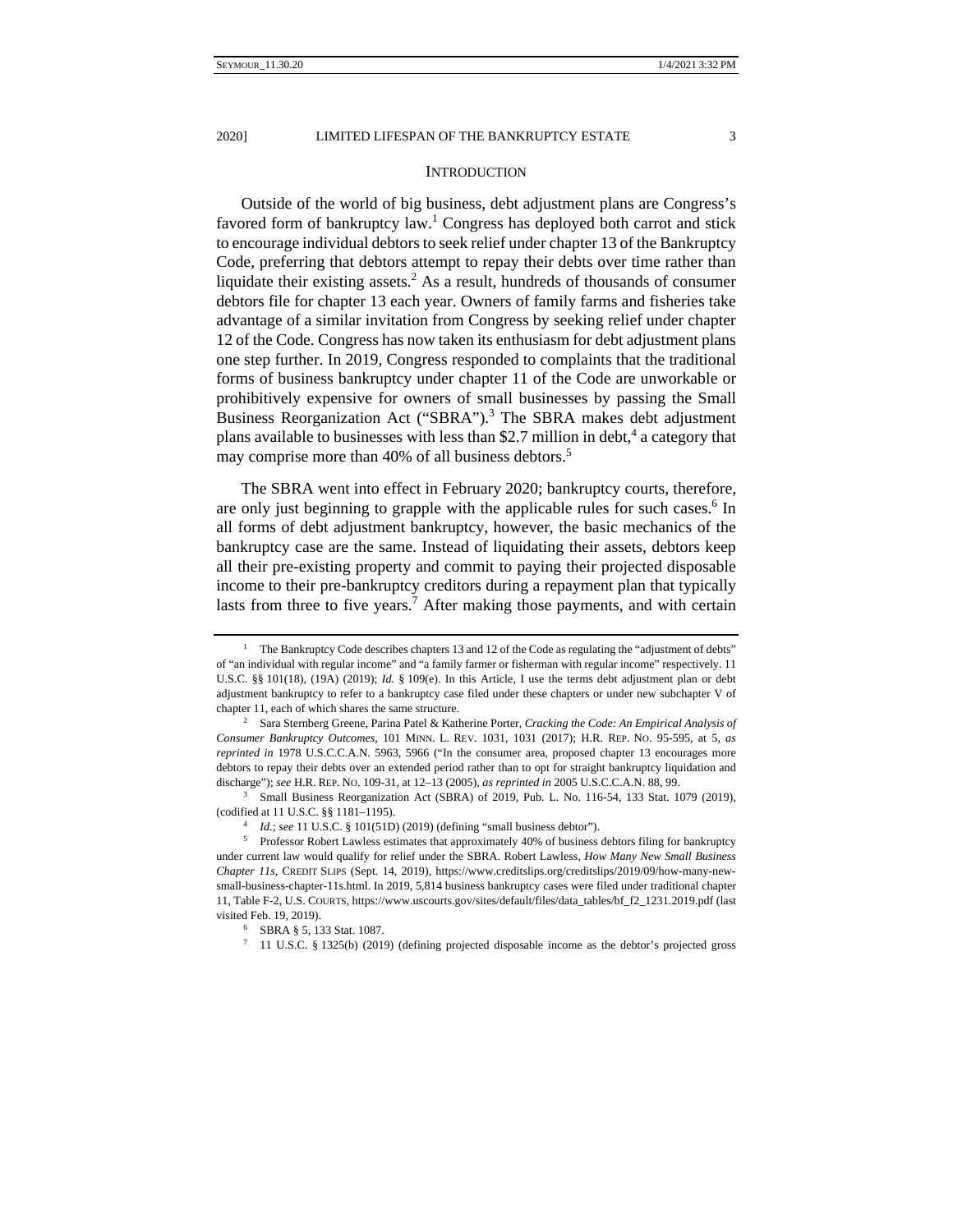exceptions, the debtor's remaining liabilities that pre-date the bankruptcy case are discharged.<sup>8</sup> The statutory language in large part tracks from chapter to chapter of the Code. The pre-existing law of chapters 13 and 12, therefore, should tell us much about how small business reorganizations are to be administered.

Even if simple in concept, the law of debt adjustment plans is far from settled.<sup>9</sup> When all does not go according to plan, the hierarchy of rights among the bankruptcy case's stakeholders is unclear. That lack of clarity is particularly important given debtors' low rate of success in completing reorganization plans.10 Individual debtors in as many as two-thirds of all chapter 13 cases fail to make all payments required by their plans and are forced either to dismiss their cases or convert to another form of bankruptcy relief (most likely simple liquidation under chapter 7 of the Code).<sup>11</sup> Similarly, about 60% of chapter 12 reorganizations do not result in a completed plan.12 There are thousands of new small business cases expected each year. Once tensions arise in these cases, just as in the failed chapter 12 and 13 cases, the bankruptcy court must determine whose rights take precedence among three groups of parties to the case: the debtor herself; the debtor's pre-bankruptcy (or prepetition) creditors; and the debtor's new, postpetition creditors to whom she has incurred debts only after filing the bankruptcy case. Yet, the law on which bankruptcy courts must base these determinations is subject to bitter dispute.

Consider a debtor who has begun a debt adjustment bankruptcy and some months later wants to buy a truck. This may be a consumer debtor who wants to buy a truck for personal use or to drive to and from work, or a small business debtor who wants to use the truck in its business. In either case, the debtor expects to use some of her pre-bankruptcy savings to make the down payment for the truck and, thereafter, to use a portion of her income earned during the bankruptcy case to make monthly payments, while continuing to make her ongoing payments to prepetition creditors. May the debtor make these expenditures, or does the use of either pre-existing savings or current monthly income require the bankruptcy court's permission? And if the debtor's

income less projected necessary or permitted expenses). 8 *Id.* § 1328 9 *See* David Gray Carlson, *The Chapter 13 Estate and Its Discontents*, 17 AM. BANKR. INST. L. REV. 233, 233 (2009) ("Thirty years into the life of the Bankruptcy Code, the courts still have no coherent theory of

chapter 13.").<br><sup>10</sup> Greene, Patel & Porter, *supra* note 2, at 1032.<br><sup>11</sup> Greene, Patel & Porter, *supra* note 2, at 1032.<br><sup>12</sup> See Jamey Mavis Lowdermilk, A Fighting Chance? Small Family Farmers and How Little We Know, 86 TENN. L. REV. 177, 192 (2018).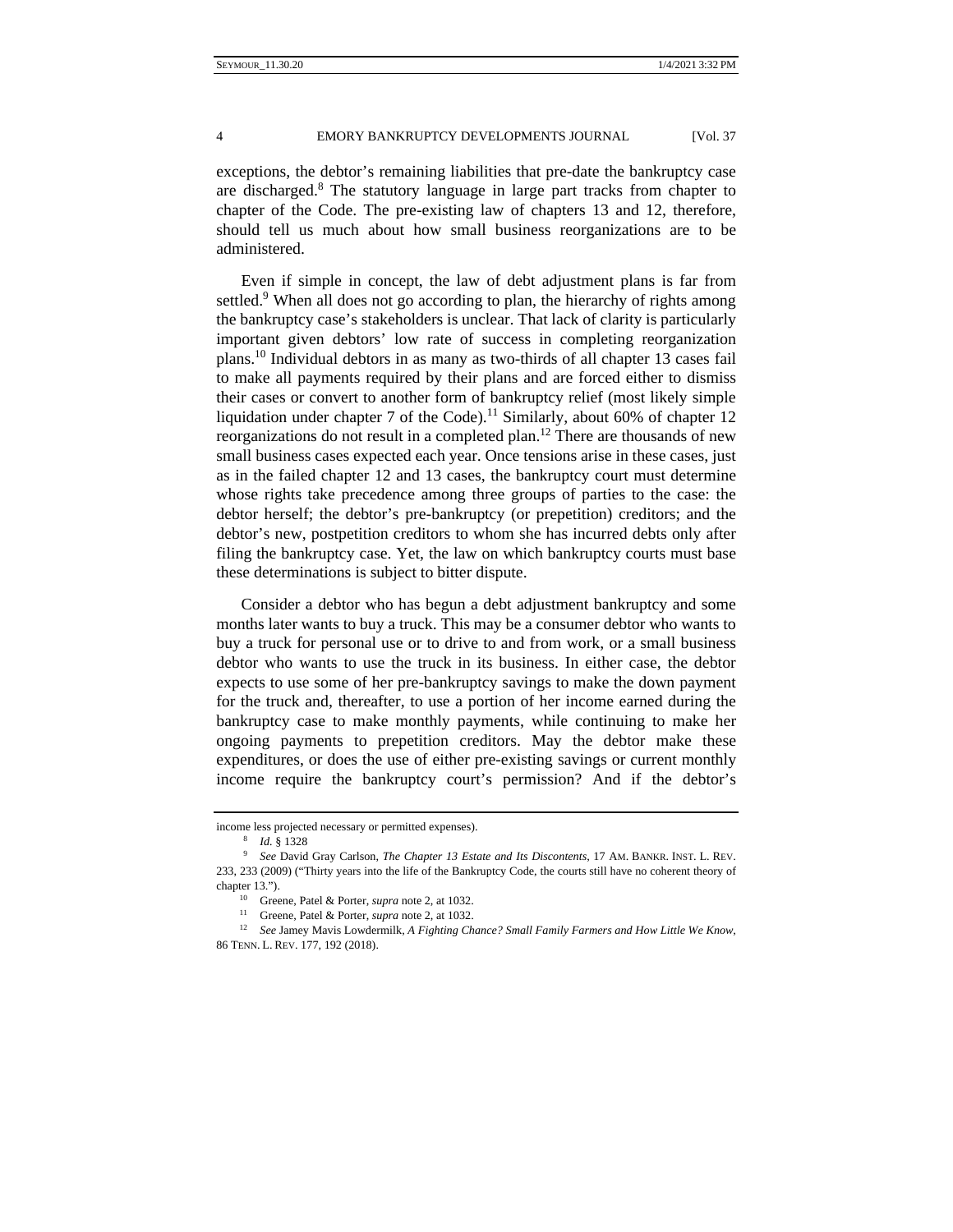prepetition creditors believe the deal is a bad one, may they object and be heard in the bankruptcy court?

Next, assume that the debtor has purchased the truck, but has fallen behind on his payments. May the auto lender repossess the truck from the debtor (as it would do if no bankruptcy case existed), or must the lender also obtain permission from the bankruptcy court? And does it matter whether taking the truck would interfere with the debtor's ability to make her continuing payments to prepetition creditors or to provide for her own needs?

The unanswered question is this: when a debtor has already finalized the details of her repayment plan and begins making payments to creditors, is the debtor fully in control of all of her other assets—meaning she is able to immediately enjoy the benefits and responsibilities of the fresh start—or does her property remain subject to bankruptcy court supervision and protection while she is making payments in accordance with her plan?

Although unresolved, this issue is fundamental to bankruptcy practice. District-by-district, debtors and creditors' rights are significantly altered as individual bankruptcy courts give effect to their own interpretations of the Code. In some districts, a debtor seeking to use her assets outside the ordinary course may be denied permission because of the potential impact that decision will have on future payments to prepetition creditors under the plan.<sup>13</sup> This approach ascribes paramount importance to protecting the debtor's financial health so that she is able to continue making payments under the plan to prepetition creditors and may shield the debtor's property from collection efforts by new postpetition creditors. Other courts take the opposite view, relying on the law of traditional business reorganizations under chapter 11. Debt adjustment plans are similar to reorganization proceedings in both governing statutory text and structure. In consequence, in a debt adjustment plan proceeding––as in a traditional chapter 11 reorganization––these bankruptcy courts hold that a debtor who has embarked upon a repayment plan is financially independent; she is able to deal with her assets as she chooses, but equally unable to look to the bankruptcy court for protection should some new creditor look to those assets for satisfaction.

The outcome that is chosen depends on the bankruptcy court's theory of the bankruptcy estate. When a case is filed, the Code provides that all of the debtor's property is subsumed into the bankruptcy estate—a fictitious legal entity that holds the debtor's property and places it under the bankruptcy court's

<sup>13</sup> *See, e.g.*, *In re* Ward, 546 B.R. 667, 679 (Bankr. N.D. Tex. 2016).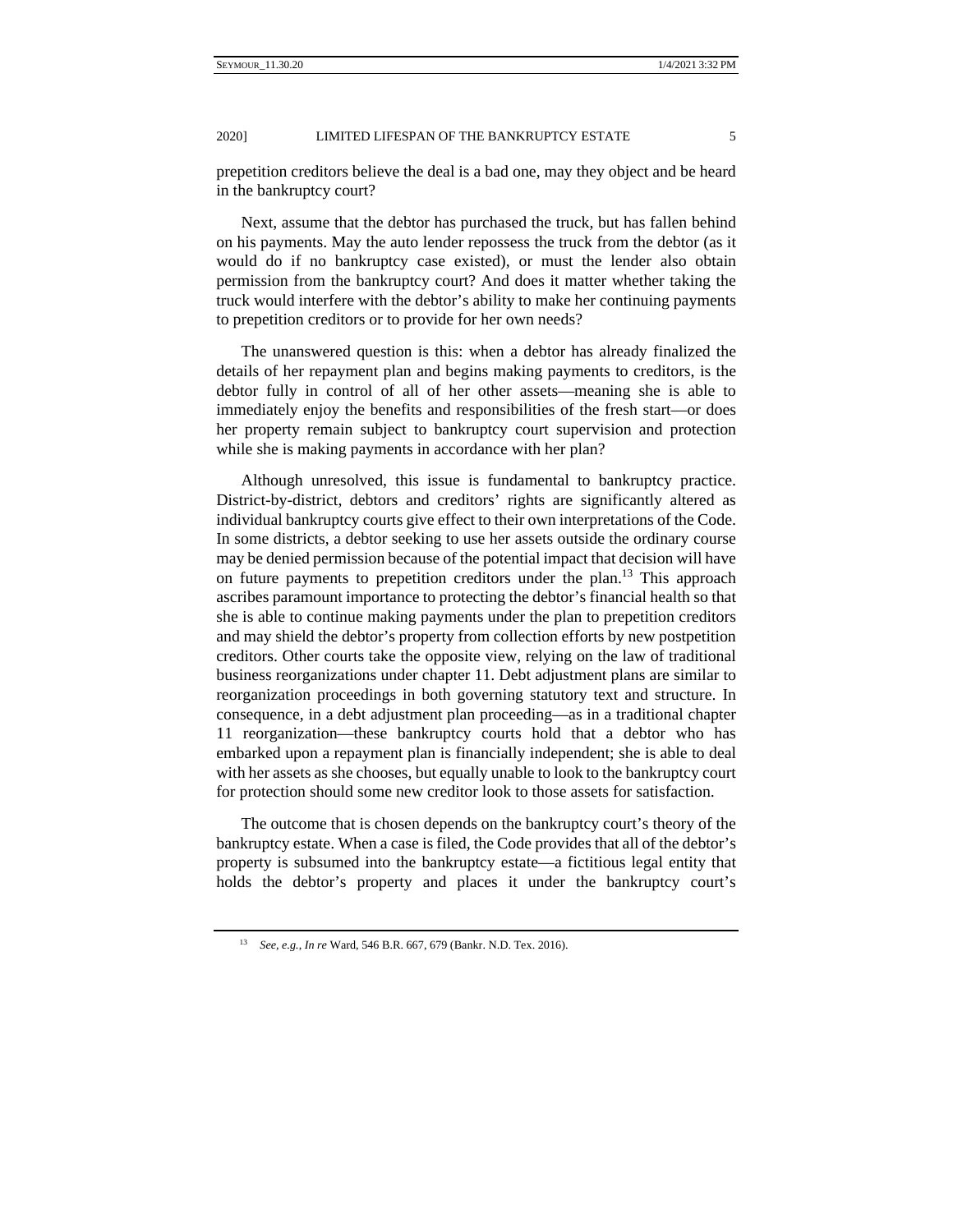authority.<sup>14</sup> But there is no consensus as to when that property leaves the estate. Four theories have been advanced, each reflecting substantially different understandings of how debt adjustment bankruptcy operates. This four-way circuit split has persisted for most of the Code's history.<sup>15</sup> The competing theories have primarily been developed in cases addressing debt adjustment plans of individuals under chapter 13, but the courts have found equal application in cases under chapter 12. Now that the bankruptcy courts will face these same questions once again when dealing with the restructuring of small businesses under the SBRA, this long-time legal puzzle should be resolved.

This Article attempts that task. It defends a simple view of the bankruptcy estate in debt adjustment cases known as the estate termination theory. Despite its simplicity, this theory is rarely adopted by courts. The estate termination theory holds that the bankruptcy estate is of limited lifespan. None of the debtor's property remains in the bankruptcy estate after the debtor's plan is confirmed. At least by default, the debtor's assets are both liberated and unprotected. Addressing an issue that has received less attention, this Article further argues that the estate termination theory is a sticky default rule. Otherwise stated, property may be retained in the bankruptcy estate postconfirmation only when the debtor has made a showing that this property is necessary to the fulfilment of the debt adjustment plan. This rule has been adopted by even fewer courts than have endorsed the basic estate termination theory, but this Article traces the rule's origins to brief and cryptic dicta in a Seventh Circuit decision from over twenty years ago.<sup>16</sup> Recently, the Seventh Circuit reiterated this conclusion in a trio of short decisions that, while forceful in their conclusions, are not especially illuminating in their reasoning.<sup>17</sup> This Article supplies the doctrinal underpinnings to support the court's conclusion.

Finally, this Article describes how limiting the lifespan of the estate in debt adjustment bankruptcies may be one way of implementing a model of "lighttouch" bankruptcy. Under this model, Congress and bankruptcy courts should favor rules for debt adjustment bankruptcies that render them cheaper and simpler to administer. The broad intention is to minimize both the shadow of the

<sup>14 11</sup> U.S.C. § 541 (2019).

<sup>&</sup>lt;sup>15</sup> *See Carlson, supra note 9, at 233.*<br><sup>16</sup> *See generally In re* Heath, 115 F.3d 521, 522–23 (7th Cir. 1997) (Judge Posner suggesting that "[i]t would presumably be an abuse of discretion for the bankruptcy judge to confirm a plan that retained more of the property in the hands of the trustee than was reasonably necessary to fulfill the plan, though we need not decide that in this case.."). 17 *See In re* Steenes, 918 F.3d 554, 557 (7th Cir. 2019) [hereinafter *Steenes I*]; *In re* Steenes, 942 F.3d

<sup>834, 839 (7</sup>th Cir. 2019) [hereinafter *Steenes II*]; *In re* Cherry, 963 F.3d 717, 720 (7th Cir. 2020).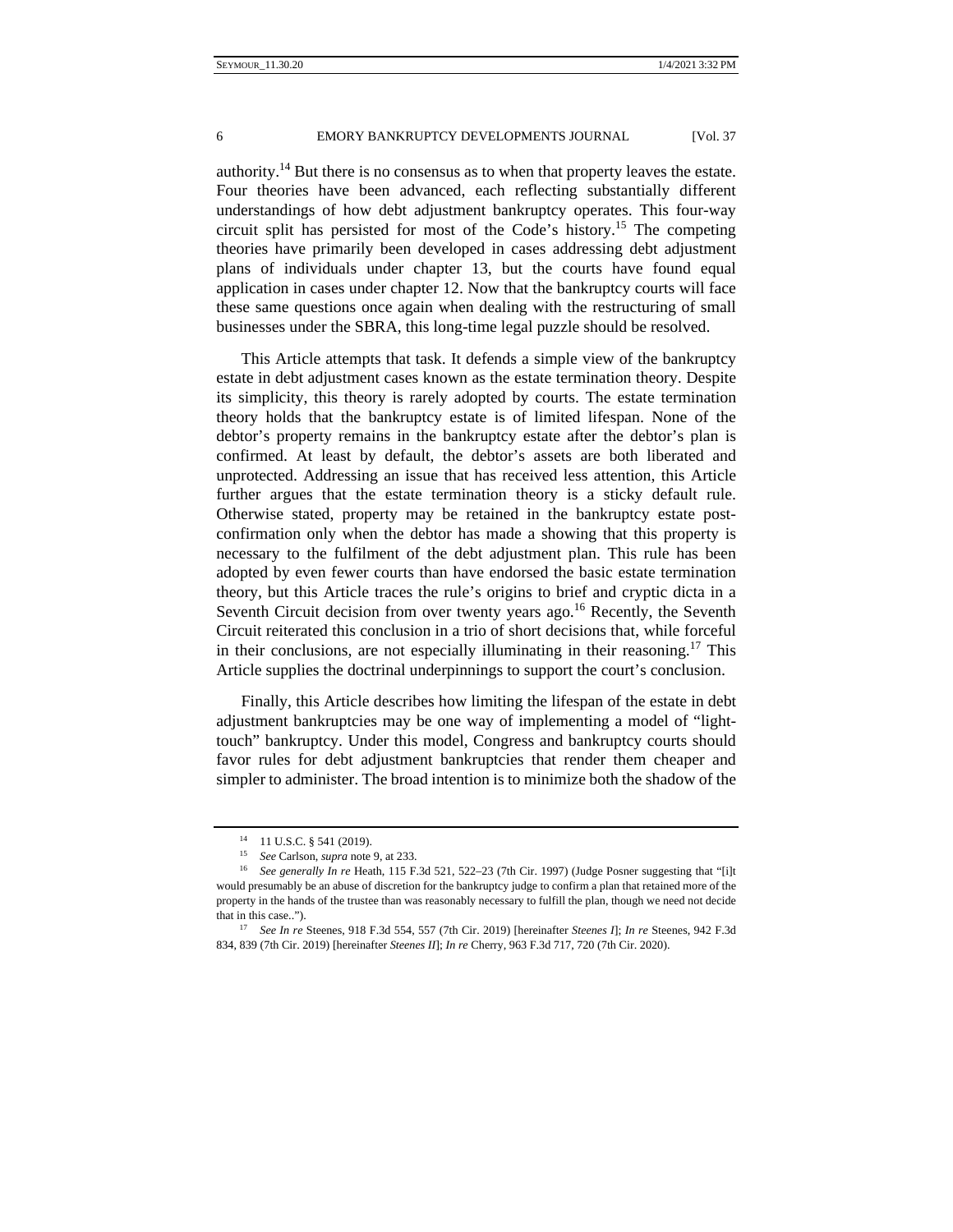bankruptcy proceeding over the debtor and the debtor's need to interact with the bankruptcy court during the bulk of the plan period. In addition to the potential for positive effects on access to bankruptcy, structuring debt adjustment bankruptcy along these lines reflects the reality that most debtors do not seek bankruptcy protection because of financial mismanagement or for strategic reasons. Those debtors should be able to realize the benefits of a financial fresh start and the resulting independence as quickly and completely as possible.

Part I of this Article sets forth the relevant statutory background. It gives most attention to chapter 13 of the Code because the vast majority of the cases discussing this issue have arisen under that chapter. It then explains that other debt adjustment bankruptcies arising under chapter 12 and the new small business bankruptcy provisions contain materially identical features. Part II discusses the four theories of the bankruptcy estate and explains that the estate termination theory both best reflects Congress's intent and best implements the policy goals of debt adjustment bankruptcy. Part III then explains why the default rule embodied in the estate termination theory is a sticky default rule. Part IV explains how early termination of the estate fits in with a broader theory of "light-touch" bankruptcy for consumers and small businesses.

## I. THE DEBT ADJUSTMENT BANKRUPTCY BARGAIN

Congress has steadily expanded the availability of debt adjustment bankruptcies. Since February 2020, bankruptcy law has offered debt adjustment to three distinct categories of debtors. The oldest and by far the most widespread form of debt adjustment bankruptcy is chapter 13. Chapter 13 dates back to the enactment of the Code in 1978. It is available to individuals who earn regular income and have a total of less than approximately \$1.7 million in secured and unsecured debt.<sup>18</sup> An individual whose debts arise from running an unincorporated business may file for chapter 13; the vast majority of chapter 13 cases, however, involve individual consumer debtors.

Congress next added chapter 12 to the Code. Chapter 12 has been available to family farmers and fishermen since  $1986$ <sup>19</sup> Chapter 12 cases, therefore, concern small businesses, albeit businesses of a specialized kind; the debtor may, as a technical matter, be either the business owner or the corporation or

<sup>&</sup>lt;sup>18</sup> The debt limits are \$419,275 in noncontingent, liquidated unsecured debt and \$1,257,850 in noncontingent liquidated secured debt. 11 U.S.C § 109(e) (2019). The debt limits are updated triennially. *Id.*   $$104(a).$ <sup>19</sup> *Id.*  $$109(f).$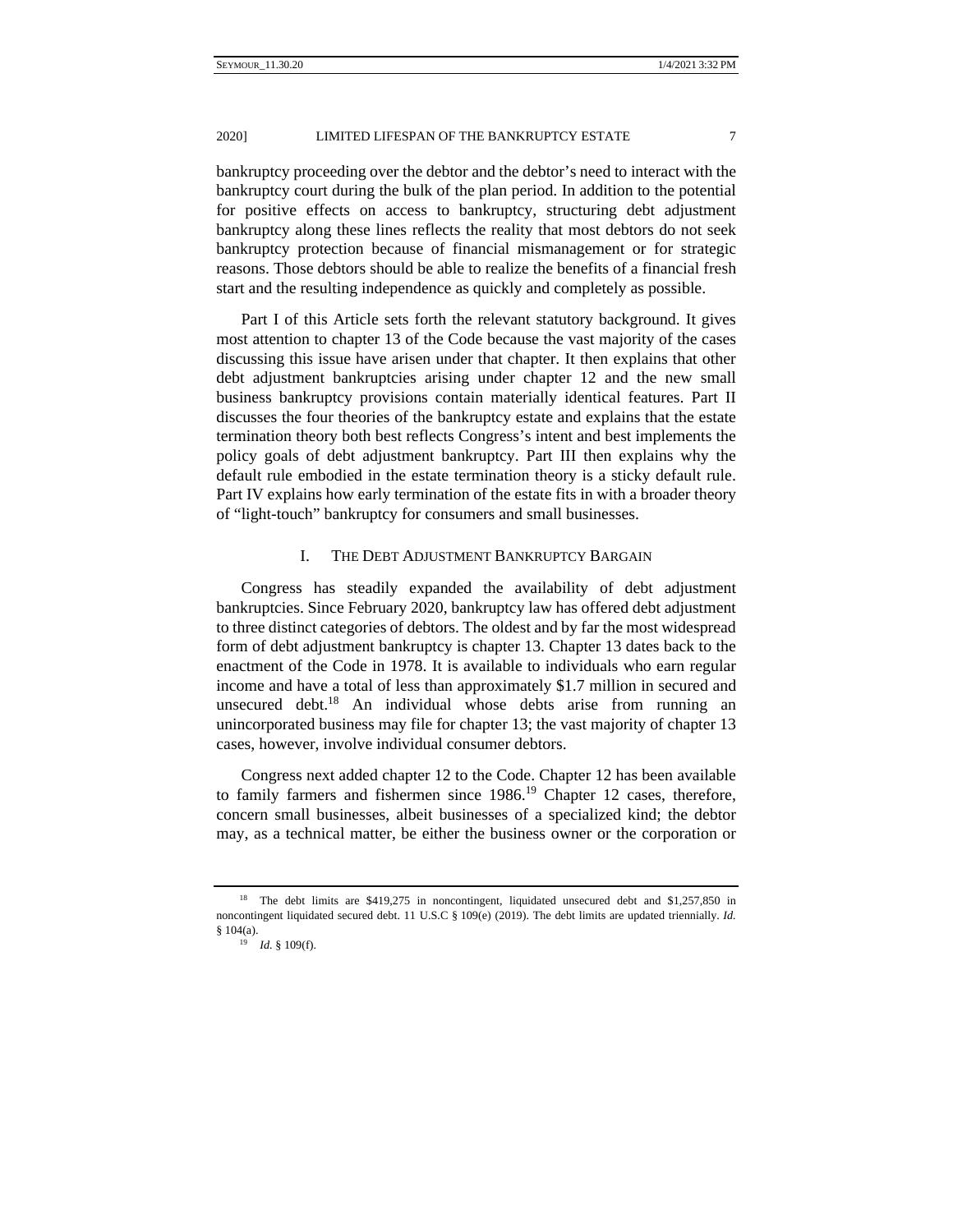partnership owned by the family farmer or fisherman.<sup>20</sup> Since February 2020, chapter 12 has been available to family farms with up to \$10 million in debt.<sup>21</sup> Again, the chapter 12 debtor must earn regular income.<sup>22</sup>

The newest form of debt adjustment bankruptcy is for small business debtors. The Code defines a small business as a business with less than \$2.7 million in noncontingent and liquidated debt.<sup>23</sup> Those businesses may take advantage of a new subchapter V added to chapter 11 of the Code.<sup>24</sup> Prior to February 2020, chapter 11 contained some special provisions applicable to small businesses, but those provisions did not disturb the central mechanics of traditional chapter 11, including most importantly, the absolute priority rule, or the rule that the business owner could not keep any value in the bankruptcy case until all of her creditors are paid in full.<sup>25</sup> Subchapter V now makes available a form of bankruptcy for such businesses modeled on chapter 12 of the Code and by extension chapter 13—although one that includes a number of variations from its two progenitors.26

At heart, all three forms of debt adjustment bankruptcy share the same structure. That structure reflects a basic bargain between a debtor and her creditors. The debtor may retain both ownership and possession of all her property. That distinguishes debt adjustment bankruptcy from other forms of bankruptcy. In contrast, in a chapter 7 bankruptcy case non-exempt property is liquidated for the benefit of the debtor's creditors by a chapter 7 trustee, while in a traditional chapter 11 case, the value of shareholders' ownership rights in a reorganizing business may be used to repay the business's creditors.<sup>27</sup> In debt adjustment bankruptcy, in exchange for being able to keep her prepetition property, the debtor agrees to commit her projected disposable income pursuant to a court-approved plan over an up-to-five-year period towards paying back prepetition creditors.<sup>28</sup> Creditors recover more by virtue of these payments than

<sup>&</sup>lt;sup>20</sup> *Id.* §§ 101(18), (19A).<br><sup>21</sup> *Id.* § 101(18). The debt limits for family fishermen are smaller. *Id.* § 101(19A).<br><sup>22</sup> *Id.* § 109(f).<br><sup>23</sup> *Id.* § 101(51D). This limit has been temporarily raised to \$7.5 million by 571, 575 (2019).<br><sup>27</sup> 11 U.S.C. § 1306(b) ("Except as provided in a confirmed plan or order confirming a plan, the debtor

shall remain in possession of all property of the estate."); *see also id.* §§ 1207(b), 1185(b) (same); *but see id.*  § 704(a)(1) ("The trustee shall—collect and reduce to money the property of the estate for which such trustee serves . . . ."). 28 *Id.* § 1322(a)(4); *see, e.g.*, Hamilton v. Lanning, 560 U.S. 505, 508 (2010).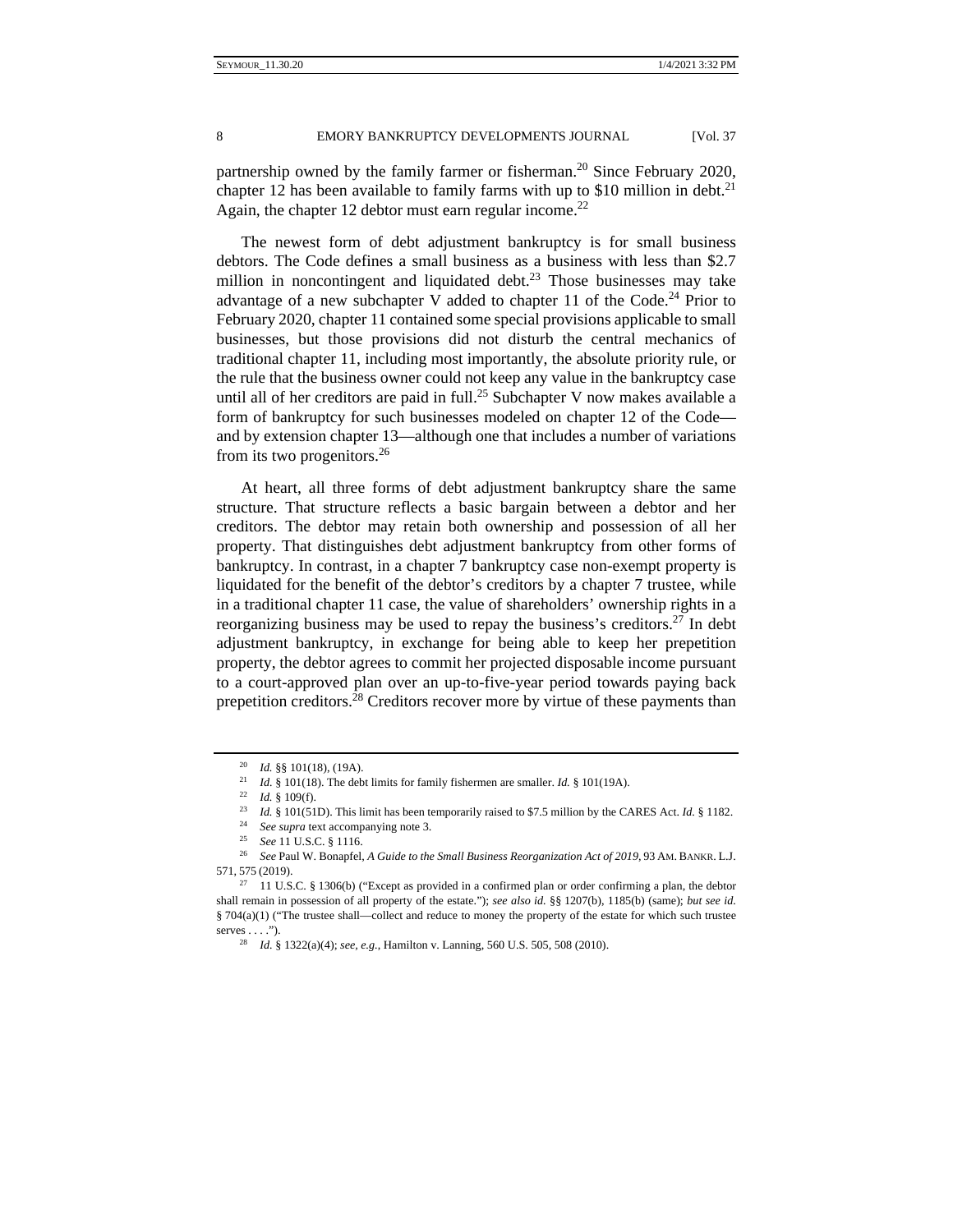2020] LIMITED LIFESPAN OF THE BANKRUPTCY ESTATE 9

if the debtor's property were liquidated.<sup>29</sup> If the debtor successfully completes all plan payments, she receives a discharge of most categories of debt provided for under the plan and thus exits bankruptcy keeping all of her property.<sup>30</sup>

## *A. Debt Adjustment Under Chapter 13*

This section will explain the three core components of any debt adjustment bankruptcy—the bankruptcy estate, the automatic stay, and the plan of reorganization. The section begins with chapter 13 of the Code. Chapter 13 is the oldest of the three forms of debt adjustment bankruptcy and is overwhelmingly the most commonly resorted to by debtors.<sup>31</sup> Hundreds of thousands of debtors file chapter 13 petitions each year; at most a few hundred family farmers reorganize annually under chapter  $12<sup>32</sup>$  For that reason, the vast majority of decisions analyzing the lifespan of the bankruptcy estate arise out of chapter 13 cases. After discussing the estate, stay, and plan in the context of chapter 13, this section will show that each of these features is replicated in both chapter 12 of the Code and subchapter V of chapter 11.

## *1. The Chapter 13 Estate and the Automatic Stay*

One essential feature of chapter 13 cases is the estate. The filing of a bankruptcy petition, whether under chapter 7 or chapter 13 of the Code, creates a bankruptcy estate.<sup>33</sup> The estate is a fictitious legal entity that takes title to the debtor's property and subjects it to bankruptcy court jurisdiction, supervision, and protection. In a chapter 7 case, the estate is composed of "all legal or equitable interests of the debtor in property as of the commencement of the case."34 Those are the assets that the chapter 7 trustee may marshal and distribute to the debtor's prepetition creditors. In a chapter 7 case, therefore, the debtor turns over all of his property, except for property protected by a federal or state law exemption,  $35$  to the trustee at the time the bankruptcy petition is filed.  $36$  In a chapter 13 case, the estate comprises not only property the debtor owns "as of

<sup>&</sup>lt;sup>29</sup> *See* 11 U.S.C. §§ 1325(a)(4), 1225(a)(4), 1191(a)-(b).<br><sup>30</sup> *Id.* §§ 1328, 1228, 1192.<br><sup>31</sup> Greene, Patel & Porter, *supra* note 2, at 1032.<br><sup>32</sup> *Id.*; Lowdermilk, *supra* note 12, at 179–80 n. 6 (collecting data).

<sup>&</sup>lt;sup>35</sup> *Id.* § 522(b)(1) (providing that "[n]otwithstanding section 541," an individual debtor may exempt certain property from the bankruptcy estate); *see also id.* § 522(d) (listing federal exemptions); *id.* § 522(b)(3) (incorporating state law exemptions). 36 *Id.* § 704(a)(1).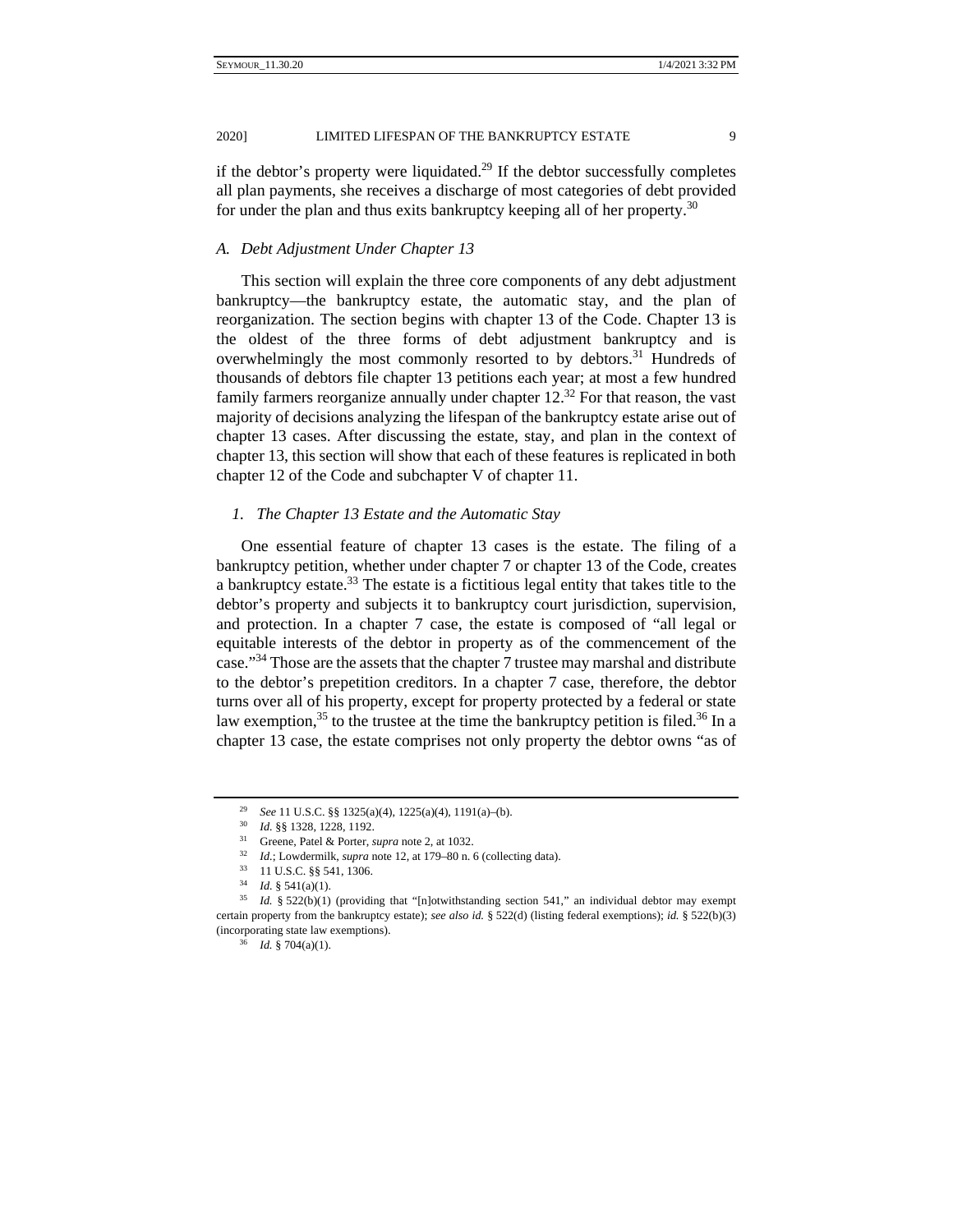the commencement of the case,"<sup>37</sup> but also "all property  $\dots$  that the debtor acquires . . . before the case is closed, dismissed, or converted . . . whichever occurs first,"38 and "earnings from services performed by the debtor after the commencement of the case, but before the case is closed, dismissed, or converted."39 Unlike in chapter 7, however, the chapter 13 debtor remains in possession of all property of the estate,<sup>40</sup> and has limited rights to use and deal with that property.<sup>41</sup>

At the same time as the bankruptcy petition is filed and the estate is created, the automatic stay goes into effect.<sup>42</sup> The automatic stay "gives the debtor a breathing spell" from the collection efforts of prepetition creditors.<sup>43</sup> To serve that goal, the automatic stay prohibits, inter alia: "the commencement or continuation" of any "action or proceeding against the debtor that was or could have been commenced before the commencement of the case . . . or to recover a claim against the debtor that arose before the commencement of the case;"<sup>44</sup> the enforcement of a judgment obtained prepetition;  $45$  any act to create, perfect, or enforce a lien securing a prepetition claim; $46$  and "any act to collect, assess, or recover a claim against the debtor that arose before the commencement of the case."47

The automatic stay plays a second critical role, preserving the bankruptcy estate so that assets remain available to be distributed to creditors or otherwise to be disposed of in accordance with bankruptcy principles.<sup>48</sup> The key provision through which this goal is implemented is section  $362(a)(3)$  of the Code. That subsection prohibits "any act to obtain possession of property of the estate … or to exercise control over property of the estate;" $49$  a companion subsection prohibits acts to create, perfect, or enforce a lien against property of the estate.<sup>50</sup> The most important effect of these subsections is to extend the automatic stay to

- <sup>43</sup> *See* Kimbrell v. Brown, 651 F.3d 752, 755 (7th Cir. 2011). 44 11 U.S.C. § 362(a)(1).
- 
- 
- 
- 
- <sup>45</sup> *Id.* § 362(a)(2). 46 *Id.* § 362(a)(5). 47 *Id.* § 362(a)(6). 48 *See* 3 COLLIER ON BANKRUPTCY ¶ 362.03 (16th ed. 2020). 49 11 U.S.C. § 362(a)(3). 50 *Id.* § 362(a)(4).
- 
- 

<sup>&</sup>lt;sup>37</sup> *Id.* § 541(a)(1).<br><sup>38</sup> *Id.* § 1306(a)(1).<br><sup>39</sup> *Id.* § 1306(a)(2).<br><sup>40</sup> *Id.* § 1306(b).<br><sup>41</sup> *See In re* Seely, 492 B.R. 284, 290 (Bankr. C.D. Cal. 2013); *In re* Pisculli, 426 B.R. 52, 65–66 (E.D.N.Y. 2010); 8 COLLIER ON BANKRUPTCY ¶ 1303.02 (16th ed. 2020). 42 11 U.S.C. § 362(a).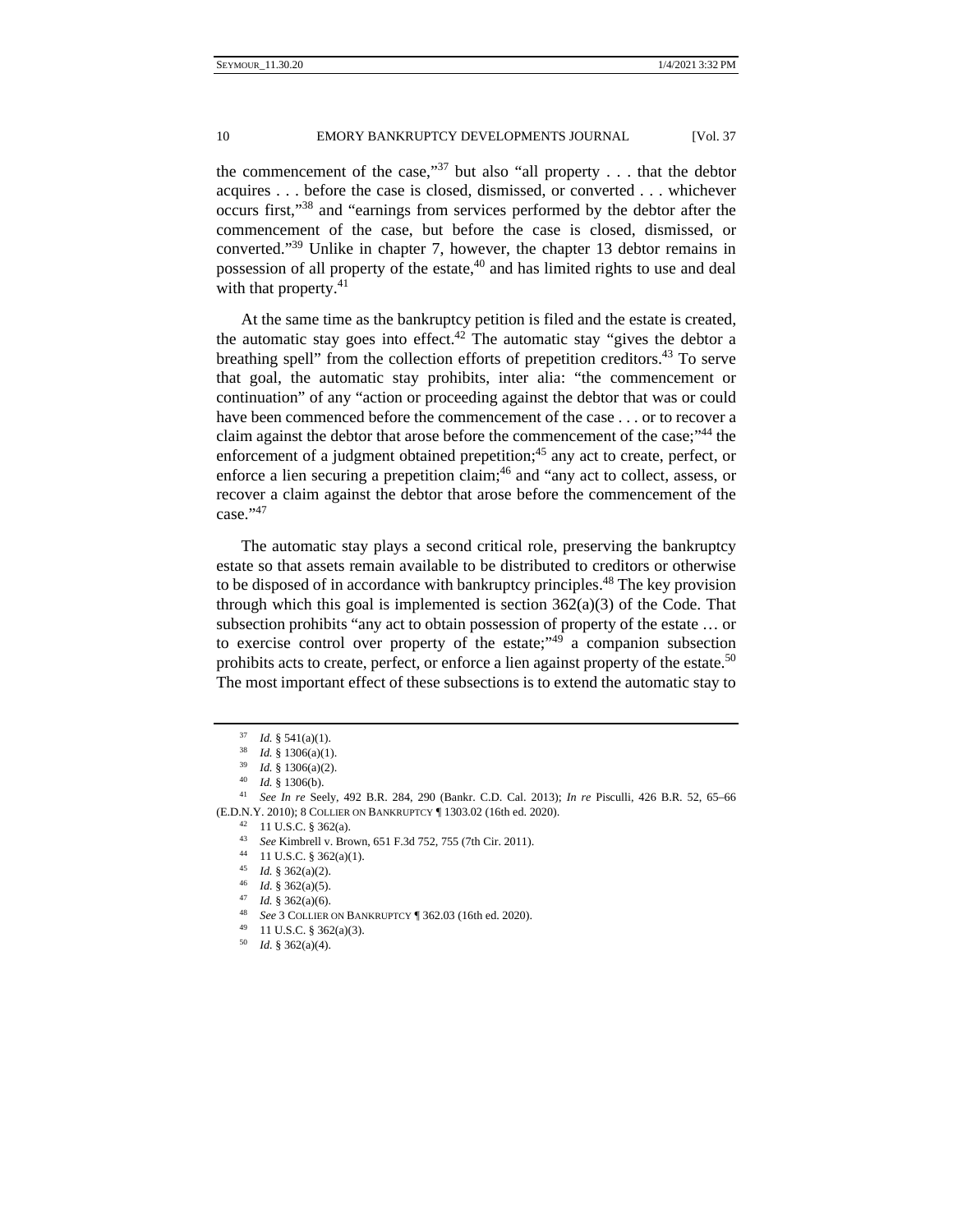a debtor's postpetition creditors. Prepetition creditors are already barred by the remaining provisions of section 362(a) from taking steps to collect on their claims. The stay of acts against the estate is treated somewhat differently by the Code than the remaining provisions of the automatic stay.<sup>51</sup> The Code provides that the stay, as created by these provisions, "continues until such property is no longer property of the estate. . . ."52 The stay against other types of collection efforts continues until the case is closed or dismissed, or until the individual debtor receives a discharge.<sup>53</sup> A creditor may obtain relief from the automatic stay from the bankruptcy court for cause.<sup>54</sup> Nonetheless, the stay gives effect to a weighty bias in favor of preserving the status quo during bankruptcy cases, preventing creditors from disturbing that status quo without, at a minimum, subjecting their case for so doing to bankruptcy court scrutiny.<sup>55</sup>

Indeed, the protections of the automatic stay are remarkably comprehensive. They upend the way in which creditors deal with debtors. A landlord may be prohibited from taking steps to dispossess any tenant with an interest in the property they occupy—potentially even a tenant at sufferance or other occupant who, absent bankruptcy, could be evicted post-haste.<sup>56</sup> A municipal government whose ordinary practice is to impound the vehicles of residents who are delinquent on parking tickets will face sanctions if it knowingly boots the car of a chapter 13 debtor while the vehicle remains property of the estate.<sup>57</sup> The automatic stay is thus of enormous importance to prospective debtors. Because section  $362(a)(3)$  of the Code ties the scope of the stay's protections, in part, to the extent of the bankruptcy estate, the reach of the chapter 13 estate itself is a question of great practical importance for chapter 13 debtors and their creditors.

Just as the Code protects the debtor by subjecting property subsumed into the bankruptcy estate to the automatic stay, it also constrains the debtor. Property of the estate is subject to the supervision of the bankruptcy court. The court must grant leave for any use or sale of estate property outside the ordinary course of business.<sup>58</sup> Section 1303 of the Code provides that, in chapter 13, the right to seek permission for such a use or sale of estate property belongs exclusively to

<sup>51</sup> *See id.* § 362(c)(1).<br>
52 *Id.*<br>
53 *Id.* § 362(c)(2).

<sup>&</sup>lt;sup>54</sup> *Id.* § 362(d)(1).<br><sup>55</sup> *See In re* Denby-Peterson, 941 F.3d 115, 126 (3d Cir. 2019).<br><sup>56</sup> *See* 3 COLLIER ON BANKRUPTCY ¶ 362.03[5] n. 46 and accompanying text (16th ed. 2020) (citing Convenient Food Mart v. Convenient Indus. Of Am., Inc., 968 F.2d 592, 594 (6th Cir. 1992); *In re* 48th Street Steakhouse, Inc., 835 F.2d 427, 430–31 (2d Cir. 1987)). 57 *See In re* Fisher, 198 B.R. 721, 722–23 (Bankr. N.D. Ill. 1996). 58 11 U.S.C. § 363; *see id.* § 1303.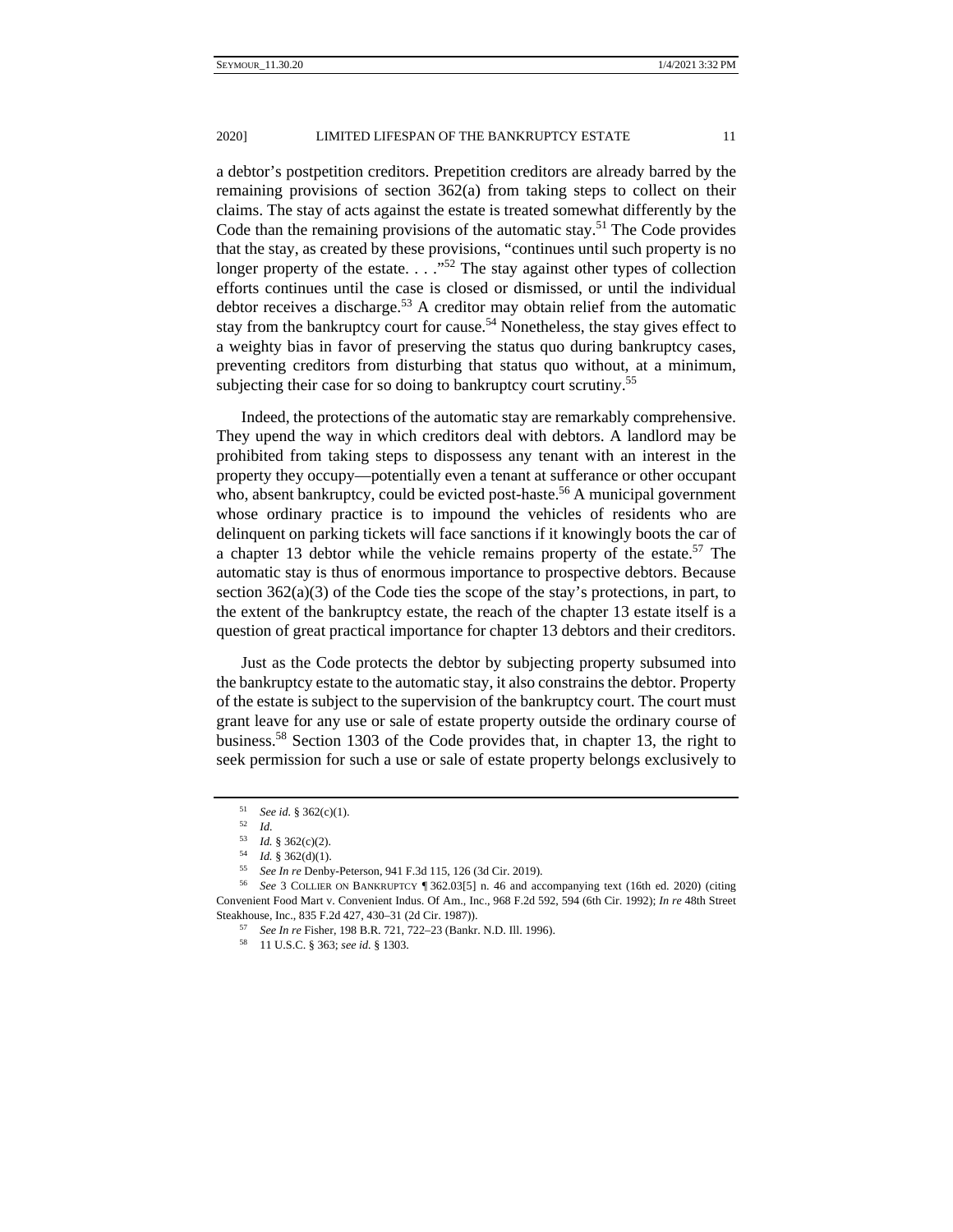the debtor and not to the chapter 13 trustee.<sup>59</sup> Nothing in chapter 13 explicitly authorizes most debtors to use property of the estate in the ordinary course to pay routine expenses,<sup>60</sup> but courts assume the debtor has that power.<sup>61</sup> At the beginning of the bankruptcy case all of the debtor's property is stripped from him and absorbed into the bankruptcy estate. Without the power to make ordinary course dispositions from the bankruptcy estate, the debtor would have no power to buy groceries, make rent, or pay other household expenses. Nonetheless, bankruptcy courts guard property of the estate, and may impose sanctions on debtors who too freely dispose of estate assets. $62$ 

The chapter 13 estate is vital in one more respect: the boundaries of the estate play a key role in determining the extent of bankruptcy court jurisdiction. Bankruptcy courts have jurisdiction over proceedings "arising under title 11, or arising in or related to cases under title 11."63 The first two bases for jurisdiction involve different types of proceedings with some special relationship to bankruptcy.64 The third, and broadest, basis for bankruptcy jurisdiction is "related to" jurisdiction. "An action is related to bankruptcy if the outcome could alter the debtor's rights, liabilities, options, or freedom of action (either positively or negatively)[,] and which in any way impacts upon the handling and administration of the bankrupt estate."65 Whether an asset remains within the bankruptcy estate therefore largely determines whether the bankruptcy court may exercise jurisdiction over disputes regarding that asset.<sup>66</sup> Finally, while

2010) (debtor may use estate property for "ordinary and necessary living expenses, provided such use is not in

<sup>&</sup>lt;sup>59</sup> *Id.* § 1303.<br><sup>60</sup> For business debtors in both chapter 11 and chapter 13, section 363(c) of the Code authorizes the trustee or debtor in possession to enter into transactions and use property of the estate in the ordinary course of business without court permission. Section 1304 grants the section 363(c) power to a chapter 13 debtor "engaged in business." *Id.* § 1304(b). There is thus a plausible negative inference that a non-commercial debtor does not have such powers—or at least, that the chapter 13 debtor cannot exercise them exclusively, independent of the trustee. There is no equivalent in chapter 13 of section 1107 of the Code, which provides a blanket authorization to the chapter 11 debtor to operate its business. *Id.* § 1107(a). 61 *E.g.*, *In re* Seely, 492 B.R. 284, 290 (Bankr. C.D. Cal. 2013); *In re* Pisculli, 426 B.R. 52, 66 (E.D.N.Y.

bad faith"); see 8 COLLER ON BANKRUPTCY ¶ 1303.02 (16th ed. 2020).<br>
<sup>62</sup> See, e.g., *In re Pisculli*, 426 B.R. at 59–66; *In re* Fatsis, 405 B.R. 1, 10–11 (B.A.P. 1st Cir. 2009).<br>
<sup>63</sup> 28 U.S.C.A. § 1334(b); see id. § 157

N.A. v. Huls Am., Inc., 176 F.3d 187, 195 n.6, 196 (3d Cir. 1999); *In re* Wilshire Courtyard, 729 F.3d 1279, 1285 (9th Cir. 2013). "Arising in" jurisdiction extends to proceedings that "would have no existence outside of a bankruptcy case." *In re Wilshire*, 729 F.3d at 1285; *see In re* Marcus Hook Dev. Park, Inc*.*, 943 F.2d 261, 267 (3d Cir. 1991). 65 Pacor Inc. v. Higgins, 743 F.2d 984, 994 (3d Cir. 1984).

<sup>66</sup> *See In re* Fietz, 852 F.2d 455, 456–59 (9th Cir. 1988). In *Fietz*, Dale and Gloria, a former husband and wife held claims against the same defendant. *Id.* at 456. Gloria claimed that California's community property doctrine meant that both were swept into the estate created when Dale filed a chapter 13 bankruptcy case. *Id.* at 458. Gloria sought to assert her claim as a crossclaim in litigation before the bankruptcy court. *Id.* at 456. The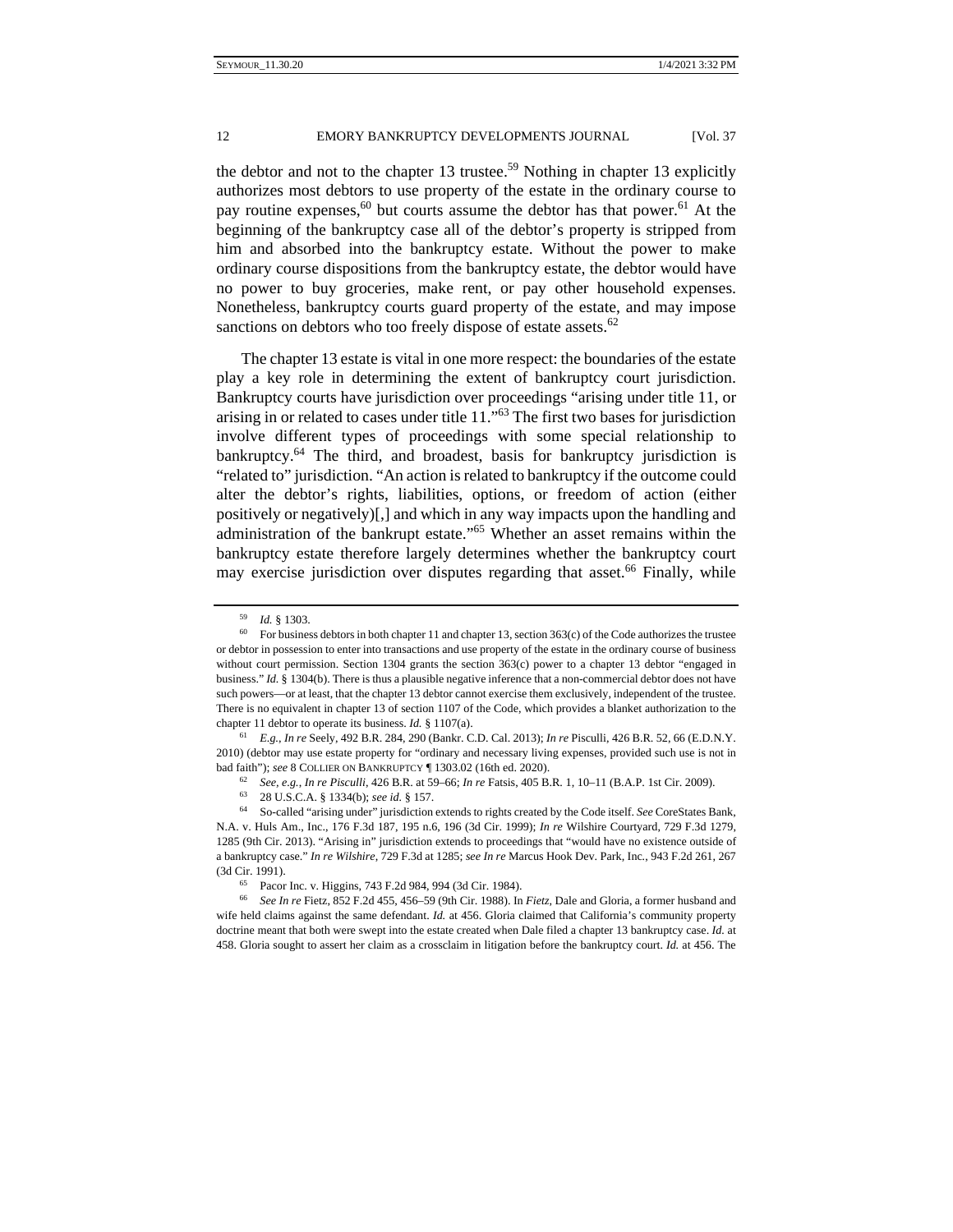bankruptcy courts frequently exercise concurrent jurisdiction with other courts, the Judiciary Code provides that the bankruptcy forum has exclusive jurisdiction over property of the estate.<sup>67</sup>

#### *2. The Chapter 13 Plan*

The most significant feature of every chapter 13 case is the plan. Promptly after the initiation of a chapter 13 bankruptcy case, the debtor is required to file a plan.68 Generally, a debtor is required to commit all of her projected disposable income to funding the plan, typically for a period of three to five years.<sup>69</sup> The plan must pay creditors at least as much as they would have received in a liquidation.<sup>70</sup> Where form chapter 13 plans are available, the plan proposed by the debtor must use the prescribed form.<sup>71</sup> The bankruptcy court will confirm the plan if it meets all of the requirements set forth in the Code.<sup>72</sup> The chapter 13 trustee distributes all funds received from the debtor to the creditors according to the terms of the confirmed plan.<sup>73</sup> Absent special circumstances, and excluding administrative expenses (which, in a chapter 13 case, typically comprise the debtor's attorneys' fees) only prepetition debts are included within a chapter 13 plan.<sup>74</sup> Postpetition creditors do not, therefore, as a general matter, receive distributions from the chapter 13 trustee.<sup>75</sup>

- 
- 
- <sup>71</sup> **FED. R. BANKR. P. 3015(c), 3015.1.** <sup>72</sup> **11 U.S.C.** § **1325(a)(1).**
- 
- 

<sup>73</sup> *Id.* § 1326(c).<br><sup>74</sup> *Id.* § 1322(a)(4) (plan may provide for payments of unsecured claims); *id.* § 501(a) (creditor may file proof of claim); *id.* § 101(10)(A) ("creditor" means entity that has a claim against the debtor arising at the time of or before filing of the bankruptcy case); *but see id.* § 1305 (limited circumstances under which postpetition creditors may file proof of claim); *id.* § 1322(a)(6) (plan may provide for payments of proofs of claim filed pursuant to § 1305). Some chapter 13 plans also provide for "conduit payment" of the debtor's ongoing monthly mortgage payments by chapter 13 trustee. AM. BANKR. INST., FINAL REPORT OF THE ABI COMMISSION ON CONSUMER BANKRUPTCY 184–88 (2019). 75 The Bankruptcy Court for the Western District of Pennsylvania described why that must be the case:

Prepetition creditors are bound by the provisions of a confirmed plan whether or not the claim of such creditor is provided by the plan and whether or not such creditor has objected to, accepted or rejected the plan . . . . In sharp contrast, postpetition creditors cannot be forced to participate

Ninth Circuit found, however, that Gloria's claim had passed out of the bankruptcy estate in Dale's chapter 13 bankruptcy case upon confirmation of the plan. *Id.* at 458. For that reason, although the bankruptcy court could decide Dale's claim, it was unable to exercise jurisdiction over Gloria's claim, and was required notwithstanding Gloria's apparent preference for resolution of her claim in the bankruptcy court alongside Dale's—to grant a motion to dismiss that claim. *Id.* at 458–59. <sup>67</sup> 28 U.S.C.A. § 1334(e)(1)–(2).

<sup>68 11</sup> U.S.C. § 1321 (2019); FED. R. BANKR. P. 3015(b) ("If a plan is not filed with the petition, it shall be filed within 14 days thereafter.").<br>
<sup>69</sup> 11 U.S.C. §§ 1322(a)(1), 1325(b)(1)(B).<br>
<sup>70</sup> *Id.* § 1325(a)(4).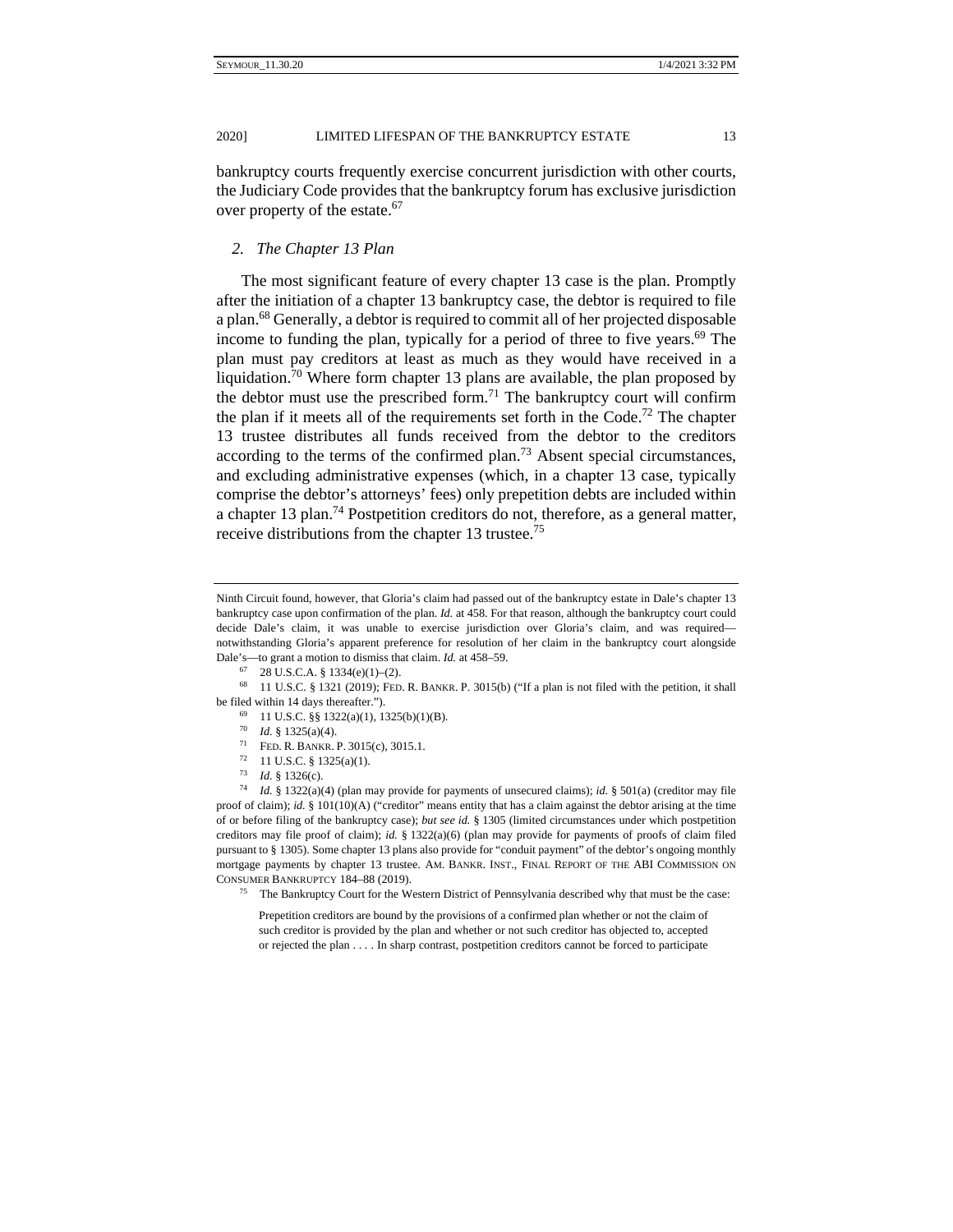Confirmation of a chapter 13 plan decisively reorders the debtor's legal relationships. The debtor and every creditor are bound by the terms of the confirmed plan.76 In effect, the plan is a contract between the debtor and his prepetition creditors.<sup>77</sup> The plan is also a final judgment of the bankruptcy court.78 The res judicata effect of a confirmed plan ensures that the "balance of interests" struck at confirmation persists thereafter.<sup>79</sup>

In addition to the relationships between debtor and creditors, the plan impacts the chapter 13 estate. Section 1327(b) of the Code provides that "[e]xcept as provided in the plan or the order confirming the plan, the confirmation of a plan vests all of the property of the estate in the debtor." $80$  A companion provision, section 1322(b)(9), instructs that the chapter 13 plan proposed by the debtor shall "provide for the vesting of property of the estate, on confirmation of the plan or at a later time, in the debtor or in any other entity."81 The precise meaning of those provisions, as the next section will discuss, has perplexed the courts for many years. The best and simplest explanation is that the Code contemplates that the debtor will regain title to all of her property from the bankruptcy estate after confirmation—of course, the debtor is still required to make plan payments out of future income to the trustee to satisfy creditors' claims.

Following confirmation, the plan may be modified at the request of the debtor, the trustee, or an unsecured creditor because plan payments are calculated based on a debtor's projected disposable income and changed circumstances may necessitate an adjustment of payment amounts. $82$  If the debtor completes the plan, she receives a discharge. $83$ 

in a Chapter 13 plan, although they may elect to do so voluntarily [under section 1305].

*In re* Weisel, 400 B.R. 457, 472 (Bankr. W.D. Pa. 2009).

<sup>76</sup> *Id.* § 1327(a). 77 *See In re* Murphy, 474 F.3d 143, 148 (4th Cir. 2007) ("A confirmed Chapter 13 plan is 'a new and binding contract, sanctioned by the court, between the debtors and their pre-confirmation creditor[s].'") (quoting *In re* Penrod, 169 B.R. 910, 916 (Bankr. N.D. Ind. 1994)); *In re* Harvey, 213 F.3d 318, 321 (7th Cir. 2000); *In re* Oparaji, 698 F.3d 231, 238 (5th Cir. 2012) (a chapter 13 plan is an "exchanged for bargain between the debtor and the debtor's creditors"); *In re* Forte, 341 B.R. 859, 869–70 (Bankr. N.D. Ill. 2005) (discussing "contract between a debtor and creditors formed by confirmation of the chapter 13 plan."). 78 United Student Aid Funds, Inc. v. Espinosa, 559 U.S. 260, 269 (2010).

<sup>79</sup> *In re Harvey*, 213 F.3d at 321. 80 11 U.S.C. § 1327(b).

<sup>81</sup> *Id.* § 1322(b)(9). 82 *Id.* § 1325(b). 83 *Id.* § 1328.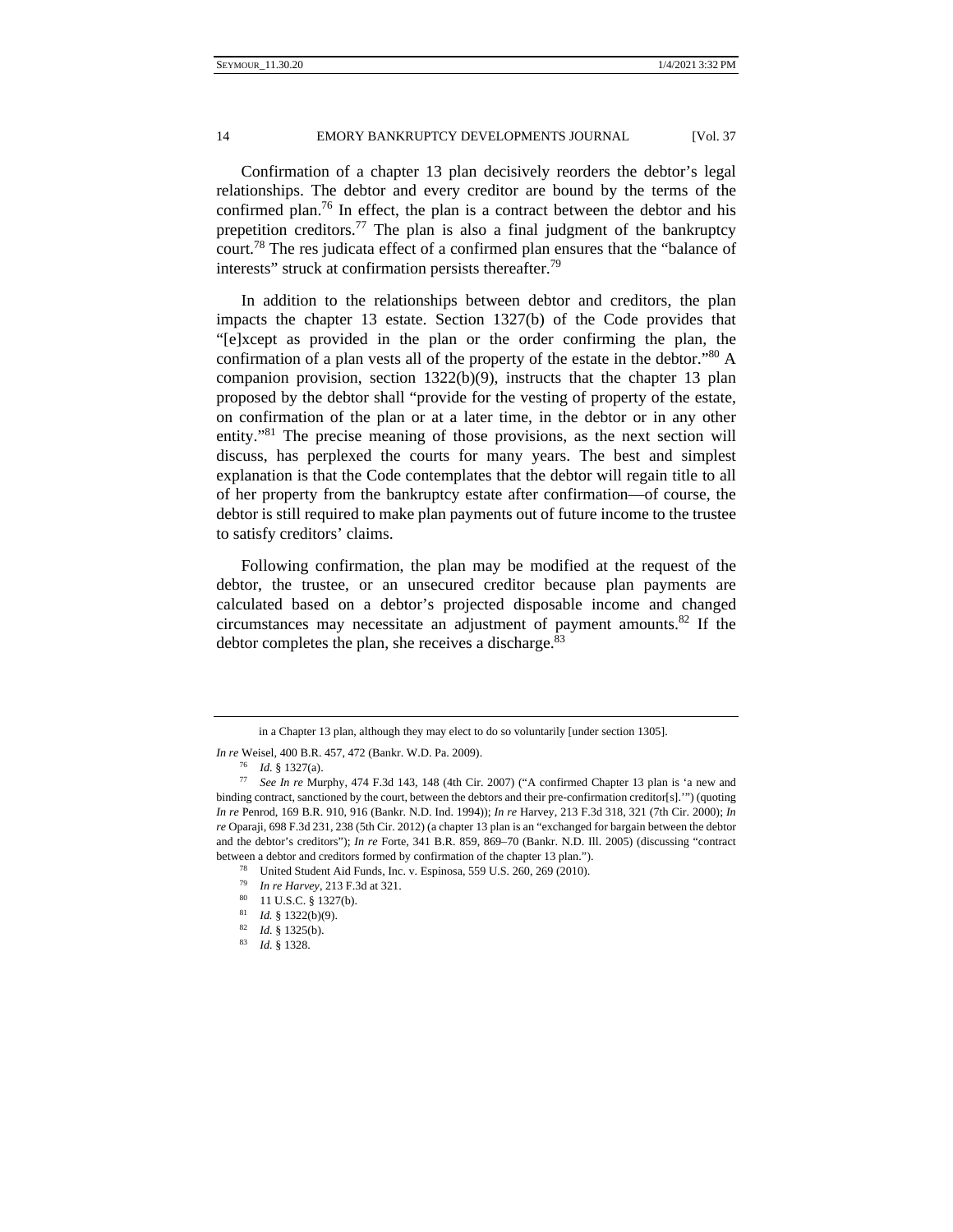20201 LIMITED LIFESPAN OF THE BANKRUPTCY ESTATE 15

Chapter 13 provides meaningful benefits to debtors by providing opportunities for them to keep their houses, cars, or other valuable prepetition assets that might be subject to liquidation in a chapter 7 case.<sup>84</sup> The Supreme Court has explained this basic bargain:

Proceedings under Chapter 13 can benefit debtors and creditors alike. Debtors are allowed to retain their assets, commonly their home or car. And creditors, entitled to a Chapter 13 debtor's "disposable" postpetition income, § 1325(b)(1), usually collect more under a Chapter 13 plan than they would have received under a Chapter 7 liquidation.<sup>8</sup>

But chapter 13 remains entirely voluntary.<sup>86</sup> A chapter 13 debtor possesses a non-waivable right to convert a bankruptcy case to chapter 7 at any time (assuming eligibility to be a chapter 7 debtor) $^{87}$  or to dismiss the bankruptcy case outright.88 Other parties in interest may also move for conversion or dismissal of the bankruptcy case for cause, including the chapter 13 trustee, if the debtor defaults on her obligations under the plan.<sup>89</sup>

## *B. The Debt Adjustment Bargain for Businesses*

Chapter 12 and subchapter V both share key features of chapter 13. The bankruptcy estate subsumes all the debtor's property, both prepetition and postpetition.<sup>90</sup> The same provisions of the automatic stay apply to provide the debtor personally with comprehensive protection against any attempt to collect a prepetition debt. But this only protects property of the estate, and not the debtor herself, from interference by postpetition creditors or others.

Similarly, the decisive legal moment in both a chapter 12 case and a small business subchapter V case is the confirmation of the plan. The plan binds all parties to the case.<sup>91</sup> As in chapter 13, confirmation of the plan vests all property of the estate in the debtor.<sup>92</sup> The plan, and indeed the plan confirmation process, may look somewhat different from chapter to chapter. Chapter 13 cases involve off-the-shelf plans presented to the bankruptcy court on pre-approved forms, and

<sup>84</sup> *See* Harris v. Viegelahn, 135 S. Ct. 1829, 1835 (2015). 85 *Id.* 

<sup>&</sup>lt;sup>87</sup> 11 U.S.C. § 1307(a), (g).<br><sup>88</sup> *Id.* § 1307(b).

<sup>88</sup> *Id.* § 1307(b). 89 *Id.* § 1307(c). 90 *Id.* §§ 1207(a), 1186(a). Section 1186 differs from sections 1306(a) and 1207 in one key respect, detailed later in this Article. *See infra* Part II.B.<br><sup>91</sup> 11 U.S.C. § 1227(a).

<sup>92</sup> *Id.* §§ 1227(b), 1141(d).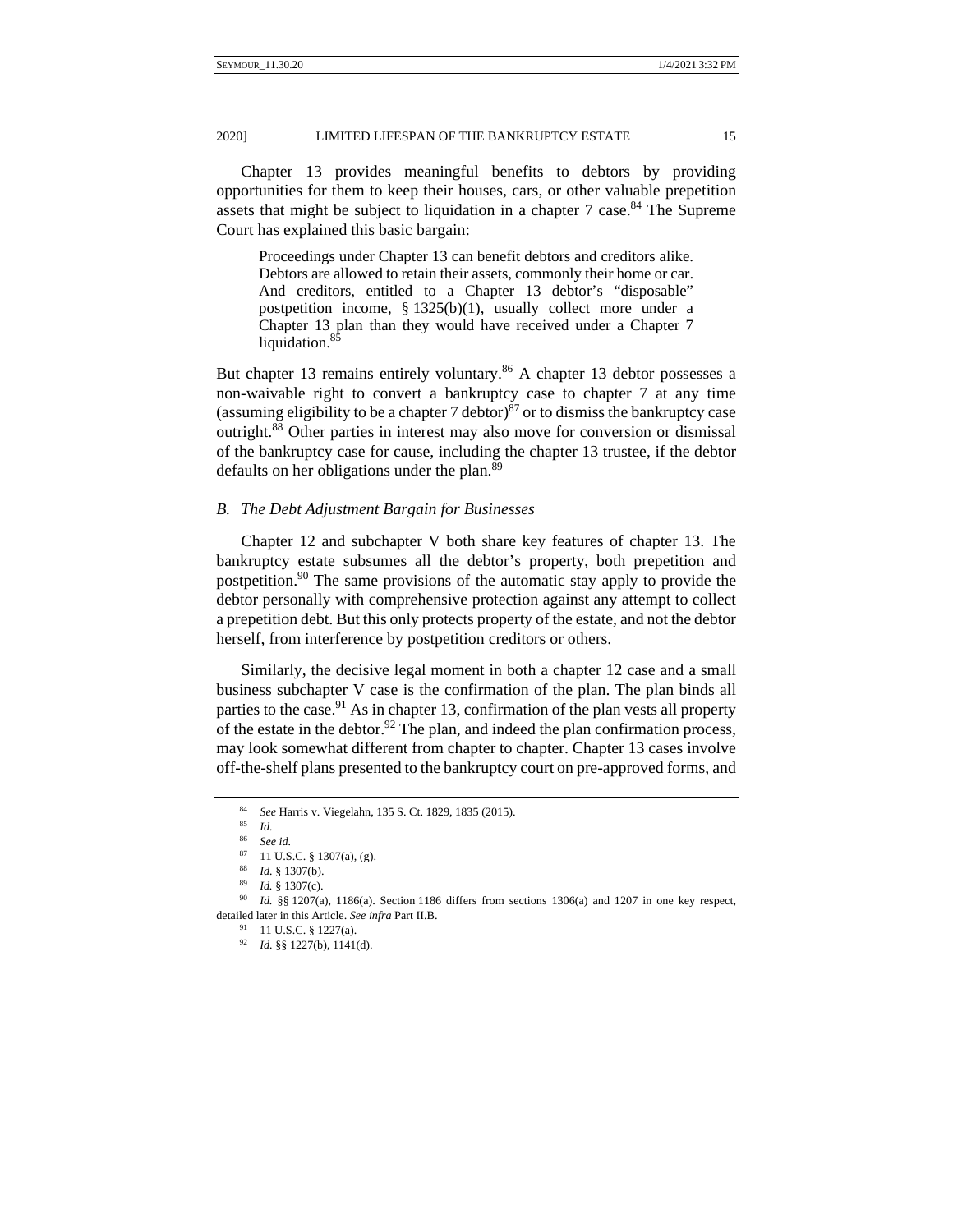it appears that plans under subchapter V will follow this pattern,  $93$  while a chapter 12 plan may be individually drafted and include more bespoke provisions. Chapter 13 and 12 plans are always subject to streamlined procedures; creditors do not vote on confirmation of the plan, but merely have the right to object if they believe some provision of the plan to be unlawful or that the plan as a whole is not feasible.<sup>94</sup> Subchapter V contemplates that creditors will vote on plans, but provides that a plan may be confirmed without creditor approval if it meets the statutory requirements.<sup>95</sup>

In structure, however, plans remain—in respects material to this analysis the same under all three types of debt adjustment bankruptcy. The chapter 12 and subchapter V debtor, like the chapter 13 debtor, commit their projected disposable income to the repayment of creditors. Because the debtor in these cases is a business, projected disposable income is defined as any income "not reasonably necessary to be expended . . . for the payment of expenditures necessary for the continuation, preservation, or operation of the business of the debtor."96 The plan may last no longer than five years, but must pay creditors at least as much as they would have received in a liquidation of the debtor's prepetition property.<sup>97</sup> Just as in chapter 13, from the beginning of the case, the debtor remains in possession of estate property and, at least initially, must secure court permission to deal with that property outside of the ordinary course of business.98 As in chapter 13, it is unresolved whether this court oversight continues after the debtor's plan is confirmed and payments are in progress, or whether instead the debtor has the right to deal with that property freely.

## II. THE LIFESPAN OF THE BANKRUPTCY ESTATE

In each of these variants of the debt adjustment bankruptcy model, courts must determine the fate of the bankruptcy estate upon confirmation of a plan. Current law is fractured. That is the case even though no such dispute exists in other types of bankruptcy cases. This Section will explain the dispute over the lifespan of the bankruptcy estate in debt adjustment cases. Once again, it will begin with chapter 13 of the Code, before returning to look at the same dispute

<sup>93</sup> A standard form plan has been approved for use in subchapter V cases. U.S. COURTS, B 425A, PLAN OF REORGANIZATION FOR SMALL BUSINESSES UNDER CHAPTER 11 (2020), https://www.uscourts.gov/forms/ small-business-forms/plan-reorganization-small-business-under-chapter-11. 94 11 U.S.C. §§ 1325, 1225.

<sup>95</sup> *See id.* § 1191. 96 *Id.* § 1191(d); *see id.* § 1225(b)(2)(B) (same). 97 *Id.* §§ 1129(a)(7), 1191, 1222, 1225. 98 *Id.* §§ 1186(b), 1207(b); *see id.* 363(b).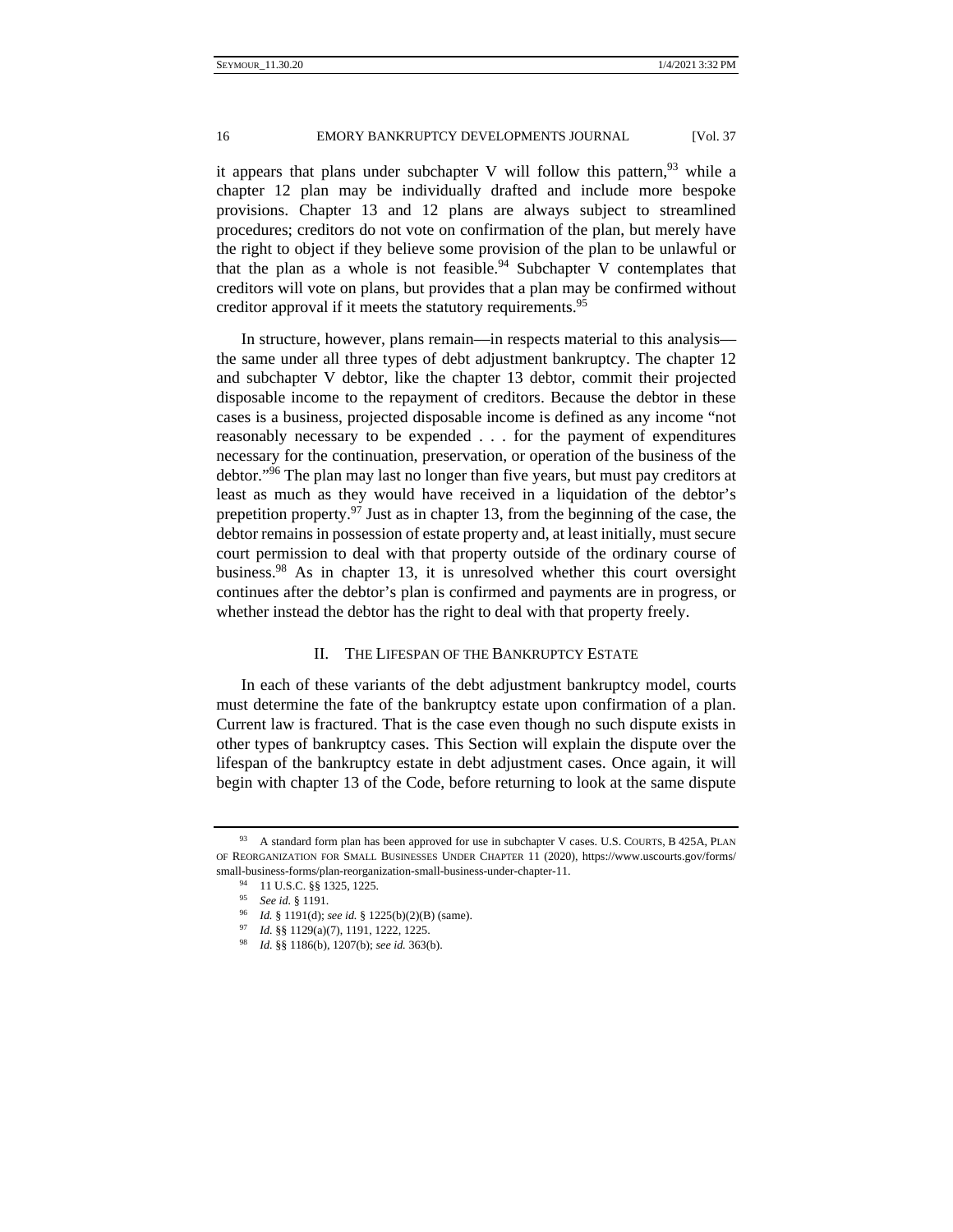in the context of chapter 12 and subchapter V of chapter 11. At its root, the question of the lifespan of the bankruptcy estate is one of statutory interpretation, and accordingly that is the primary focus of this Section. For that reason, it is perhaps helpful at the outset to say a few words on the vexed question of statutory interpretation in bankruptcy. Bankruptcy is, to some extent, its own world. Bankruptcy courts are well-known for preferring purposivist interpretations of the Code, and indeed, for creative decision-making that departs from the underlying statutory text entirely.<sup>99</sup> In effect, a popular narrative runs, bankruptcy courts update the Code in real time, allowing for innovations that facilitate efficient and successful reorganizations but that Congress can scarcely be said to have intended or provided for in its original 1978 enactment.<sup>100</sup> While purposivist interpretation has far from disappeared in the higher courts,<sup>101</sup> the focus on the statutory text, particularly in the Supreme Court, has become increasingly prominent.<sup>102</sup> Although a simplification, it is not wholly unfair to characterize the key dynamic of bankruptcy litigation as a push-pull between the creative policy-driven rulings of the bankruptcy courts and the cold shock of textualism that douses those courts in those rare cases in which a bankruptcy dispute reaches the summit of the legal system. $103$ 

This Article does not fully embrace either approach. It more closely aligns itself with a group of the Supreme Court's recent bankruptcy decisions that, although they may certainly be characterized as textualist decisions, are focused on a structural approach to the Code.104 These decisions focus on the way the

<sup>99</sup> *See generally* Adam J. Levitin, *Toward a Federal Common Law of Bankruptcy: Judicial Lawmaking in a Statutory Regime*, 80 AM.BANKR. L.J. 1, 1–5 (2006) (discussing the debate over purposivism and textualism in the bankruptcy context). 100 *Id.* at 1–2 (listing "common[] if contested" practices which, lacking specific statutory authorization,

bankruptcy courts have relied on equitable powers to approve). 101 *See generally* Anita S. Krishnakumar, *Backdoor Purposivism*, 69 DUKE L.J. 1275, 1275–78 (2020)

<sup>(</sup>challenging the narrative that "purposivism is dead or dying"); Judge Diarmuid F. O'Scannlain, *"We Are All Textualists Now": The Legacy of Justice Antonin Scalia*, 91 ST. JOHN'S L. REV. 303, 304–06 (2017) (detailing Justice Kagan's speech on Justice Scalia and his influence on the adoption of textualism by federal jurists).<br><sup>102</sup> Krishnakumar, *supra* note 101, at 1277–78.<br><sup>103</sup> The most forceful endorsement of textualism in a recent

in which the Supreme Court admonished the bankruptcy court for exercising its broad statutory and inherent powers, and further held that it "may not contravene specific statutory provisions". Law v. Siegel, 571 U.S. 415, 421 (2014); *see also* Schwab v. Reilly, 560 U.S. 770, 778 (2010) ("We conclude that the Court of Appeals' approach fails to account for the text of the relevant Code provisions and misinterprets our decision in Taylor"); *but see* Marrama v. Citizens Bank of Mass., 549 U.S. 365, 375–76 (2007).<br><sup>104</sup> *See, e.g.*, Mission Product Holdings, Inc. v. Tempnology, LLC, 139 S. Ct. 1652 (2019); Czyzewski v.

Jevic Holding Corp., 137 S. Ct. 973 (2017); *and* RadLAX Gateway Hotel, LLC v. Amalgamated Bank, 566 U.S. 639 (2012); *cf.* George H. Taylor, *Structural Textualism*, 75 B.U. L. REV. 321, 347–50 (1995) (describing a "holistic" approach to interpretation that "derives from examination of the statute's overall structure" and arguing that "[t]he structural approach is also textualist").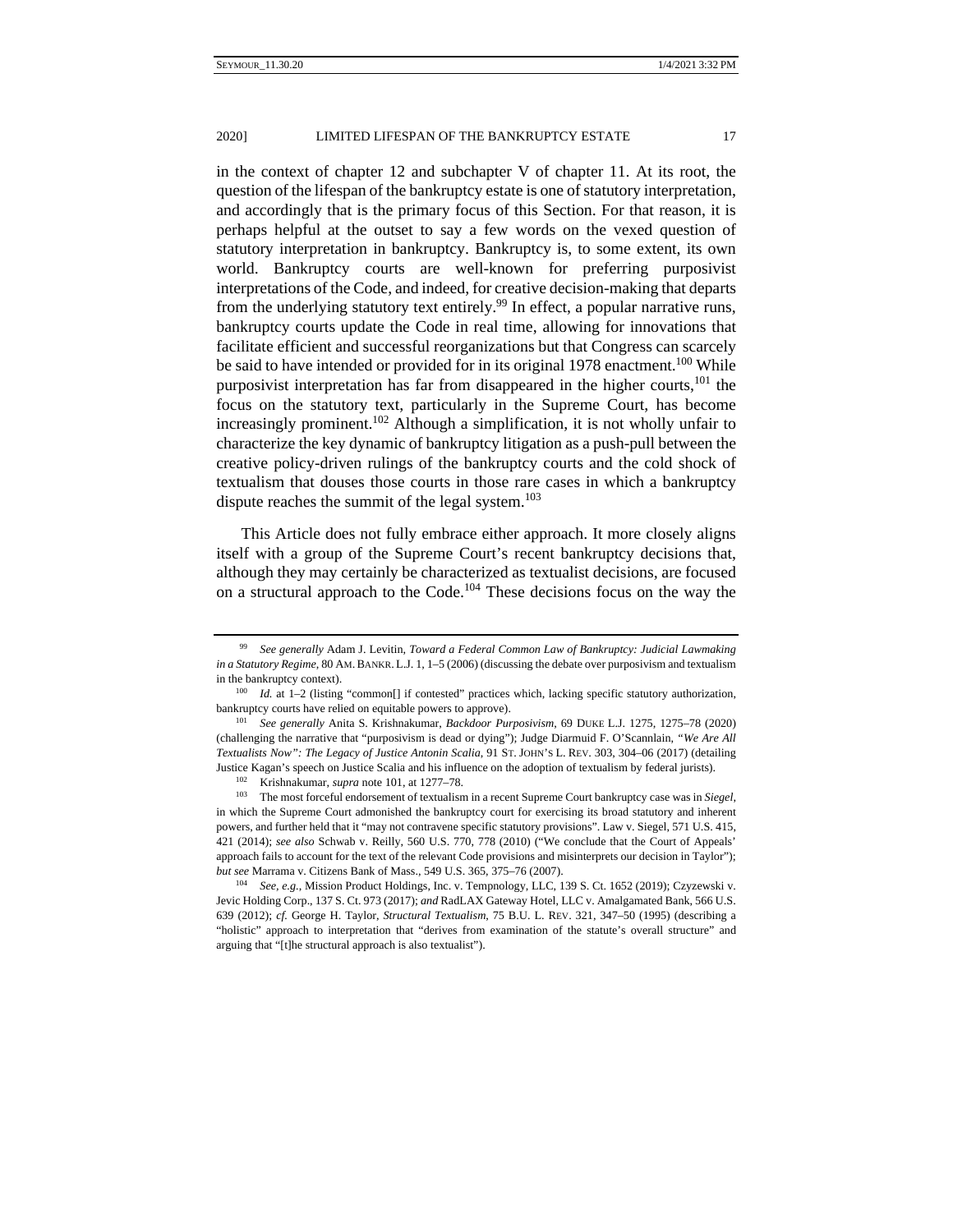different provisions of the Code fit together, such that the resulting decision gives effect to a statutory scheme that makes sense of the Code as a whole. In each case, the Court takes the text of the statute seriously. But it also assumes that Congress, in enacting the Code, "ha[d] a rational plan, that statutes are meant to *work*,"105 and thus, that understanding the Code means understanding the theories based on which it hangs together. So too does this Article. Presented in this Article is a theory of the bankruptcy estate in debt adjustment bankruptcy cases that I believe fits more neatly with the statutory text than any other proposed theory. Beyond that, however, this Article also presents a broader theory of how Congress intended debt adjustment bankruptcy to operate and identifies how the individual components of each debt adjustment bankruptcy case fit together to make a sensible whole.

## *A. The Life of the Chapter 13 Estate*

That courts dispute the fate of the bankruptcy estate in chapter 13 cases might seem surprising. After all, bankruptcy courts have easily been able to reach consensus on the lifespan of the estate elsewhere. In chapter 7, any estate property is liquidated and distributed to creditors (or, if of inconsequential value, abandoned back to the debtor), after which the estate ceases to exist.<sup>106</sup> In the chapter 11 context, although the statute does not expressly say so, courts agree that plan confirmation presumptively terminates the estate.<sup>107</sup> In fact, chapter 11 specifies, in language that exactly parallels one of the provisions of chapter 13, that "[e]xcept as otherwise provided in the plan or the order confirming the plan, the confirmation of a plan vests all property of the estate in the debtor."108 That provision is universally understood to mean that upon confirmation the bankruptcy estate ceases to exist, property may no longer enter it, and the property in the estate is either distributed to creditors under the plan or revested in the debtor.<sup>109</sup> In other words, the fate of the bankruptcy estate in chapter 7 and in traditional chapter 11 is uncontroversial. $110$ 

<sup>105</sup> *See* Abbe R. Gluck, *Imperfect Statutes, Imperfect Courts: Understanding Congress's Plan in the Era*  of Unorthodox Lawmaking, 129 HARV. L. REV. 62, 91 (2015).<br><sup>106</sup> See 11 U.S.C. § 727(b) (2019) (describing the effect of discharge).<br><sup>107</sup> See, e.g., In re Hillis Motors, 997 F.2d 581, 587 (9th Cir. 1993); In re Resorts Int

<sup>164–65 (3</sup>d Cir. 2004) (chapter 11 estate ceases to exist upon confirmation). 108 11 U.S.C. § 1141(b). 109 *See In re Resorts Int'l*, 372 F.3d at 164–165; *In re Hillis Motors*, 997 F.2d at 587 (pursuant to

section 1141(b), "confirmation usually terminates the existence of the estate").<br><sup>110</sup> That does not mean that the business of bankruptcy is entirely done in chapter 11 cases upon

confirmation. Sometimes assets may be transferred to a liquidating trust, so a trustee can continue the business of reducing them to cash in order to pay creditors even after the bankruptcy process itself is formally over. But it is the trust instruments, rather than the law of bankruptcy or the bankruptcy estate, that prescribes the trustee's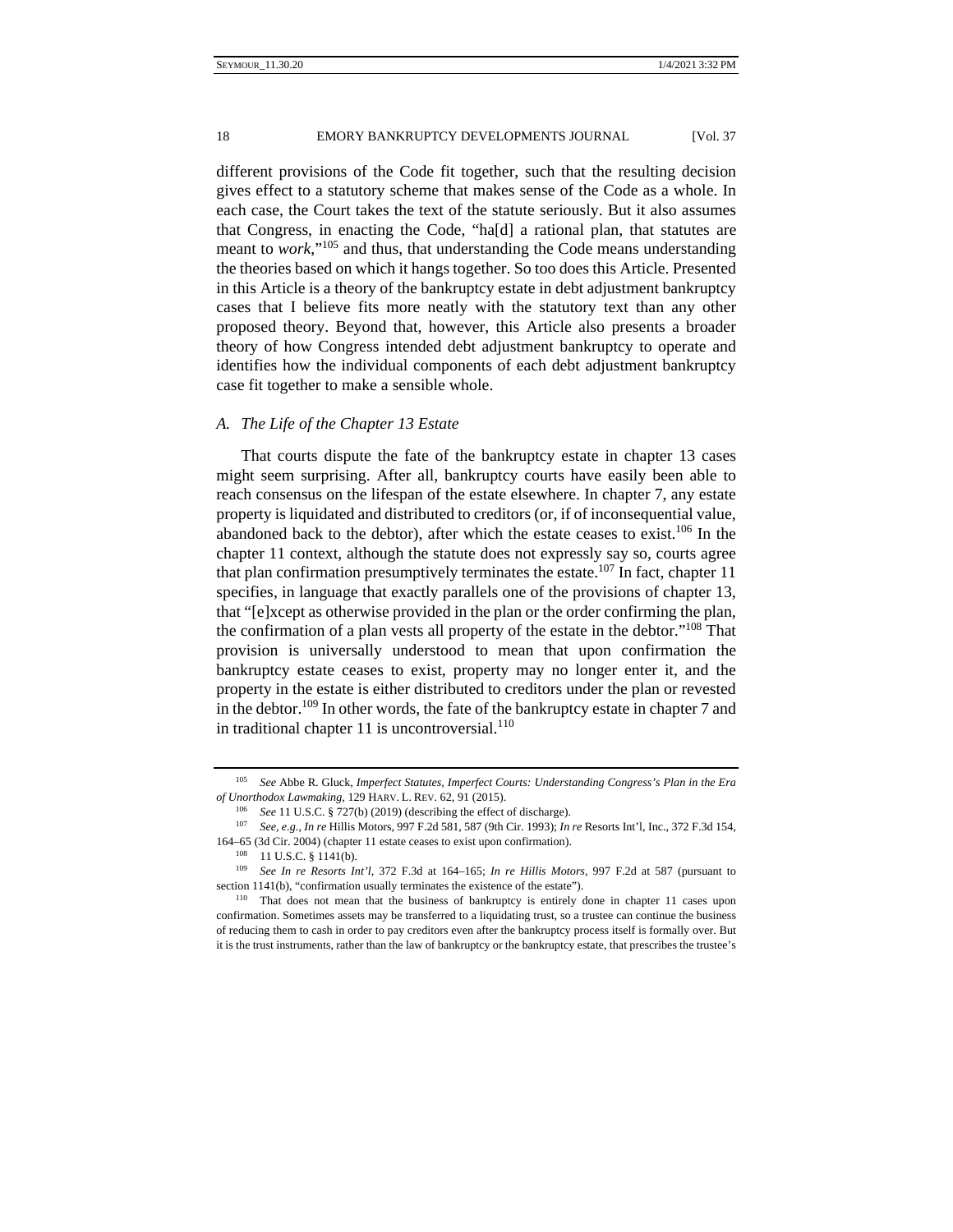The same cannot be said for the fate of the bankruptcy estate in chapter 13. Rather, four theories have been advanced, each largely predicated on its own distinct understanding of the basic logic of chapter 13, and each presenting radically different consequences for the debtor, creditors, and the bankruptcy court during the post-confirmation period. In brief introduction, I will defend the estate termination theory: the notion that chapter 13 works exactly as in chapter 11. At plan confirmation, all property in the chapter 13 estate is transferred absolutely to the chapter 13 debtor and the estate terminates. Its polar opposite is the estate preservation theory, which states that no property is actually transferred out of the bankruptcy estate until the very end of the case. One intermediate approach is the estate reconciliation theory, which states that all property of the estate vests in the debtor at plan confirmation. Rather than terminating at plan confirmation, however, the estate continues to exist and is refilled with any property the debtor acquires thereafter, including all of the debtor's post-confirmation wages. Finally, the estate transformation theory, a similar intermediate approach, states that all property of the estate is transferred to the debtor at plan confirmation except for property that is necessary to the fulfilment of the chapter 13 plan.

Professor David Gray Carlson forcefully critiqued the estate preservation and estate reconciliation theories.111 Carlson demonstrated how both theories do substantial violence to the language of the Code, and both fail as a matter of bankruptcy policy. Carlson defended a narrow version of the estate transformation approach, in which the estate is largely terminated at plan confirmation but continues to have authority over property that is actually paid by the chapter 13 debtor to the trustee pursuant to the plan. I am largely in agreement with Carlson's criticisms of the estate preservation and estate reconciliation theories, but I posit that Carlson does not go far enough. The simplest and most elegant theory of the chapter 13 estate is that it terminates in its entirety upon confirmation of the plan, absent some specific contrary court order. After reviewing the most substantial flaws in the estate preservation and estate reconciliation theories, this Section explains why the estate termination theory is preferable to the limited estate transformation theory proposed by Carlson.

actions in such a case. *See infra* note 167 and accompanying text. The question, therefore, is whether the postconfirmation world in chapter 13 looks similar—with a debtor's continuing obligations governed not by bankruptcy law itself, but by non-bankruptcy principles according to some agreement hashed out during the bankruptcy case—or whether in chapter 13 the bankruptcy case itself, and the remit of bankruptcy law proper, in continues onward following confirmation. 111 *See* Carlson, *supra* note 9, at 233–44.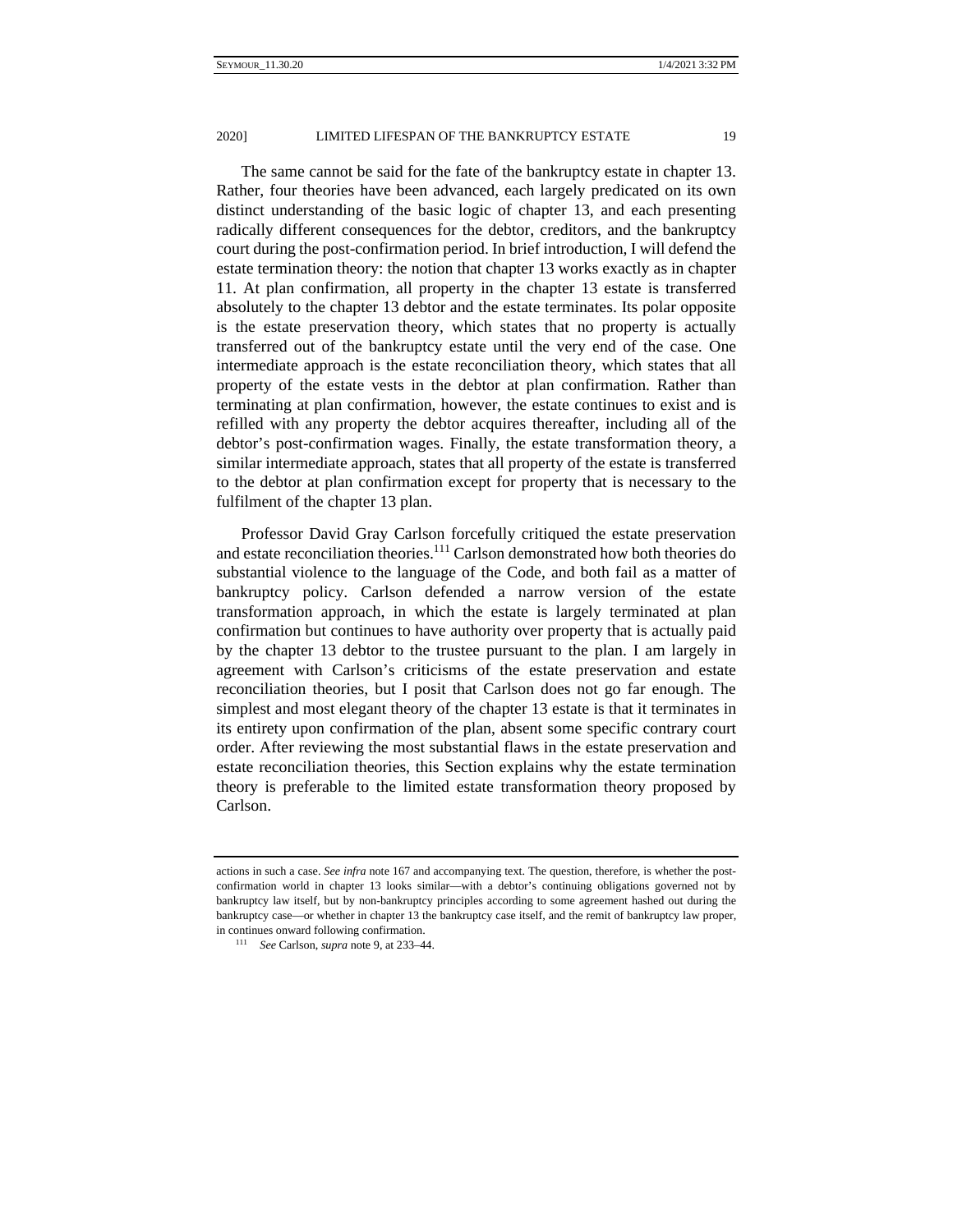## *1. Estate Preservation*

The stakes are perhaps best illustrated by beginning with the most expansive theory of the chapter 13 estate—the so-called "estate preservation theory." This theory states that the chapter 13 estate survives plan confirmation and continues in full effect until the conclusion of the chapter 13 case, whether that means the completion of the debtor's chapter 13 plan payments followed by entry of a discharge, dismissal of the case, or conversion to chapter 7. Throughout that entire period, all of the debtor's property remains property of the chapter 13 estate, regardless of whether acquired before the bankruptcy petition was filed, during the pre-confirmation period, or after confirmation of the plan.

Section 362(a)(3) of the Code prohibits creditors from exercising control over property of the estate.<sup>112</sup> Therefore, under the estate preservation theory, all of the debtor's property is subject to the protection of the automatic stay not only vis-à-vis prepetition creditors provided for under the plan, but also against postpetition creditors for the entire up-to-five year period of the bankruptcy case. Even if the debtor fails to pay postpetition obligations as they become due, postpetition creditors may not look to estate property unless they first appear in the bankruptcy case and file a motion seeking permission to do so from the bankruptcy court.<sup>113</sup> The debtor is constrained from freely dealing with the property; at a minimum, he must seek court approval for any disposition of the property outside of the ordinary course of business.<sup>114</sup> The property may generate administrative expenses throughout that same period, entitled to priority payment.<sup>115</sup> And disputes regarding that property, at least in the first instance, are decided by the bankruptcy court. $116$ 

Forcing creditors to go to the bankruptcy court post-confirmation is opposite to what is required in a traditional chapter 11 case. Following confirmation, under the ordinary rules of chapter 11 the bankruptcy estate "ceases to exist"<sup>117</sup>

<sup>&</sup>lt;sup>112</sup> 11 U.S.C. § 362(a)(3) (2019).<br><sup>113</sup> Precisely this question was at issue in the litigation giving rise to the Seventh Circuit's decision in *Steenes I*, 918 F.3d 554 (7th Cir. 2019). The debtors in that case took the position that the Bankruptcy Code enabled them to postpone making any payments towards any parking tickets they were issued after the date of filing of the bankruptcy case until completion of the chapter 13 plan; the City of Chicago, in the meantime, could not take its ordinary steps to respond to non-payment of tickets—ordinarily, immobilizing and impounding the debtors' vehicles—without first securing an order granting relief from stay from the bankruptcy court. *Id.* at 557–58.<br><sup>114</sup> 11 U.S.C. § 363(b)(1).<br><sup>115</sup> *Id.* § 503(b)(1)(A) (providing that "the actual, necessary costs and expenses of preserving the estate"

may be entitled to administrative expense status.); *cf. Steenes II*, 942 F.3d 834, 836 (7th Cir. 2019).<br><sup>116</sup> See supra notes 63–67 and accompanying text.<br><sup>117</sup> In re Resort's Int'l, Inc., 372 F.3d 156, 165 (3d Cir. 2004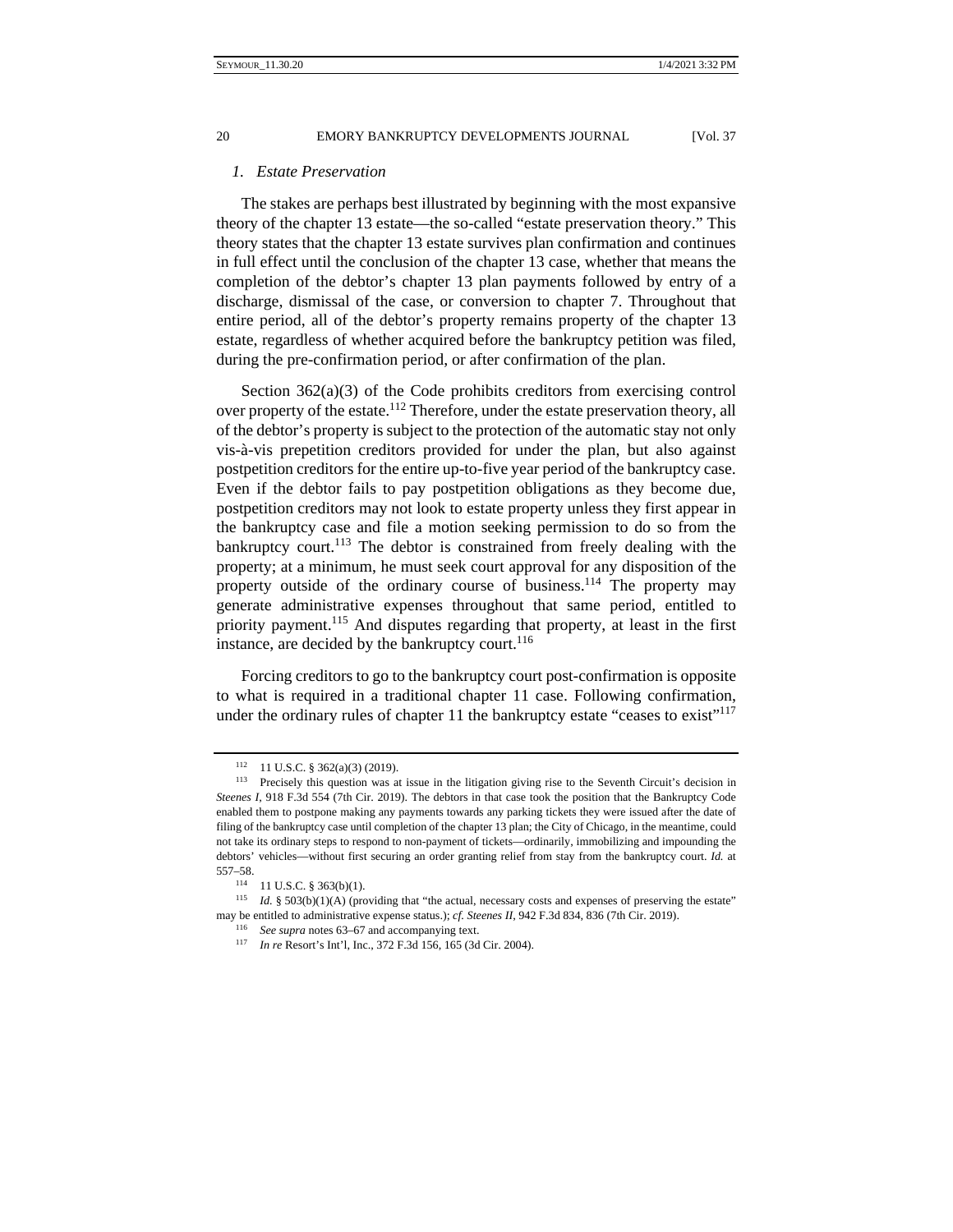absent a specific order from the bankruptcy court that preserves the estate for a limited purpose.<sup>118</sup> The estate preservation theory argues that chapter 13 must differ from traditional chapter 11 in order to remain faithful to the text of the Code, particularly section 1306. That provision states that "[p]roperty of the estate includes . . . earnings from services performed by the debtor after commencement of the case but before the case is closed, dismissed, or converted to a case under chapter 7, 11, or 12 of this title, whichever occurs first."119

The apparent breadth of section 1306 has led some bankruptcy courts to conclude that throughout the bankruptcy case the chapter 13 estate must persist in its original form as a repository for all of the debtor's property. As one bankruptcy court observed:

the clear language of § 1306 demonstrates that *confirmation* of a Chapter 13 plan is not relevant to determining whether property is or is not property of the estate. The relevant events in this determination are commencement of the case and either dismissal, closing or conversion of the case. If Congress had intended for confirmation to so drastically affect the expansive definition of property of the estate found in § 1306, it knew how to draft such a provision.<sup>120</sup>

Such an interpretation of the Code is hard to square with section 1327's direction that property of the estate "vests" in the debtor.<sup>121</sup> Courts adopting the estate preservation theory generally acknowledge that the ordinary meaning of "vesting" of estate property in the debtor is to transfer that property to the debtor and thus out of the bankruptcy estate.<sup>122</sup> But they conclude that "vest" must mean something else in the context of chapter  $13.^{123}$  "Vesting" is thus argued to mean a "fixing of rights" to property rather than a "transfer" of that property to the debtor.<sup>124</sup> Thus, as viewed by some courts, the debtor is vested with property of the estate after plan confirmation because he then acquires "authority . . . to propose a sale or encumbrance of estate property. . . ."125 In the view of other

<sup>&</sup>lt;sup>118</sup> *See, e.g., In re* Neptune World Wide Moving, Inc., 111 B.R. 457, 462–63 (Bankr. S.D.N.Y. 1990).<br><sup>119</sup> 11 U.S.C. § 1306(b).<br><sup>120</sup> *In re* Aneiro, 72 B.R. 424, 429 (Bankr. S.D. Cal. 1987).<br><sup>121</sup> 11 U.S.C. § 1327(b)<br><sup></sup>

Security Bank of Marshalltown, Iowa v. Neiman, 1 F.3d 687, 691 (8th Cir. 1993) (acknowledging that the effect of plan confirmation in chapter 11 cases is to "vest" all property of the estate, transforming such property into property of the debtor).<br><sup>123</sup> *Neiman*, 1 F.3d at 691 ("We think that the opposing line of cases is 'premised upon the mistaken belief

that revesting under § 1327(b) transforms property of the estate into property of the debtor.'") (quoting *In re Aneiro*, 72 B.R. at 428–29). 124 *In re Fisher*, 198 B.R. at 733. 125 *Id.*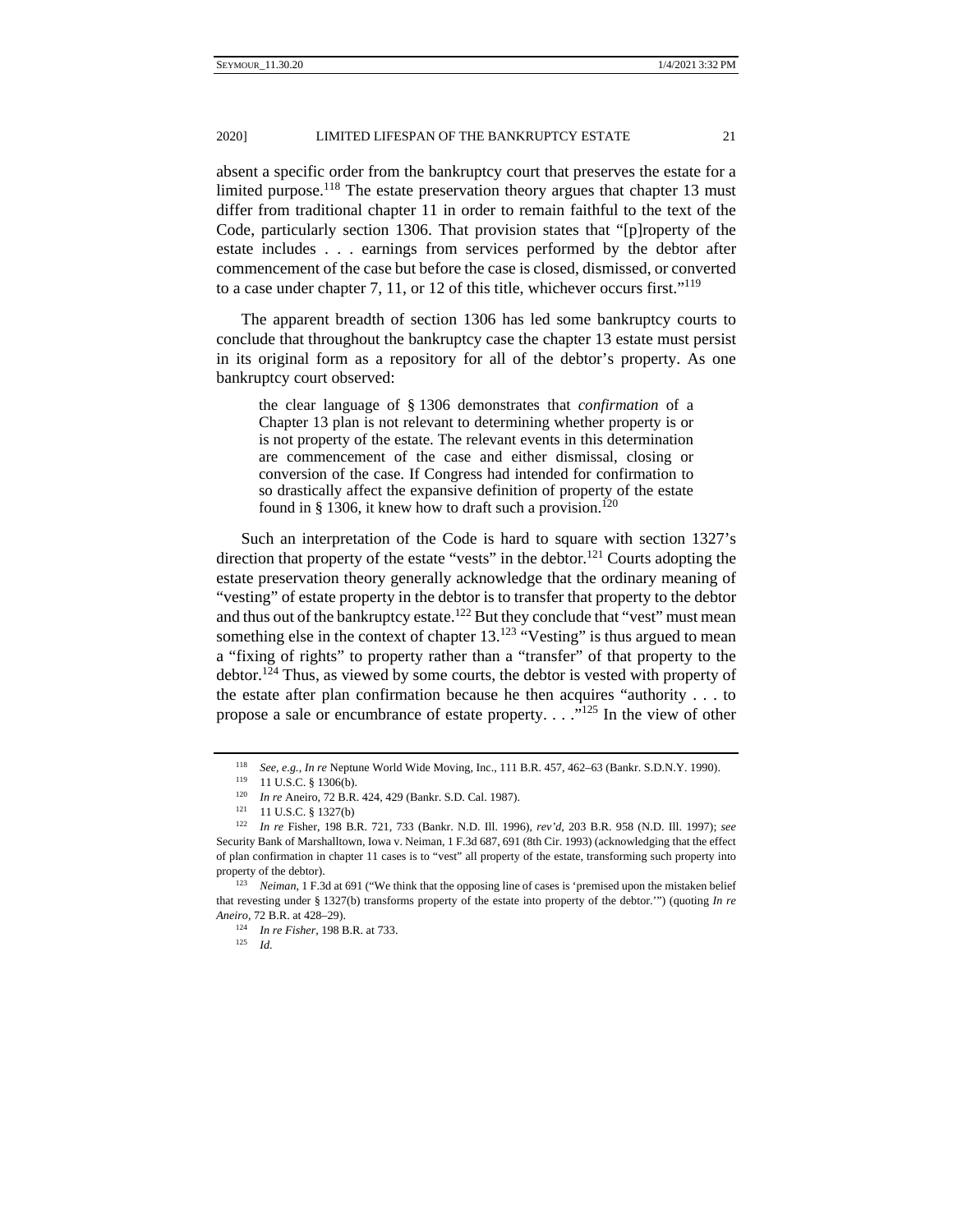courts, the debtor is vested with property of the estate after plan confirmation because the debtor is then acquires "the right to future of enjoyment of the assets in that estate" "once he faithfully completes his obligations under the plan and is entitled to the discharge."126 In either case, the estate, however, remains intact after confirmation.127

Although the chief argument in favor of the estate preservation theory is that it is textually preferable, giving "full effect" to section 1306, bankruptcy courts have also advanced policy arguments in favor of a long-lived chapter 13 estate.<sup>128</sup> Fundamental to the position of those courts is the right of the chapter 13 debtor to convert his bankruptcy case to chapter  $7.^{129}$  When a debtor converts his bankruptcy case from chapter 13 to chapter 7, he agrees to permit liquidation of his property rather than continuing to repay his creditors over time from future income; property of the estate in the converted chapter 7 case consists of property, "as of the date of the filing of the petition, that remains in the possession of or is under the control of the debtor on the date of conversion."130 Nothing in the text of the Code, therefore, requires there to be an estate in existence at the time of conversion to provide assets for the chapter 7 trustee to liquidate.131 Property that the debtor owned at the time of the original filing of his chapter 13 bankruptcy case becomes property of the estate in the converted chapter 7 case regardless of whether the chapter 13 estate exists at the time of conversion. But, because dispositions of estate property outside the ordinary

*In re* Tarby, 2012 WL 1390201, at \*4 (Bankr. D.N.J. Apr. 20, 2012) (internal citations omitted).

- <sup>127</sup> *See In re Fisher*, 198 B.R. at 733. 128 *Id.* at 727–31.
- 
- 
- 

<sup>126</sup> Woodard v. Taco Bueno Restaurants, Inc., 2006 WL 3542693, at \*26 (N.D. Tex. Dec. 8, 2006). The Bankruptcy Court for the District of New Jersey subscribes to a similar view:

At confirmation, the "vesting" of property of the estate in the debtor, as provided in § 1327(b), means that the debtor's rights and interest in the property become fixed as of the confirmation of the plan, and are effected when the provisions of the debtor's Chapter 13 plan are satisfied. . . . The act of confirmation 'vests' all of the property of the estate in the debtor to allow the debtor to take the necessary steps to comply with the confirmed plan. The statute does not state that the event of confirmation changes the characterization of the property from property of the estate into property of the debtor. Instead, it merely confirms the debtor's ability to utilize property of the estate, notwithstanding that designation, in satisfaction of the debtor's obligations under the confirmed plan.

<sup>&</sup>lt;sup>130</sup> 11 U.S.C. § 348(f)(1)(A) (2019).<br><sup>131</sup> In a case of bad faith conversion from chapter 13 to chapter 7, the Bankruptcy Code *does* provide that property of the estate in the new chapter 7 case shall comprise whatever property existed in the chapter 13 estate at the time of conversion. *Id.* § 348(f)(2). As will be discussed below, this provision does cause some difficulties for the estate termination theory which this Article defends. *See infra* note 177 and accompanying text. The rarity of post-confirmation bad faith conversions from chapter 13 to chapter 7, and the availability of other remedies to address such bad faith when it occurs, help to alleviate these problems.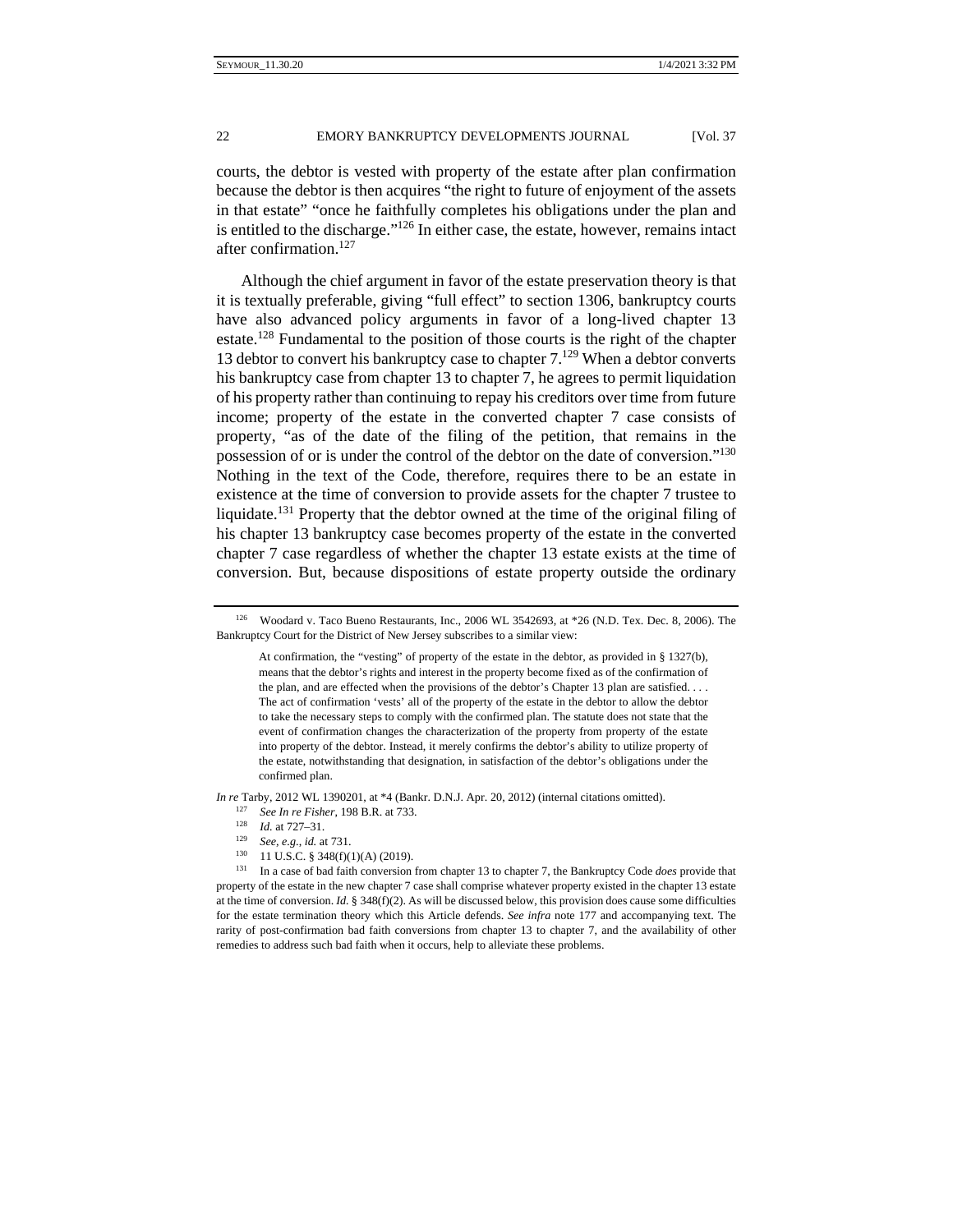protections of the Code, undiminished by the confirmation."134

course require the bankruptcy court's approval pursuant to section 363 of the Code,<sup>132</sup> keeping property within the estate after conversion prevents the debtor from dissipating it while his chapter 13 case remains ongoing.<sup>133</sup> "[B] ecause of the continuing right of the debtor to convert a Chapter 13 case after plan confirmation, the role of the estate as a reserve source of creditor payments continues after confirmation . . . the estate itself must continue, subject to the

Carlson's article comprehensively sets forth reasons for rejecting the estate preservation theory.<sup>135</sup> Most importantly, the estate preservation theory seems too implausible as a textual matter to pass muster. Describing the vesting of property of the estate as merely conferring upon the debtor a right to possession of such property, or to make dispositions of that property subject to bankruptcy court approval, does not give adequate meaning to the statutory language. The debtor already has each of those rights during the pre-confirmation period.<sup>136</sup> Section 1306(b) confirms the debtor's right to remain in possession of property of the estate at that time, and nothing in sections 363(b) or 1303 indicates that the right of a debtor to propose dispositions of property of the estate is one that comes into effect only after plan confirmation.<sup>137</sup> Moreover, the narrow reading of "vest" proposed by advocates of the estate preservation theory is entirely inconsistent with what that term is universally understood to mean when used elsewhere in the Code.<sup>138</sup> In short, "vesting' is a clumsy way of saying 'transferring absolutely.' Otherwise, 'vesting' means nothing at all."139

*Id*.

<sup>&</sup>lt;sup>132</sup> *See supra* note 13 and accompanying text.<br><sup>133</sup> The *Fisher* bankruptcy court recited the consequences that would follow from permitting an "emancipated" chapter 13 debtor post-confirmation to "treat property of the estate as if no bankruptcy had ever occurred." *In re Fisher*, 198 B.R. at 731. If that were the case,

after confirmation, a Chapter 13 debtor could (1) sell any unencumbered assets, (2) expend funds outside the ordinary course, (3) incur any kind of credit, including credit secured by unencumbered assets, and (4) pay legal fees to bankruptcy counsel—all without notice to any party involved in the bankruptcy and with no opportunity for a court hearing. If the debtor were operating a business, there would be no need to report on its operation. And finally, postpetition creditors, like the City of Chicago in the present case, would be free to enforce claims against the debtor's property, again without any notice to parties involved in the bankruptcy.

<sup>&</sup>lt;sup>134</sup> *Id.* at 732.<br>
<sup>135</sup> Carlson, *supra* note 9, at 240–42.<br>
<sup>136</sup> *See supra* notes 58–62.<br>
<sup>137</sup> Carlson, *supra* note 9, at 241.<br>
<sup>138</sup> Carlson, *supra* note 9, at 242.<br>
<sup>139</sup> Carlson, *supra* note 9, at 242.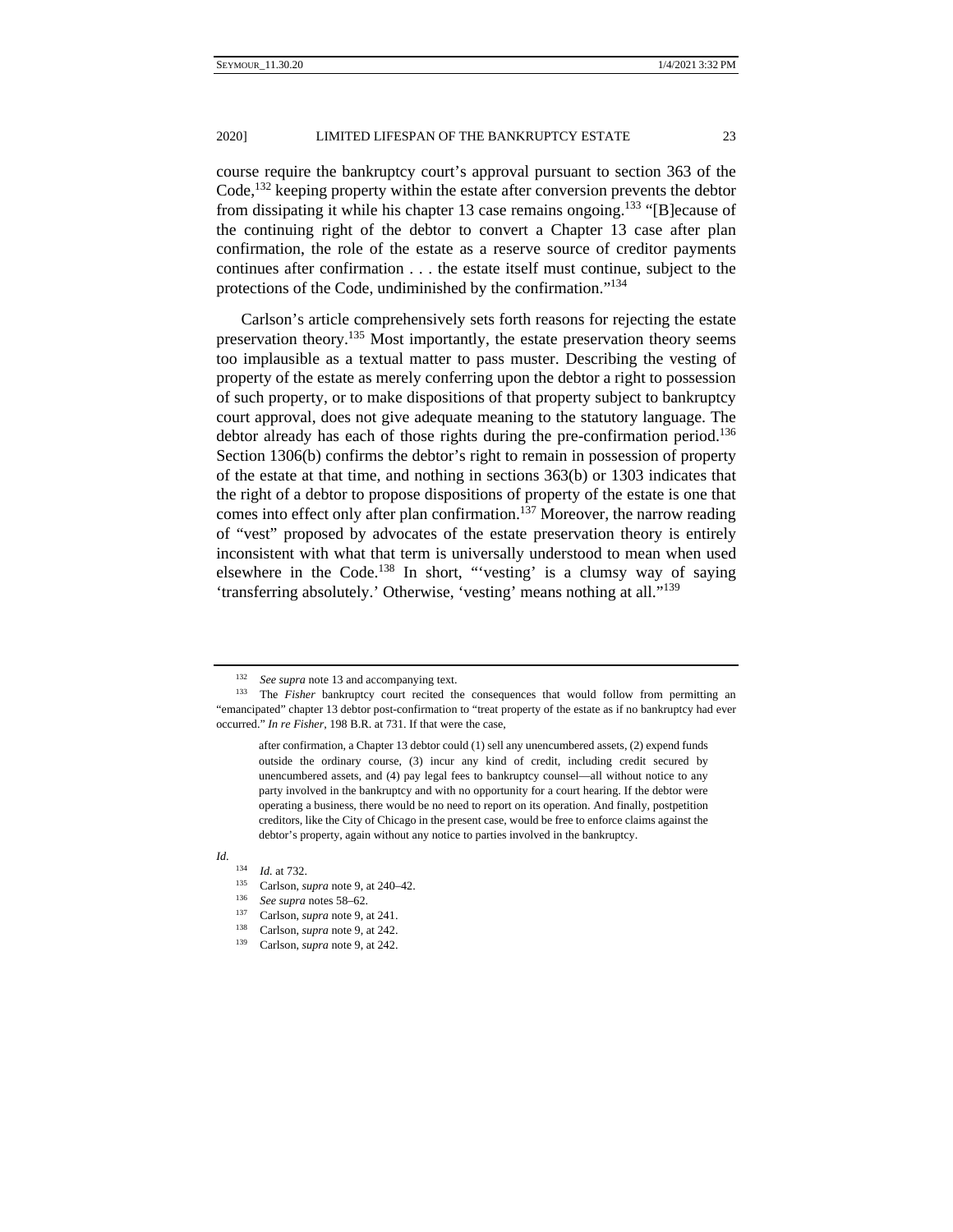Nor is preserving the chapter 13 estate for the benefit of creditors in a future chapter 7 case sound policy. Such an approach is inconsistent with the fresh start—one of the most basic policies animating bankruptcy law—and the chapter 13 bargain. The chapter 13 debtor promises to devote all of his future disposable income to repayment of creditors in exchange for the right to retain the property he owns at the time he files for relief.<sup>140</sup> But under the estate preservation theory, he does not really "keep" that property. Instead, all of his property is subject to a five-year guardianship overseen by the bankruptcy court, not because such oversight is necessary to serve the purposes of his chapter 13 case, but as a safeguard in case he chooses to abandon chapter 13 and resort to chapter 7. Such oversight serves only to safeguard creditors against the substantially more remote possibility of a bad faith conversion. Because the converted chapter 7 estate, in most cases, encompasses only property that the debtor owned or possessed at the time the bankruptcy case was commenced, retaining all of the property that the debtor acquires after that time within the estate does not even serve the purpose of protecting creditors against an ordinary conversion.<sup>141</sup> The plain text of chapter 13 ensures that when a debtor completes his chapter 13 plan, the general body of creditors are better off than if he had originally pursued chapter 7 liquidation. Rejecting the estate preservation theory means imposing upon creditors some risk that, if the debtor later chooses to convert, they will receive less than they would have received in an earlier liquidation. But it is hardly unfair to require creditors to bear that risk. Those creditors also gained the benefit of the greater upside potential afforded by the debtor's decision to first attempt to seek relief under chapter 13.

## *2. Estate Reconciliation*

The estate reconciliation theory attempts to grapple with the apparent inconsistency created by sections 1306 and 1327 of the Code more carefully than the estate preservation theory, although it too ultimately falls short.<sup>142</sup> The estate

<sup>140</sup> *See* Harris v. Viegelahn, 135 S. Ct. 1829, 1835 (2015) ("Proceedings under Chapter 13 can benefit debtors and creditors alike. Debtors are allowed to retain their assets, commonly their home or car.")<br><sup>141</sup> 11 U.S.C. § 348 (2019).<br><sup>142</sup> Courts that have adopted the estate reconciliation theory include the First Circuit

<sup>235</sup> F.3d 31, 35 (1st Cir. 2000), and the Eleventh Circuit, *In re Waldron*, 536 F.3d 1239 (11th Cir. 2008), as well as a substantial number of bankruptcy and district courts. *See also In re* Gonzales, 587 B.R. 363, 369 (Bankr. D.N.M. 2018) (noting the theory has "garnered a wide following" and citing cases); *In re* Wei-Fung Chang, 438 B.R. 77, 82–83 (Bankr. M.D. Pa. 2010); *In re* Powers, 435 B.R. 385, 389 (Bankr. N.D. Tex. 2010); *see generally* Peter Carpio & Jeffrey L. Cohen, *Modified Estate Transformation: When Does a Chapter 13 Estate Terminate*, 7 AM. BANKR. INST. L. REV. 213 (1999) (advocating for theory under label of modified estate transformation). The theory appears to have originated in the decision of the District Court for the Northern District of Illinois in *In re* Fisher, 203 B.R. 958 (N.D. Ill. 1997).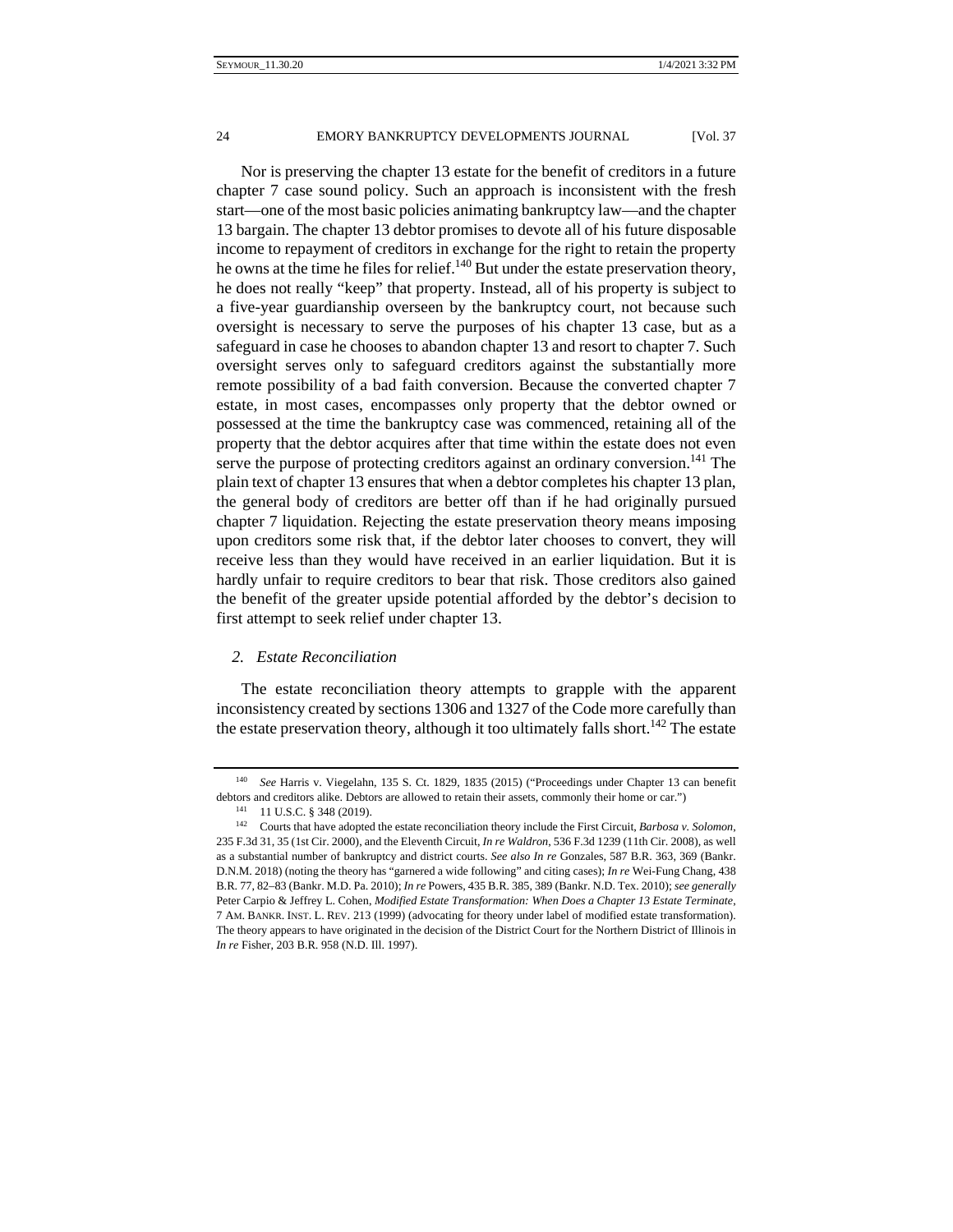reconciliation theory acknowledges that to revest property of the estate in the debtor must mean to transfer that property to the debtor absolutely, such that the property exits the bankruptcy estate. <sup>143</sup> But it posits that revesting occurs only for property actually within the estate at the time the chapter 13 plan is confirmed.144 Section 1327 means that at the time of plan confirmation, all of the property in the bankruptcy estate is transferred out of the estate and back to the debtor, leaving the bankruptcy estate empty. That property is no longer protected by the automatic stay, and the debtor may deal with it as he chooses. But section 1327 has no further effect after the time of plan confirmation. Section 1306 provides that the estate includes property acquired by the debtor at any time "before the case is closed, dismissed, or converted."145 The estate reconciliation theory argues, therefore, that after confirmation the estate refills with property that the debtor acquires from the date of confirmation forward.<sup>146</sup> Any property that the debtor acquires from the day after the plan is confirmed until the time his bankruptcy case is concluded becomes property of the estate. The debtor must apply for court permission to use that property outside of the ordinary course of business, just as he was obligated to do for all of his prepetition property during the period before plan confirmation. And, as property of the estate, property acquired after plan confirmation is protected by the automatic stay. In the view of its progenitor, the Northern District of Illinois in *Fisher*, this interpretation "reconciles the text of the governing statutes without contradicting the language of any provision and without fatally undermining any important policy considerations."<sup>147</sup>

But the claim that the estate reconciliation theory resolves the textualist conundrum posed by sections 1306 and 1327 does not hold water. Section 1327 vests "*all* of the property of the estate" in the debtor.<sup>148</sup> Nothing in section 1327, nor in the provisions of section 541 and 1306 that set forth what assets shall comprise property of the estate, indicates that the time at which that property is acquired should have any effect on whether that property is property of the

<sup>143</sup> *See In re Fisher*, 203 B.R. at 962; Carpio & Cohen, *supra* note 142, at 230 (arguing that "property vesting in the debtor is no longer 'property of the estate.'"). 144 *See, e.g.*, *In re Fisher*, 203 B.R. at 962; *Barbosa*, 235 F.3d at 36–37 (holding that "property of the estate

*at the time of confirmation* vests in the debtors free and clear of any claims from the creditors") (emphasis added).<br><sup>145</sup> 11 U.S.C. § 1306(a)(1) (2019).<br><sup>146</sup> *In re Waldron*, 536 F.3d at 1243 ("As one court has explained, some property of the estate is vested in

the debtor at confirmation, under section 1327(b), but property acquired later vests in the estate, under section 1306(a), until the case ends or is converted" (citing *In re Fisher*, 203 B.R. at 962); *see also Barbosa*, 235 F.3d at 36–37. 147 *In re Fisher*, 203 B.R. at 964. 148 11 U.S.C. § 1327(b) (emphasis added).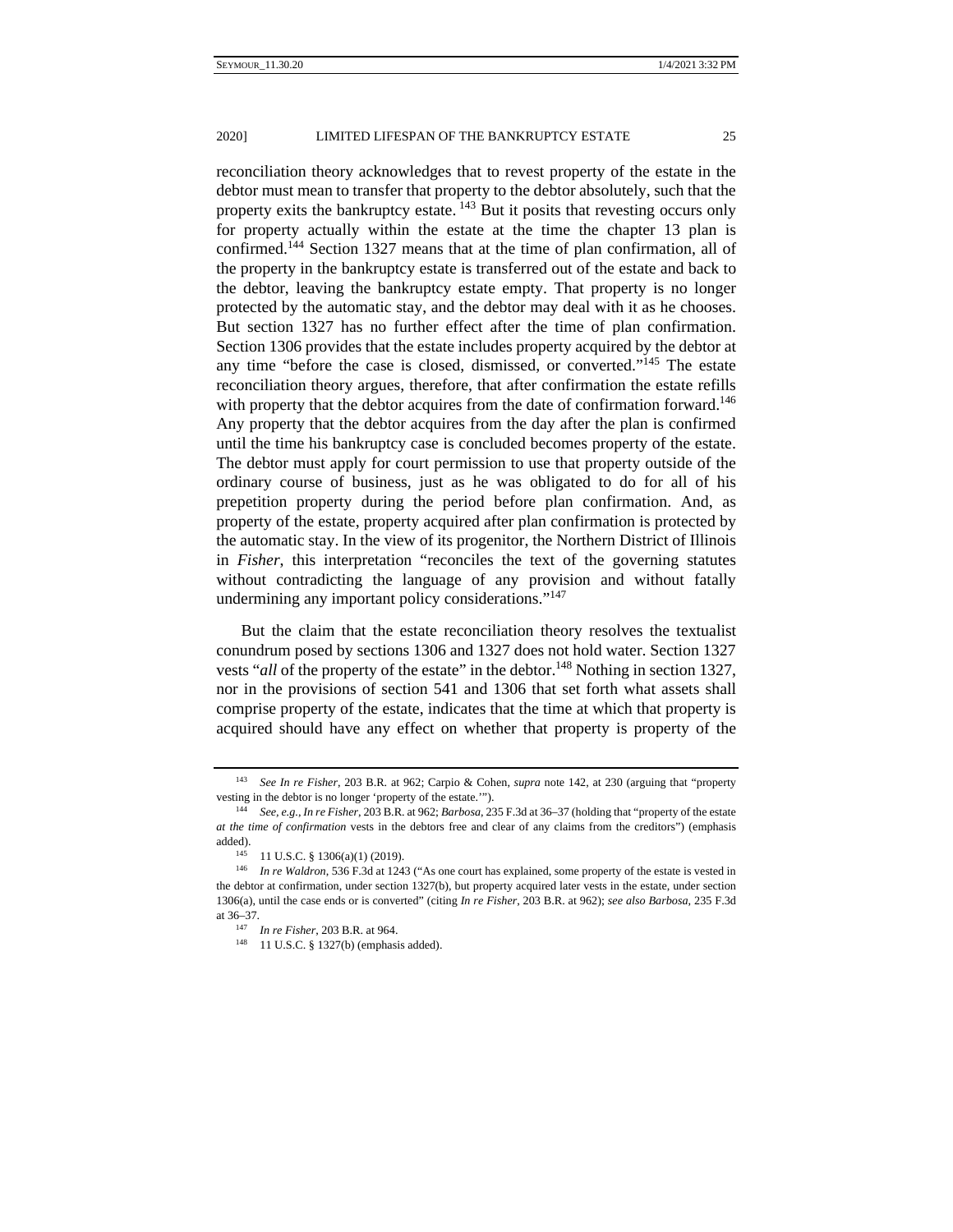estate. The estate reconciliation theory, therefore, continues, albeit only in part, to disregard the clear direction to revest the debtor with his property set forth in section 1327(b).

An occasional rejoinder to this critique is that section 1327(b) cannot, at the time of plan confirmation, vest the debtor with earnings or other property that he has not yet acquired.<sup>149</sup> In other words, "property acquired after confirmation is not subject to § 1327(b) because it was not in existence at confirmation. Therefore  $\dots$  § 1306(a) must place this property in the estate."<sup>150</sup> But that cannot be correct. The law frequently recognizes that interests in after-acquired property can be transferred.<sup>151</sup> There is no reason why confirmation of a plan that vests in the debtor all property of the estate cannot transfer to the debtor rights to those same after-acquired assets.

Although textually unsatisfying, the estate reconciliation theory's real flaws are practical in nature. It poses formidable administrative difficulties. Imagine a debtor who files for bankruptcy with a bank account into which his monthly wages are deposited. Any cash that accumulates in the bank account during the pre-confirmation period revests in the debtor upon confirmation and is no longer property of the estate. But income the debtor earns following confirmation *is*  property of the estate. Months after confirmation, however, as money has been spent and deposited, it will be all but impossible for the bankruptcy court—let alone a financially unsophisticated debtor—to know which funds are the debtor's free and clear, and which are property of the bankruptcy estate. The distinction, of course, matters. The debtor who wants to make a down payment on a new car must take care to secure bankruptcy court approval before using estate property for such a transaction but is perfectly free to use his own funds for that purpose.<sup>152</sup>

At root, the estate reconciliation theory simply makes little sense.<sup>153</sup> Debtors in chapter 13 cases frequently file for relief because they hope to keep valuable

In re Waldron, 536 F.3d at 1243 ("New assets that a debtor acquires unexpectedly after confirmation by definition do not exist at confirmation and cannot be returned to him then."); *In re* Wei-Fung Chang, 438

B.R. 77, 83 (Bankr. M.D. Pa. 2010).<br><sup>150</sup> *In re Wei-Fung Chang*, 438 B.R. at 83.<br><sup>151</sup> For example, a debtor can grant a security interest in assets it will acquire in the future—in other words, a "floating lien". *See* U.C.C. § 9-204. 152 *In re Wei-Fung Chang,* 438 B.R. at 83 (concluding that property acquired post-confirmation is property

of the estate, but noting that "it is unrealistic to expect a Chapter 13 debtor, who may retain possession of his property and property of the estate for as long as five years, to keep track of how each asset is titled to ensure that he does not dispose of estate property without court approval"). 153 *See* Carlson, *supra* note 9, at 250 ("[I]f the debtor buys a car after the confirmation of the plan, the car

belongs to the bankruptcy estate. The debtor dares not sell the car without court permission pursuant to section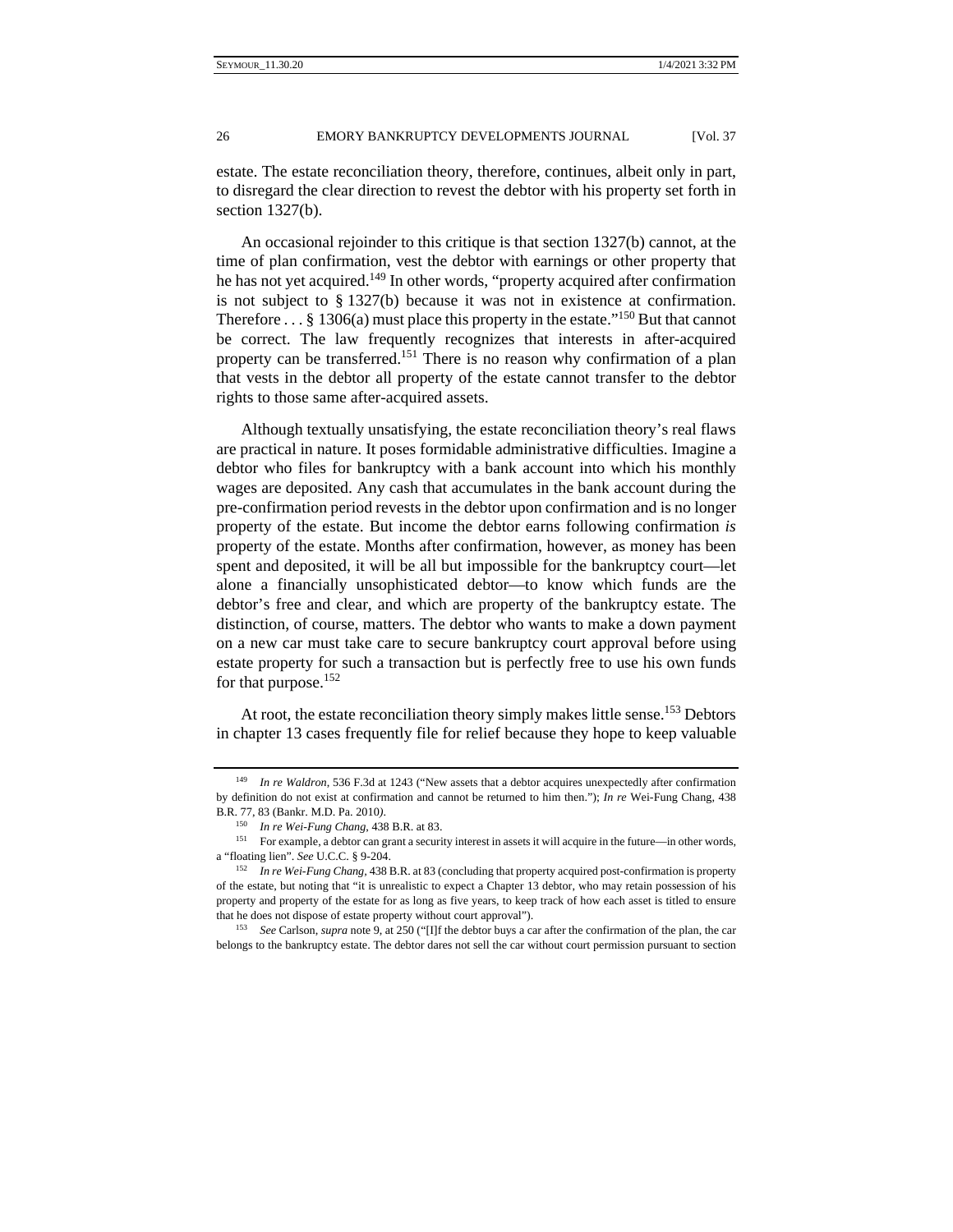assets—typically a home or a vehicle.<sup>154</sup> Those assets are returned to the debtor free and clear within weeks or months of his bankruptcy filing, as soon as his chapter 13 plan is confirmed. Absent a windfall, those assets are likely to be far more valuable than anything the debtor acquires in the post-confirmation period, while he is devoting his disposable income to the repayment of creditors under the plan. The estate reconciliation theory, therefore, does not even succeed at protecting the debtor like the estate preservation theory does. Postpetition creditors are free to pursue the debtor's house, car, or other prepetition property. Even so, it deviates from the simple rule of traditional chapter 11 in retaining after-acquired assets captive within the bankruptcy estate. "The Christmas after confirmation is a sad one under this theory, as the [estate] scoops up all the presents under the tree."155 That retention, however, serves no readily discernible purpose. The debtor's fresh start is frustrated by the continued shadow of the estate, but the debtor still likely does not enjoy meaningful protection from postpetition creditors. If any property is to remain in the bankruptcy estate following confirmation, it must be pursuant to some more carefully calibrated rationale.

## *3. Estate Transformation*

A third collection of theories, here described under the umbrella term of "estate transformation", holds that confirmation of the chapter 13 plan serves to transfer property of the estate to the debtor except for a limited category of property somehow related to fulfilment of the chapter 13 plan. The version of this theory most often adopted by bankruptcy courts argues that property of the estate revests in the debtor upon plan confirmation, except for property that is necessary for execution of the plan. A debtor with total monthly wages of \$3,000 and a monthly payment under his chapter 13 plan of \$500 might receive \$2,500 each month absolutely, while \$500 each month becomes property of the estate upon payment to the debtor. At some point, courts adopting this approach

<sup>363(</sup>b). But, the preconfirmation car could be sold post-confirmation without court permission."). Even greater confusion abounds if one concludes that proceeds of the sale of the pre-confirmation vehicle, as assets acquired by the debtor after confirmation, become property of the estate. Carlson, *supra* note 9, at 250. Under that view, the debtor obtains, in effect, the right to deal only with the "first generation" of property he owned at the time of confirmation, but as soon as he sells property or exchanges one asset for another, section 1306 captures the new property for the estate and prevents him from any further dealings without first seeking court permission. 154 Harris v. Viegelahn, 135 S. Ct. 1829, 1835 (2015). 155 *See* Carlson, *supra* note 9, at 250.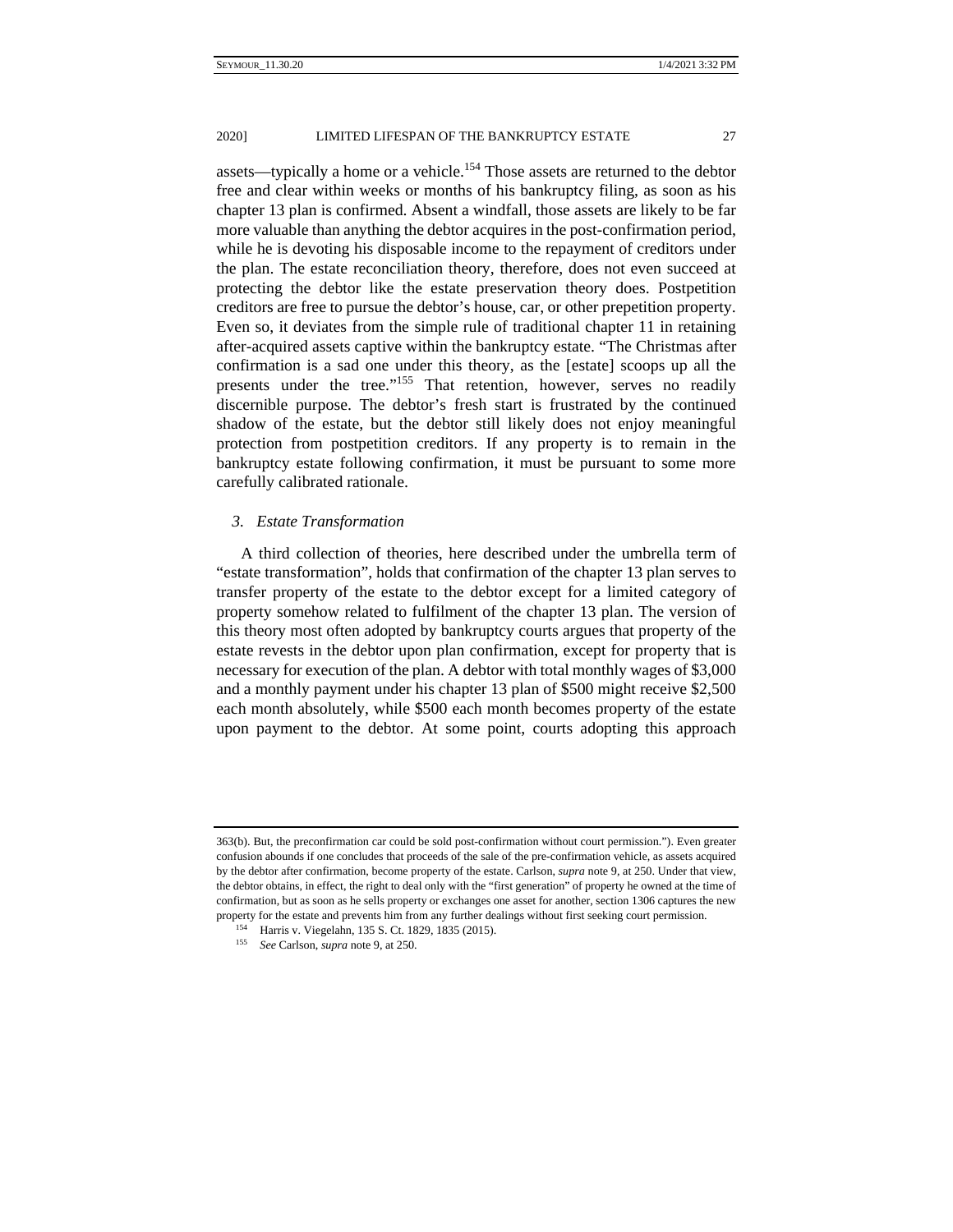included the Eleventh Circuit and bankruptcy courts within that jurisdiction, $156$ and, on one reading of the leading opinion, the Seventh Circuit.<sup>157</sup>

This approach suffers from similar practical flaws to the estate reconciliation theory. The debtor may frequently face great difficulty in actually understanding which of the assets he possesses are property of the estate, and which are his absolutely. There are several reasons for the debtor's confusion.

First, the criterion of "necessity" to execution of the plan may itself be difficult to apply.<sup>158</sup> The debtor will need to understand whether the "necessary" funds are limited to the precise amount of his monthly plan payment, or whether the bankruptcy court may find that it is necessary to retain additional funds within the estate to ensure that the debtor's ability to make plan payments is not disturbed by some unexpected expense.

Second, as with the estate reconciliation theory, even assuming the debtor and bankruptcy court are able to calculate what proportion of the debtor's wages or other income are necessary to the fulfilment of the plan and thus remain in the estate, actually identifying the amount of estate property within the debtor's

<sup>156</sup> Telfair v. First Union Mortgage Corp., 216 F.3d 1333, 1340 (11th Cir. 2000); *In re* Jemison, 2007 WL 2669222, at \*5 (Bankr. N.D. Ala. 2007). The Eleventh Circuit later largely abandoned this approach in favor of the estate reconciliation approach. *See In re* Waldron, 536 F.3d 1239, 1243 (11th Cir. 2008) 157 *In re* Heath, 115 F.3d 521, 522–24 (7th Cir. 1997). In *Heath*, Judge Posner wrote in a short and

somewhat cryptic opinion that the combined effect of sections 1306 and 1327 of the Code was that "while the filing of the petition for bankruptcy places all of the property of the debtor in the control of the bankruptcy court, the plan upon confirmation returns so much of that property to the debtor's control as is not necessary to the fulfillment of the plan." *Id.* These dicta are at least consistent with the estate transformation approach—although the opinion can also plausibly be read as concluding, consistent with the approach advocated by this Article, that the chapter 13 estate ordinarily terminates in its entirety upon confirmation, but may be preserved postconfirmation by means of a specific provision included in the plan or confirmation order only to include property necessary to fulfilment of the chapter 13 plan. *Id.* ("[C]onfirmation of a plan vests *all* of the property of the estate *in the debtor* unless the plan provides otherwise") (emphasis in original).<br><sup>158</sup> The Bankruptcy Court for the Eastern District of Virginia discussed the difficulty of applying the

necessity criterion:

There is also a practicable problem inherent in limiting the post-confirmation estate only to property necessary for the success of the chapter 13 plan. What property is necessary for the success of the chapter 13 plan? In a joint case, in the absence of a wage order under § 1325(c), which debtor's wages are protected by the automatic stay? In an individual case where the debtor holds more than one job, which paycheck is necessary for the success of the chapter 13 plan? Which one is not protected by the automatic stay and is subject to garnishment? There is nothing that distinguishes the debtor's paycheck from the co-debtor's paycheck or the debtor's primary paycheck from his secondary paycheck.

*In re* Reynard, 250 B.R. 241, 248 (Bankr. E.D. Va. 2000). The District Court for the Southern District of Georgia arrived at a similar result. *See* Thompson v. Quarles, 392 B.R. 517, 522 (S.D. Ga. 2008) ("[I]t is unclear when the new asset is 'necessary' to fund the 'plan' and whether the 'plan' is the original, previously confirmed plan, or a modified version of the confirmed plan that accounts for the value of the post-petition cause of action.").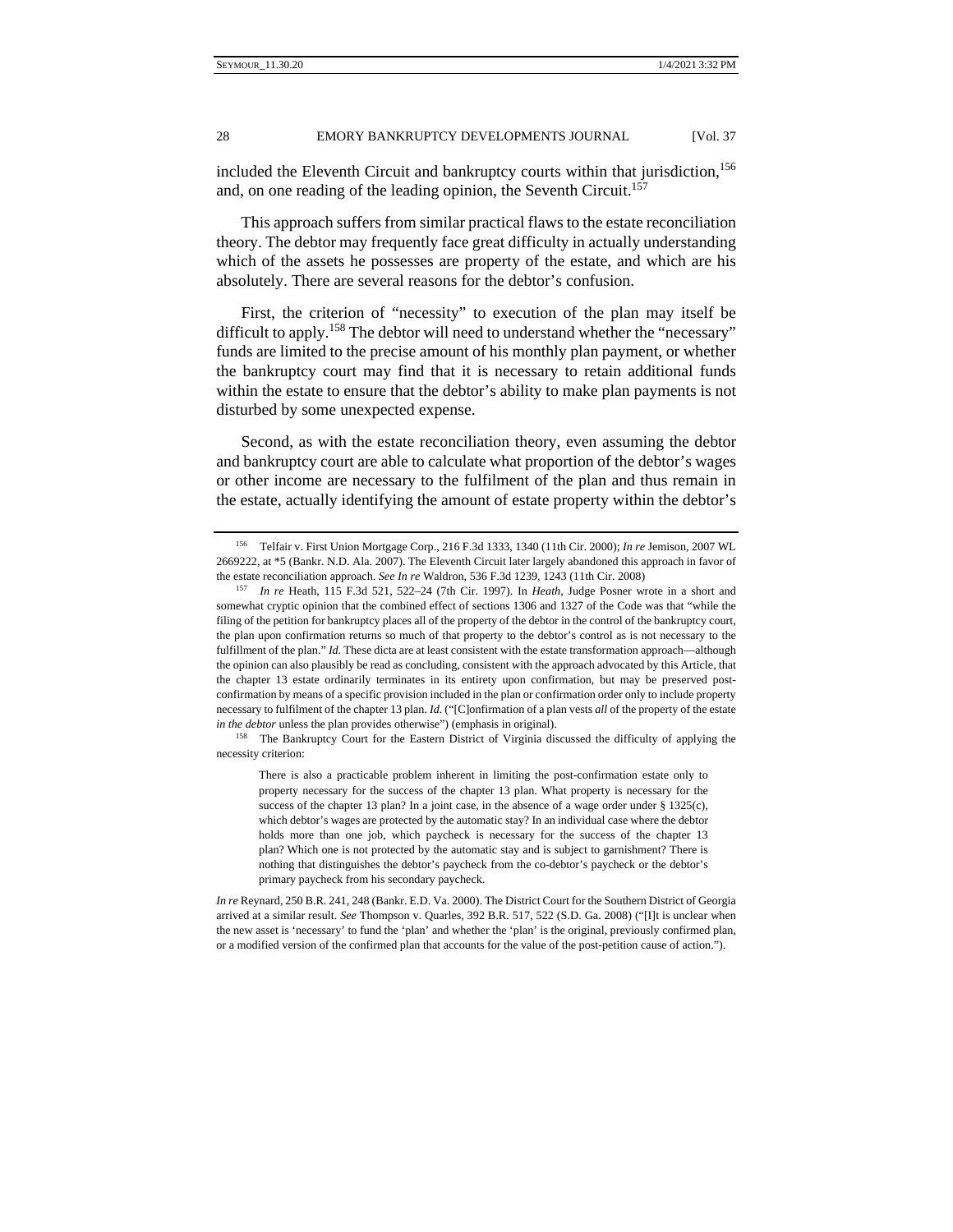#### 2020] LIMITED LIFESPAN OF THE BANKRUPTCY ESTATE 29

possession at any given time will frequently be an insurmountable task. Funds necessary to make plan payments have no "independent identity" that makes them readily distinguishable from other funds belong to the debtor.<sup>159</sup> This variant of the estate transformation theory is viable only in a world in which the debtor's assets are not comingled and property necessary to the fulfilment of the plan is carefully segregated from all the debtor's other property. Needless to say, this ideal is unlikely to reflect the reality in which most chapter 13 debtors manage their affairs.

Carlson defends a slightly different version of the estate transformation theory. Adopting the label of the "divestment theory," Carlson proposes that the chapter 13 estate terminates upon confirmation except for "funds the debtor successfully transmits to the chapter 13 trustee for the benefit of creditors."<sup>160</sup> This theory narrows the scope of the post-confirmation estate even further. The chapter 13 estate does not include any of the debtor's post-confirmation wages or other income at the time those funds come into his hands. Rather, only at the time the debtor actually makes his chapter 13 plan payments are the funds transformed into property of the estate.<sup>161</sup>

Carlson's thesis is almost correct. Post-confirmation, property of the estate certainly does not encompass the debtor's prepetition property, or future income or other property that the debtor acquires and keeps postpetition. It also does not include, at least by default, that portion of the debtor's income that he intends to pay—or actually does pay—to the chapter 13 trustee. Carlson does not explain why he concludes that the chapter 13 estate post-confirmation must include funds in the hands of the chapter 13 trustee. Instead, it appears Carlson considers it self-evident that there must be some form of estate post-confirmation, and that the narrowest (and therefore most plausible) potential scope for such an estate is property actually in the hands of the chapter 13 trustee. Carlson's thesis, although more restrictive in scope than the alternatives discussed so far, ultimately fails to grapple with the question of why there must be a postconfirmation estate at all.

<sup>159</sup> *In re* Petruccelli, 113 B.R. 5, 16–17 (Bankr. S.D. Cal. 1990); *In re Reynard*, 250 B.R. at 248 ("Money

is fungible.").<br><sup>160</sup> Carlson, *supra* note 9, at 233.<br><sup>161</sup> In many districts, chapter 13 plans operate pursuant to wage garnishment orders which instruct the debtor's employer to turn over the portion of the debtor's wages necessary to fund the plan directly to the chapter 13 trustee. *See* Greene, Patel & Porter, *supra* note 2, at 1066–67 (discussing differences in local practice as to employee wage orders). In such districts, there may be little practical difference in the way that Carlson's conception of the estate transformation theory operates compared to that described by the Eleventh Circuit in its *Telfair* decision and perhaps also contemplated by the Seventh Circuit in *Heath*.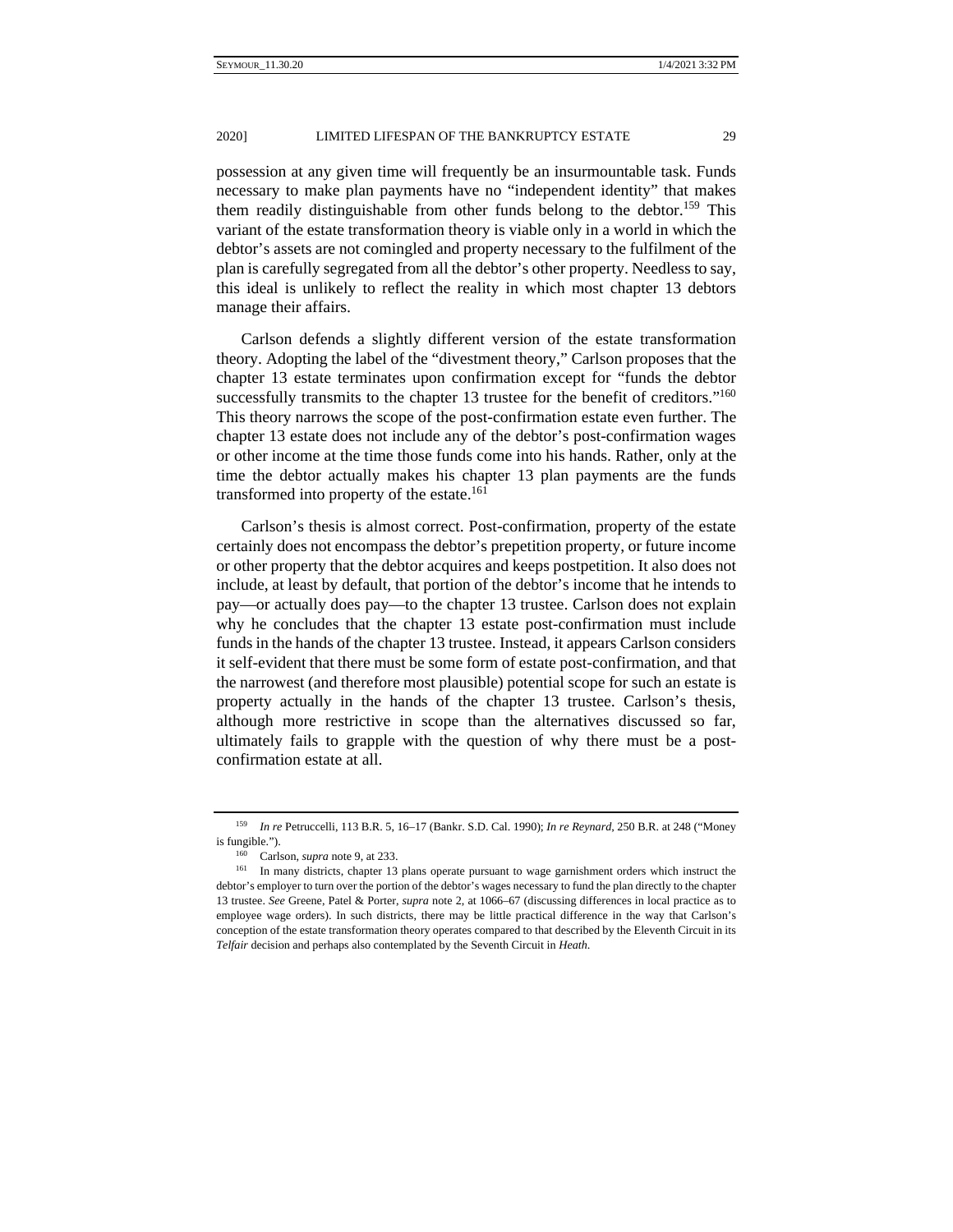Although Carlson rejects the label, it is fair to say that his theory does involve a "transformation" in the nature of the estate. Adopting Carlson's view, prior to confirmation, the estate chiefly comprises property in the hands of the debtor. At that time, the estate serves as a device limiting the debtor's ability to deal with that property (while protecting the property from postpetition creditors who might wish to pursue it). Following confirmation, property is within the bankruptcy estate only when it is in the hands of the trustee. The purpose of retaining an estate of such limited scope is unclear. And nothing in the Code alludes to or purports to provide for such a transformation. The thesis rests, at best, uneasily with the statutory provisions at issue. Unlike the distinction between pre-confirmation and post-confirmation property made by the estate reconciliation theory, the distinction between property in the hands of the debtor and property in the hands of the trustee cannot be traced back to section 1327(b). If anything, because section 1306(b) of the Code contemplates that the debtor shall remain in possession of property of the estate, Carlson's divestment theory reverses the scheme contemplated by the Code.<sup>162</sup>

Other courts, advocating for a variety of theories of chapter 13, have argued that the chapter 13 estate must survive confirmation in some form in order for the trustee to perform her duties. Defending the broader estate transformation theory, one bankruptcy court observed that:

If there is no existing estate upon confirmation, then what does the Chapter 13 Trustee administer? If there is no estate over which the Chapter 13 Trustee has control, then that Trustee is nothing more than an officious intermeddler. Even 11 U.S.C. § 704(9), (made applicable to Chapter 13 Trustees by 11 U.S.C. § 1302(b)(1)), provides that the Trustee shall "... make a final report and file a final account of the administration of the *estate* [emphasis added] with the court." There must be an "estate" upon and after confirmation, and that estate

One potential textual hook for the divestment theory is section  $1322(a)(1)$  of the Code. 11 U.S.C. 1322(a)(1) (2019). That section provides that the portion of the debtor's future income necessary to fulfil the plan shall be submitted "to the supervision and control of the trustee." *Id.* Potentially, that section could be construed to provide a basis for a transformation in the estate at confirmation to include property necessary to the fulfilment of the plan. That reading of section 1322(a)(1), however, misreads the Code. Nothing in section 1322(a)(1) specifies that the property identified must remain in—or become a part of—the bankruptcy estate. Rather, section 1322 quite clearly contemplates that non-estate property may be involved in the postconfirmation payment of creditors. *Id.* § 1322. Section 1322(b)(9) speaks, without qualification, of property of the estate revesting upon plan confirmation. Section 1322(b)(8), meanwhile, provides that claims against the debtor may be paid "from property of the estate or property of the debtor"—from which follows the inference that there is no necessary connection between plan payments and the estate. *Id.*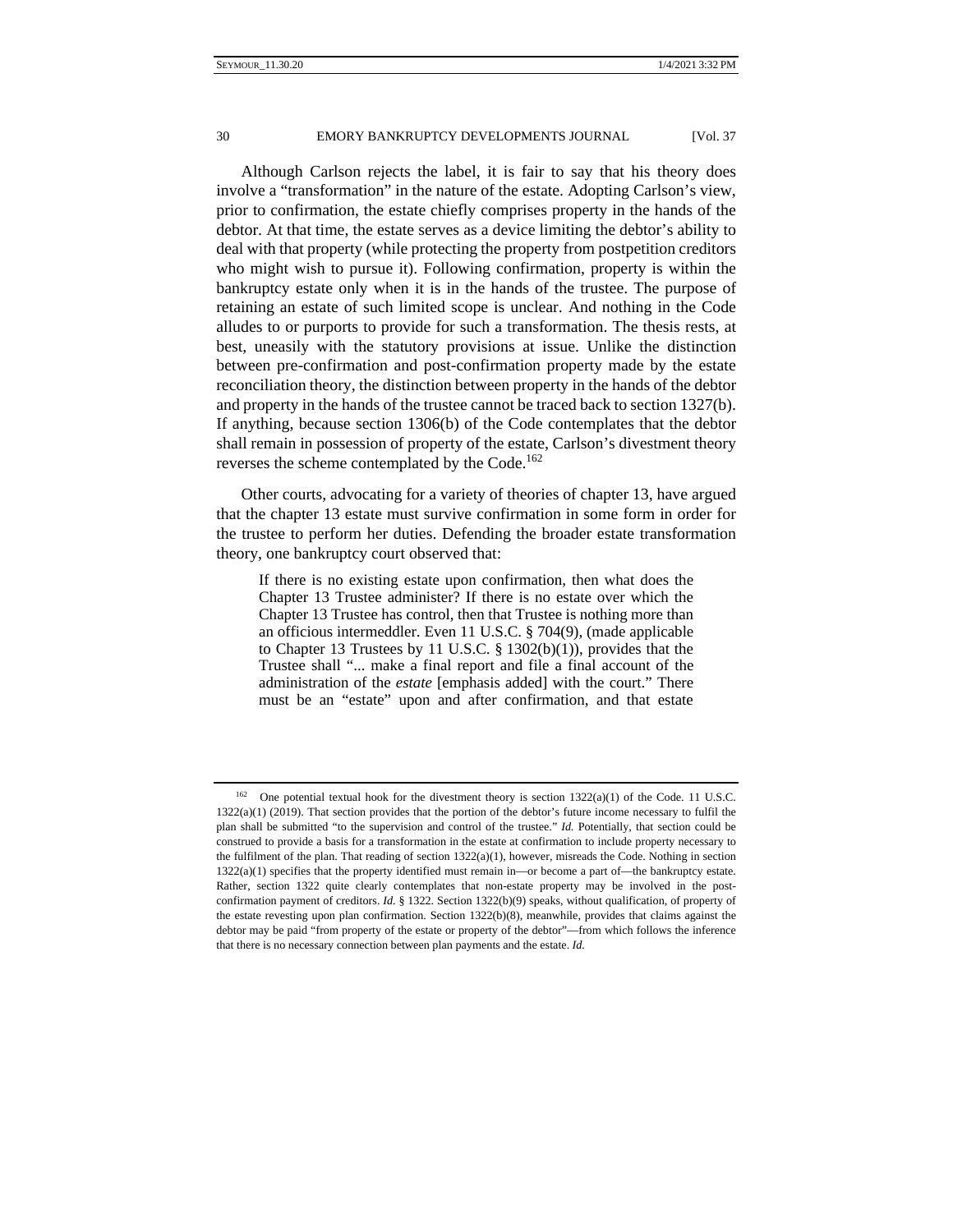consists of the property and future earnings of the debtor dedicated to fulfillment of the Chapter 13 Plan.<sup>163</sup>

Carlson criticized the notion that the existence of an estate requires identifying any property in the hands of the debtor post-confirmation as property of the estate.164 In effect, however, Carlson's article concludes that the property in the hands of the trustee belongs in the estate for the same reason: there must be an estate somewhere after confirmation in order for the trustee to do her job.<sup>165</sup> But there is no need for a bankruptcy estate to source the chapter 13 trustee's obligations. Rather, her obligations in the post-confirmation world come from the same source as those of every other party to the bankruptcy case: the plan. It is the plan that directs how much she should collect each month from the debtor, and to whom she should pay those funds. Thus, from the inception of the Code, the trustee's role in the post-confirmation world has been described as that of a "disbursing agent."166 The Bankruptcy Rules similarly describe the trustee's role in collecting and distributing funds to creditors in accordance with the plan, again without reference to a surviving bankruptcy estate.<sup>167</sup>

Indeed, chapter 11 already offers an analog. Frequently, parties to a commercial chapter 11 case will have agreed upon a basic scheme of distribution before the assets to be distributed among creditors have been reduced to cash or otherwise become ready for distribution. The chapter 11 estate might, for example, possess a valuable cause of action against a third party which has not yet been litigated to judgment or settlement. Alternatively, the plan might contemplate that an unprofitable line of business will be liquidated, and the cash realized thereby distributed to creditors, without the debtor-in-possession having completed the process of selling off assets. For many years, a common solution in such cases has been to confirm a chapter 11 plan that transfers the assets in question to a trust.<sup>168</sup> The estate, as is usual in chapter 11 cases, still terminates upon plan confirmation, but a litigation or liquidating trustee is appointed to administer the new trust. The plan will specify how proceeds of the trust are to

<sup>&</sup>lt;sup>163</sup> *In re* Root, 61 B.R. 984, 985 (Bankr. D. Colo. 1986).<br>
<sup>164</sup> Carlson, *supra* note 9, at 274.<br>
<sup>165</sup> Carlson, *supra* note 9, at 273–74.<br>
<sup>165</sup> H.R. REP. NO. 95-595, at 430 (1977) ("After confirmation of a plan, th from whom the debtor receives income to pay it, or part of it, to the trustee, who will serve as the disbursing agent under 1326."); 8 COLLIER ON BANKRUPTCY ¶ 1326 (16th ed. 2020) (similar).<br><sup>167</sup> FED. R BANKR. P. 3021 ("Except as provided in Rule 3020(e), after a plan is confirmed, distribution

shall be made to creditors whose claims have been allowed, to interest holders whose interests have not been disallowed, and to indenture trustees who have filed claims under Rule 3003(c)(5) that have been allowed."). 168 *See generally* David Kuney, *Liquidation Trusts and the Quagmire of Postconfirmation Jurisdiction:* 

*The Case of the Disappearing Estate*, 14 J. BANKR. L. & PRAC. 6 ART. 3 (2005) (discussing considerations and the issue of bankruptcy court jurisdiction for liquidating trust cases).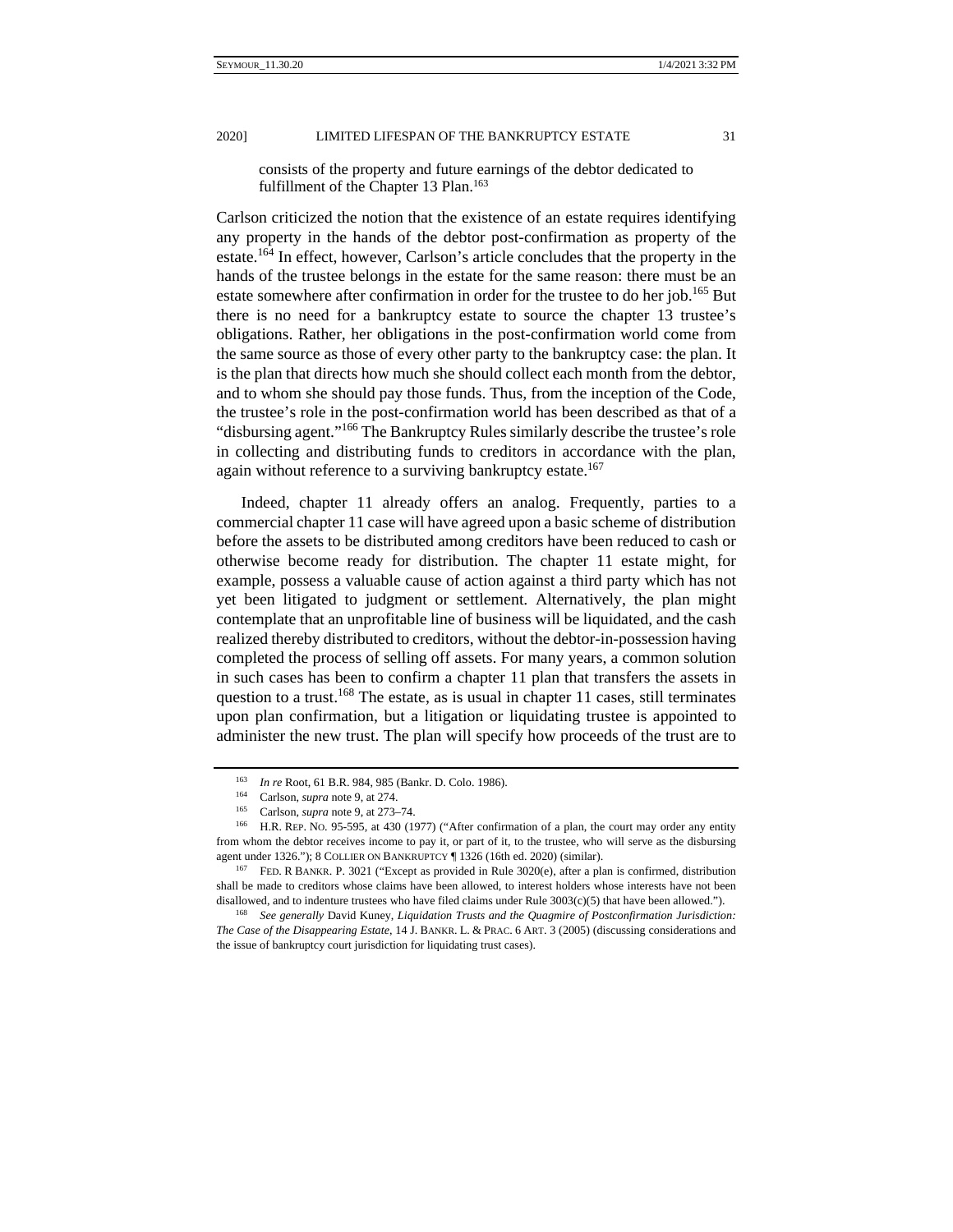be distributed. The source of that trustee's obligations is not, therefore, bankruptcy law governing administration of the bankruptcy estate. It is the chapter 11 plan itself, together with any documents drafted and executed pursuant to the plan that establish and regulate the trust in more detail. In sum, it is already commonplace in chapter 11, following plan confirmation, for a trustee to administer a corpus of property that is not part of the bankruptcy estate. Chapter 13 should be no different.

To the extent there is any uncertainty regarding the detail of the trustee's post-confirmation obligations, agency law can fill in the gaps.<sup>169</sup> Why the drafters of the Code chose to liken the trustee to a "disbursing agent" is not entirely clear; the general common law of agency does not identify a disbursing agent as a category of agent with distinct or specific obligations.<sup>170</sup> But the duties of a chapter 13 trustee are like enough to at least one familiar category of agent to supply any legal rules necessary to elucidate the trustee's role. The Second Restatement of the Law of Agency describes an "escrow holder" as a person who receives:

money . . . delivered to . . . the holder [] by another and which the holder contracts to retain until the happening or non-happening of an event; if the event happens, or fails to happen, before a specified time, the escrow is to be delivered to a third person; otherwise he is to return it to the depositor.<sup>171</sup>

So too the chapter 13 trustee retains money paid by the chapter 13 debtor until plan confirmation,  $^{172}$  following which she begins distribution of funds on hands to creditors in accordance with the terms of the confirmed plan. Upon other triggering events—principally dismissal or conversion of the case—the trustee instead returns funds currently on hand to the debtor.<sup>173</sup> Since it is also generally understood that the chapter 13 trustee is a fiduciary,  $174$  the law of fiduciary duties can similarly provide the detail necessary for the trustee to understand her duties without post-confirmation reference to the concept of the bankruptcy estate.

<sup>169</sup> The Code retains "long-established" and "familiar" common law principles except to the extent disturbed for some statutory purpose. *See* Isbrandtsen v. Johnson, 343 U.S. 779, 783 (1952).<br><sup>170</sup> Neither the Second nor the Third Restatements of the Law of Agency use the term. *See* RESTATEMENT

<sup>(</sup>SECOND) OF AGENCY (AM. L. INST. 1958); *See* RESTATEMENT (THIRD) OF AGENCY (AM. L. INST. 2006).<br><sup>171</sup> RESTATEMENT (SECOND) OF AGENCY: AGENT OR ESCROW HOLDER § 14D cmt. a. (AM. L. INST. 1958).<br><sup>172</sup> 11 U.S.C. § 1326(a) (2 chapter 13 trustee and thus requires her to return any funds on hand at that time to the debtor). 174 *See, e.g.*, *In re* Gutierrez, 309 B.R. 488, 499 n. 20–21 (Bankr. W.D. Tex. 2004); *In re* Morgan, 353

B.R. 599, 605 (E.D. Ark. 2006); *In re* DiRuzzo, 513 B.R. 422, 429 (Bankr. D.R.I. 2014).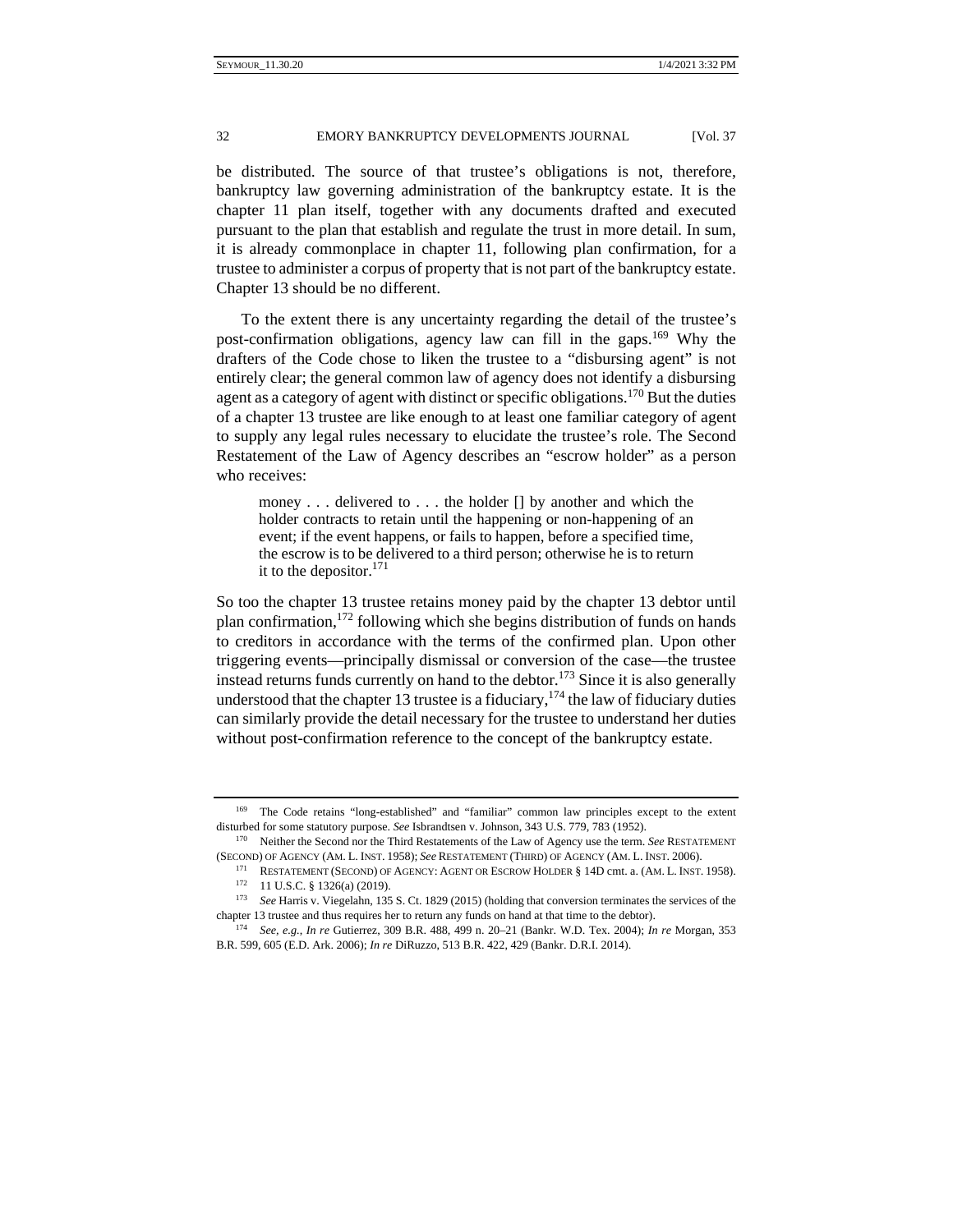Precisely identifying the best common law analog to the chapter 13 trustee is not the focus of this Article. The point is that multiple sources of law—the law of contracts, since the confirmed plan is recognized by all to be a contract; the law of fiduciary duties; and the law of agency and escrow—supply the principles necessary to define the trustee's task and resolve any uncertainties about how she is to perform it. The estate is an unnecessary concept postconfirmation. And no courts or commentators have successfully explained what benefits are gained by straining the statutory language to insist that the estate remains open, by default, as to the narrow category of property necessary to or actually used for the fulfilment of the plan, while other property of the estate revests in the debtor. The estate transformation and divestment theories, therefore, also do not successfully account for the structure of chapter 13.

### *4. Estate Termination*

The best theory of chapter 13, then, is this: following confirmation of a plan, absent some contrary provision of the plan or confirmation order, the estate simply terminates. Chapter 13 operates no differently than chapter 11 in this regard—a conclusion that makes sense, given that chapter 13 is the "'personal reorganization' counterpart to the better-known Chapter 11."<sup>175</sup> All property within the estate at the time of plan confirmation revests in the debtor, and no additional property enters the bankruptcy estate thereafter. In the chapter 11 context, courts have not hesitated to conclude that the overall structure of the Code makes clear that the bankruptcy estate terminates upon confirmation. Although only a limited number of courts have adopted this approach in chapter 13, it best fits with the statutory text and structure in that context also.<sup>176</sup>

The estate termination theory is strongly supported by the legislative history. The drafters of the Code did not comment on the lifespan of the chapter 13 estate in the sections of the legislative history specifically discussing sections 1306 and 1327 of the Code—as, indeed, they similarly did not comment on the lifespan of the chapter 11 estate in discussing section 1141. Legislative history does, however, address the lifespan of the chapter 13 estate when considering whether

<sup>175</sup> *In re* Heath, 115 F.3d 521, 522 (7th Cir. 1997); *see also* 8 COLLIER ON BANKRUPTCY ¶1300.01 (16th ed. 2020) (chapter 13 is "quite similar to chapter 11, with which it shares many concepts"). 176 *See*, *e.g.*, *In re* Jones, 420 B.R. 506, 515 (B.A.P. 9th Cir. 2009) (adopting estate termination approach);

*see also In re* Petruccelli, 113 B.R. 5, 16–17 (Bankr. S.D. Cal. 1990); *In re* Sihabouth, 2014 Bankr. LEXIS 2870, at \*7–8 (B.A.P. 9th Cir. 2014); *In re* Matthews, 2017 Bankr. LEXIS 117, at \*15–16 (Bankr. D. Idaho 2017); *In re* Clark, 2015 Bankr. LEXIS 3564, at \*9 (Bankr. E.D. Cal. 2015); *In re* Dagen, 386 B.R. 777, 782 (Bankr. D. Colo. 2008); *In re* Toth, 193 B.R. 992, 996 (Bankr. N.D. Ga. 1996), *overruled by In re* Waldron, 536 F.3d 1239 (11th Cir. 2008) *and* Telfair v. First Union Mortgage Corp., 216 F.3d 1333 (11th Cir. 2000).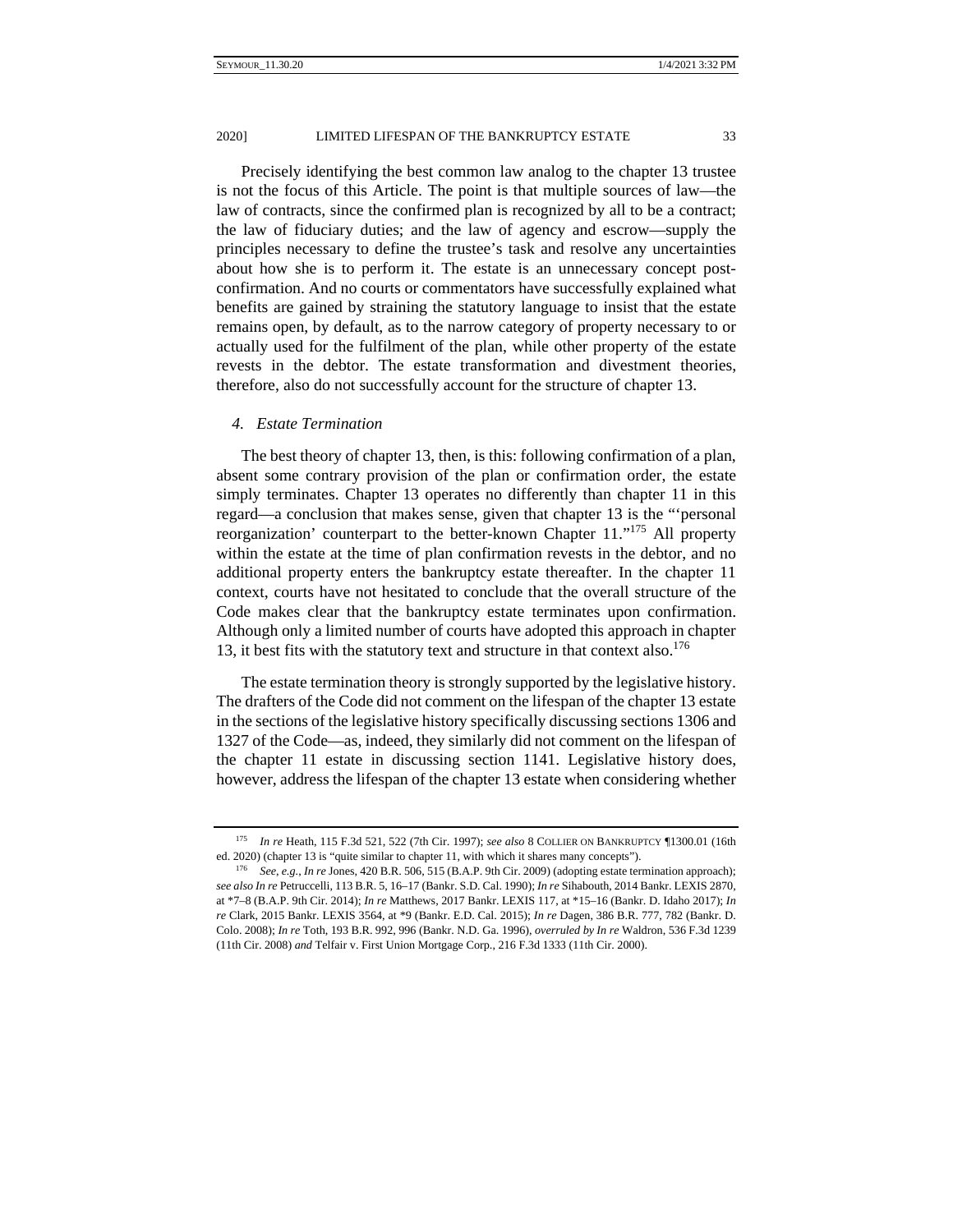that estate should be treated as a separate taxable entity from the debtor. That was thought to be unnecessary, because the chapter 13 estate was expected to be short-lived. The House Judiciary Committee report explained that "[t]he administrative reality [is] that most Chapter 13 estates will only remain open for 1 or 2 months until confirmation of the plan at which time section 1327(b) of title 11 will almost always revest title to property of the estate in the debtor."177 Thus, the House report concluded, "[t]he duration of a chapter 13 case is so short that there is no reason to impose a duty to pay taxes on the trustee."<sup>178</sup> The legislative history demonstrates a contemporary understanding that revesting property of the estate in the debtor meant the closing of the estate, and *not* merely a grant of a right of possession of property of the estate or the transformation of the estate into some other form. All the available evidence suggests, therefore, that Congress anticipated that the chapter 13 estate would terminate upon confirmation of the plan.<sup>179</sup>

Not all the consequences of estate termination may be welcome for every debtor and creditor. As I have explained, estate termination frees the debtor to deal with her property as she chooses. But it also frees postpetition creditors to

179 To be sure, even the most persuasive interpretation of the Code, the "estate termination" model has its imperfections. The chief anomaly created by the estate termination model relates to section 348(f) of the Code, which governs conversions by a debtor from a chapter 13 case to chapter 7 case that occur in bad faith. Normally, when a debtor converts a case from chapter 13 to chapter 7, the estate in the new chapter 7 case comprises only property that was contained in the estate at the time the bankruptcy case was originally filed. 11 U.S.C. § 348(f)(1)(A) (2019). Even though section 1306 means that, prior to confirmation, property acquired after the bankruptcy filing is added to the estate, that property is not included in the chapter 7 estate. In a case of bad faith conversion, the Code provides that the "property of the estate in the converted case shall consist of property of the estate as of the date of conversion." *Id*. § 348(f)(2). Prior to confirmation, that simply serves to render all of the debtor's property, whether acquired prepetition or postpetition, property of the new chapter 7 estate. Postconfirmation, under the estate termination theory, however, there may be *no* property within the chapter 13 estate. It seems clear that Congress intended, in a case of bad faith conversion, that all of the debtor's property, whenever acquired, should be part of the new chapter 7 estate. Section 348(f) was added to the Bankruptcy Code in 1994, after at least some courts had adopted a practice of maintaining all property within the estate throughout the chapter 7 case. *See*, *e.g.*, Security Bank of Marshalltown v. Neiman, 1 F.3d 687, 690–91 (8th Cir. 1993). The anomaly created here, however, is not a grave one. Confirmation of a chapter 13 plan requires a determination from the bankruptcy court that the chapter 13 case has been proceeding in good faith. 11 U.S.C. § 1325(a)(3). It seems unlikely that a debtor who had previously proposed and been performing under a plan good faith will subsequently affect a bad faith conversion. And in any event, the bankruptcy court always retains the power to sanction a debtor for bad faith conduct by dismissing the case or denying the debtor a discharge. *Id.* §§ 707(3)(a), 727.

<sup>&</sup>lt;sup>177</sup> H.R. REP. No. 95-595, at 276, *as reprinted in* 1978 U.S.C.C.A.N. 5963, 6233.<br><sup>178</sup> *Id.* at 277. It is clear that by "duration of a chapter 13 case," the House report meant the time until a plan is confirmed, not the time until plan payments are completed and the debtor receives a discharge. The committee understood that plan payments were likely to continue for a number of years after the commencement of the bankruptcy case. *See id.* at 276. Rather, it viewed the chapter 13 case as giving the debtor a brief "breathing spell in which to reach an arrangement with creditors," noting that this period would be short because "[t]he plan is filed very rapidly." *Id.*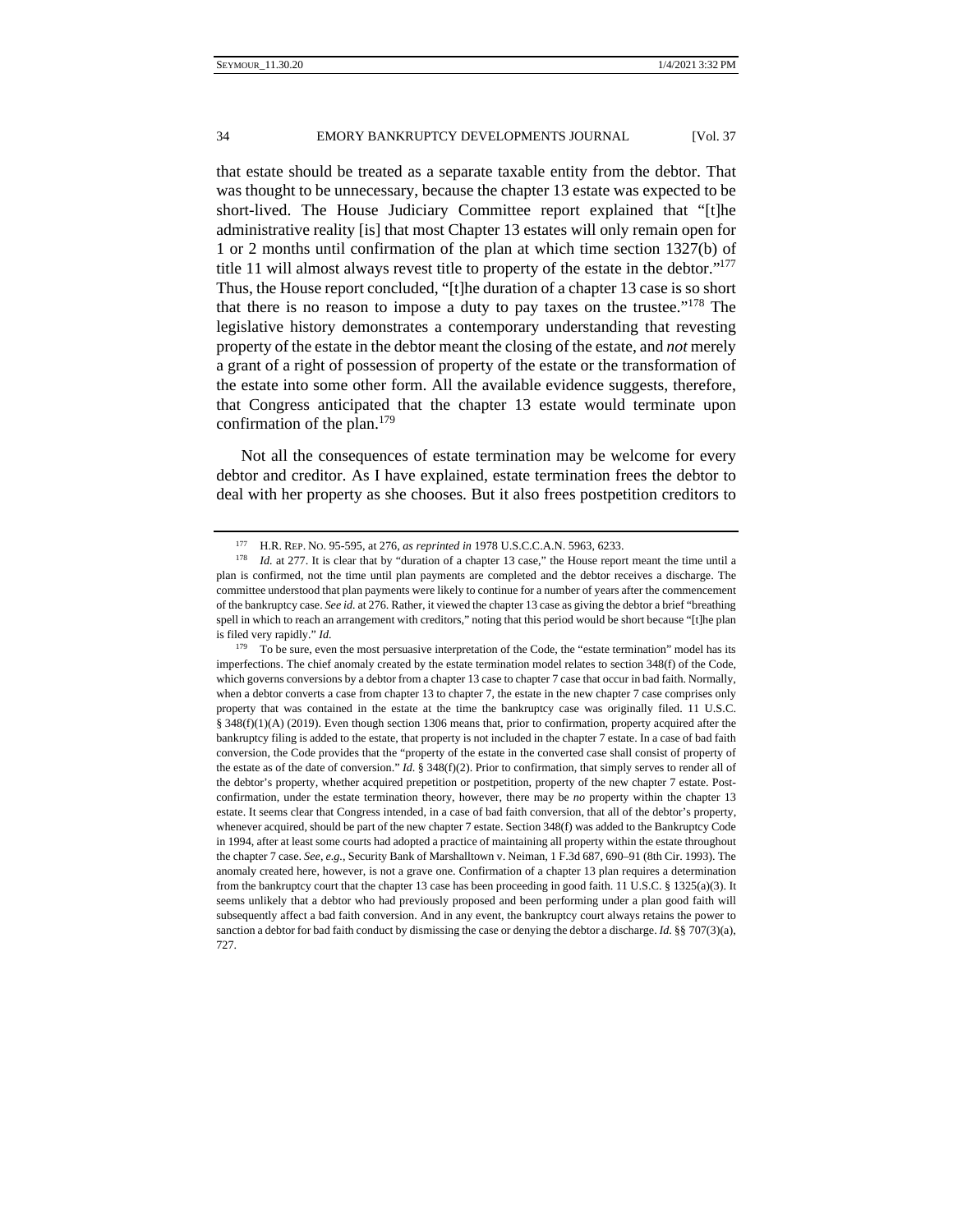#### 2020] LIMITED LIFESPAN OF THE BANKRUPTCY ESTATE 35

pursue the debtor's assets without first seeking court permission. For some of the debtor's new creditors, this will be of little effect. Ordinary unsecured creditors will likely need to invoke some other court process before they have any opportunity to force repayment of a debt—for example, by getting a judgment against the debtor in state court and securing a wage garnishment order. But a new secured creditor of the debtor will be able to exercise ordinary self-help remedies: for example, if the debtor who bought a truck postconfirmation and falls behind on his payments will find that the auto lender can repossess the truck just as it would have outside of bankruptcy.

Other creditors may have similar self-help remedies. The Seventh Circuit in its *Steenes* decisions was faced with the question of whether the city of Chicago, in cases in which it was a postpetition creditor of the debtor, could exercise its ordinary remedies of towing and impounding a city resident's vehicle based on unpaid traffic fines.<sup>180</sup> The Seventh Circuit found that the City should, in future cases, be free do to so because the chapter 13 estate should not extend to include the debtor's property post-confirmation.<sup>181</sup> Securing exactly this kind of protection, though, is central to many defenses of preservation of the estate; it is for that reason, in jurisdictions where the debtor may choose what theory of the estate to adopt, that debtors are routinely advised to keep property within the estate—a recommendation that has been echoed by one prominent former bankruptcy judge in his leading treatise on chapter  $13^{182}$ 

## *5. A Defense of Estate Termination*

A defense of estate termination may proceed along two lines. First, even conceding that the broader policy goal animating this recommendation, of enhancing the success rate of chapter 13 or other debt adjustment bankruptcy cases, is a worthy one, preserving the estate is likely not as effective in securing that goal as many of its defenders suppose. The protection is at root more a procedural than a substantive one. There are likely to be other, better ways of promoting success in debt adjustment bankruptcy. Second, even that limited

Keith M. Lundin, LUNDIN ON CHAPTER 13 § 113.11, at ¶ 3 (2020).

<sup>180</sup> *See Steenes I*, 918 F.3d 554, 556–57 (7th Cir. 2019); *Steenes II*, 942 F.3d 834, 836 (7th Cir. 2019).<br>
<sup>181</sup> *Steenes I*, 918 F.3d at 558.<br>
<sup>182</sup> Former Judge Lundin noted:

The debtor is best positioned to defend the problems created by  $\S$  1327(b) by always including in the plan a provision continuing the estate and overcoming the vesting effect of § 1327(b) until completion of payments under the plan. Coupled with the expanded definition of estate property in § 1306, this puts the debtor in the strongest position to argue that the stay continues to protect all property and income after confirmation.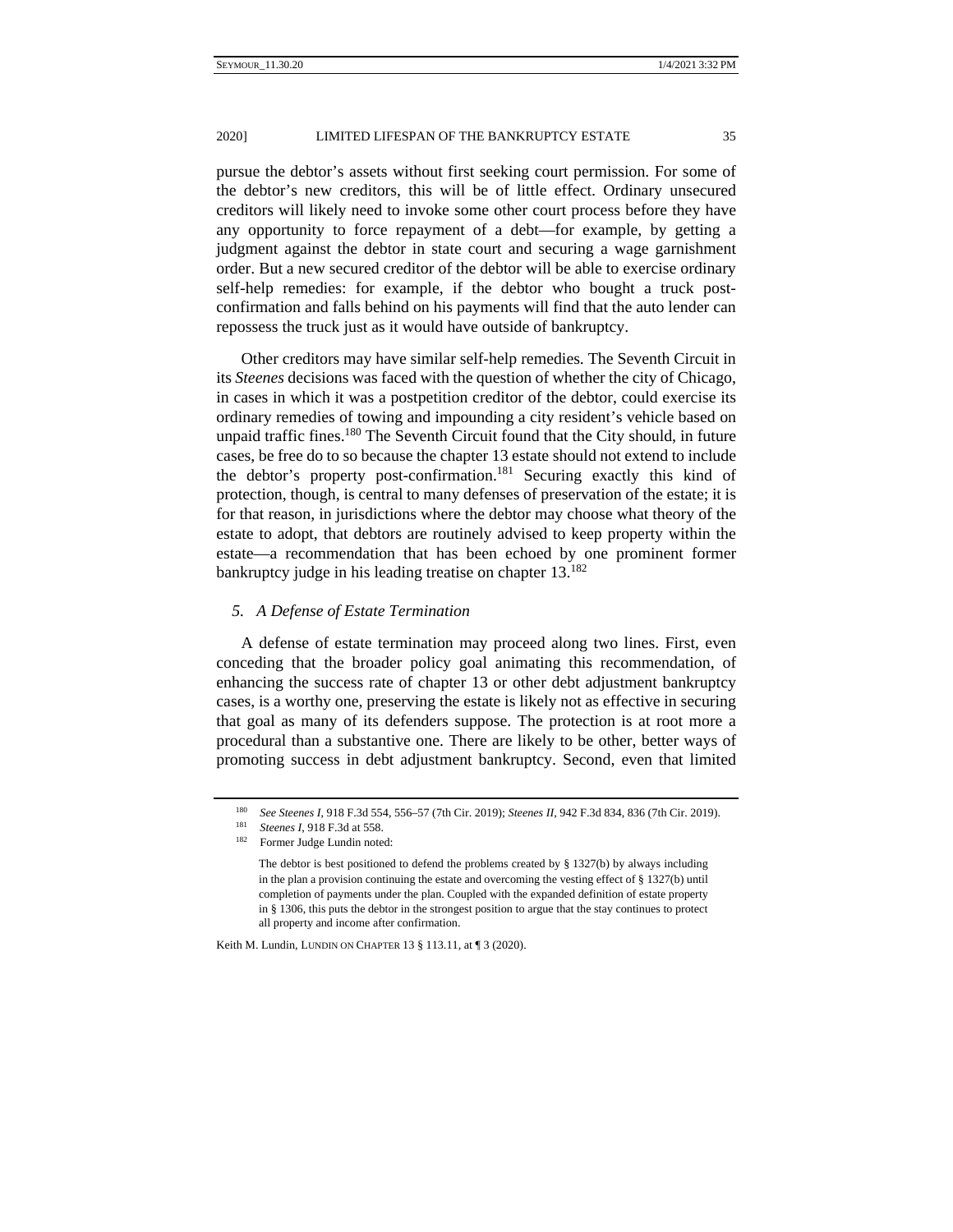protection, absent the exceptional facts that I describe in Section II.B.2 below, seems inconsistent with the logic and structure of debt adjustment bankruptcy law.

## *a. Stay Relief and Administrative Expenses*

As to the first point, the protection against postpetition creditors provided by sheltering assets within the estate is not absolute. Unpaid postpetition creditors may seek a remedy from the bankruptcy court. Most clearly, those creditors have the right to seek relief from the automatic stay, which will free the creditor to take any actions that would be permissible under state law, just as if the estate had terminated at plan confirmation.<sup>183</sup> Stay relief may be granted for cause—a standard which is likely met in a case in which a debtor is using estate property in a way that generates obligations to postpetition creditors that she is not meeting.184 Perhaps more controversially, the Seventh Circuit ruled in *Steenes II* that unpaid postpetition creditors may, at least in some circumstances, be entitled to an administrative expense, affording them the right not just to be paid in the bankruptcy case, but to receive priority treatment as against the debtor's prepetition general unsecured creditors.<sup>185</sup>

Here is how the administrative expense theory works. The Code entitles creditors who meet the actual and necessary costs and expenses of preserving the estate to receive a priority claim for reimbursement.<sup>186</sup> In a debt adjustment bankruptcy, such a priority claim is typically paid from the debtor's regular plan payments, diminishing the funds available to pay prepetition creditors. Administrative expenses must be paid in full before the debtor may be deemed to have completed the plan and receive a discharge.<sup>187</sup> In a traditional chapter 11 case, it has long been recognized that involuntary creditors of the bankruptcy estate are entitled to such administrative expenses.<sup>188</sup> Without this rule of

<sup>183 11</sup> U.S.C. § 362(d).<br><sup>184</sup> Relief from the automatic stay, therefore, was the alternative remedy for postpetition creditors highlighted by the lower courts and by the chapter 13 trustee in the *Steenes* litigation as a better alternative to prohibiting debtors from preserving property within the estate or granting administrative expenses. City of Chicago v. Marshall, 281 F. Supp. 3d 702, 705 (N.D. Ill. 2017), *rev'd by Steenes II*, 942 F.3d 834 (7th Cir. 2019); Response Brief of Trustee-Appellee Marilyn O. Marshall at 20–23, *Steenes I*, No. 17-3630 (7th Cir. May 14, 2018). In cases in which the debtor has resorted to the protections of the automatic stay in bad faith, both the District Court and the trustee in *Steenes* suggested that the case might be dismissed entirely. *Id.*

<sup>185</sup> *Steenes II*, 942 F.3d at 839 (7th Cir. 2019).<br>
<sup>186</sup> 11 U.S.C. §§ 503(b)(1)(A), 507(b).<br>
<sup>187</sup> *Id.* § 1322(a)(2). Section 1328(b) allows for a hardship discharge where the debtor is unable to complete a plan "due to circumstances for which [she] should not justly be held accountable" and she has already paid to unsecured creditors at least as much as they would have received in a chapter 7 liquidation. *Id.* § 1328(b). <sup>188</sup> *See* Reading Co. v. Brown, 391 U.S. 471, 482–83 (1968); *Steenes II*, 942 F.3d at 836.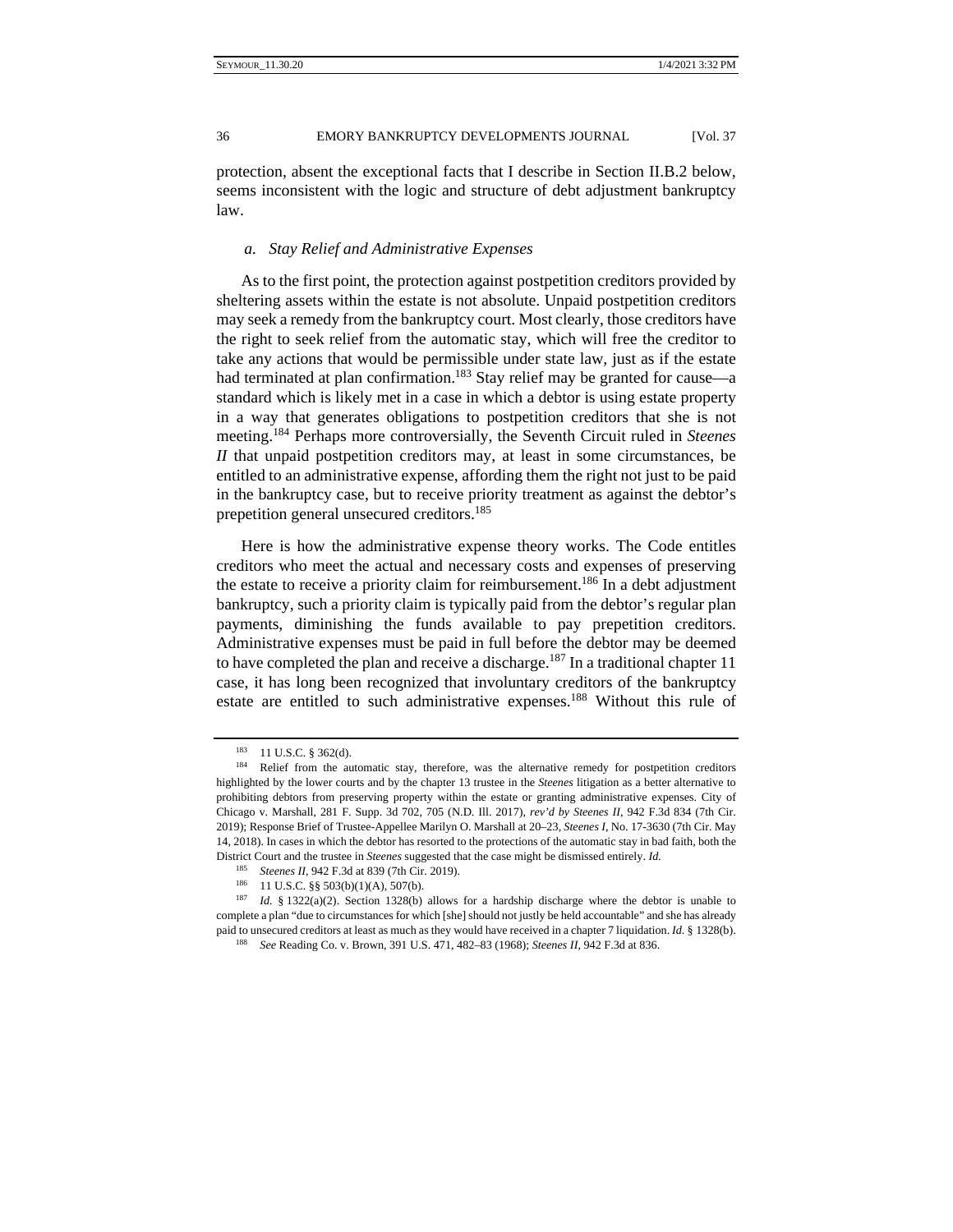traditional chapter 11, a debtor with a pending bankruptcy case that pollutes its surrounding neighborhood might resort to bankruptcy to avoid or defer liability for clean-up costs.189 Tort creditors and other similar postpetition creditors of the estate would be turned into involuntary financiers of the bankruptcy case as the debtor used the bankruptcy to avoid meeting its obligations to them while resolving its liabilities to prepetition creditors. Intermittently, the same reasoning has been applied to chapter 13.<sup>190</sup> The logic of this analysis is hard to deny. If—and only if—a debtor's property remains within the bankruptcy estate, then the costs of maintaining that property become costs of preserving the bankruptcy estate. When such costs are necessary or are involuntarily imposed upon creditors—such as the unpaid traffic tickets in *Steenes II*—there is a fair argument that they should qualify as administrative expenses.

Exactly how persuasive this conclusion may be is not the focus of this Article. It is not essential that the *Steenes II* administrative expense ruling hold true to conclude that the potential protection of the expanded estate is qualified because creditors will always have the right to seek relief from stay. And there are perhaps textual reasons—and certainly policy reasons—to be wary of the administrative expense analysis. On a textual level, allowing postpetition creditors administrative expenses in chapter 13 cases (even if not in other forms of debt adjustment bankruptcy) sits uneasily with section 1305, which provides a less favorable mechanism by which some postpetition creditors may seek to participate in the bankruptcy case.<sup>191</sup> On a policy level, granting an administrative expense is a significantly more heavy-handed remedy than granting relief from stay. It does the very opposite of what this Article argues should be the norm in the post-confirmation world—it expands, rather than minimizes, the footprint of the bankruptcy court because the court becomes responsible for ensuring that the debtor's postpetition creditors are paid. Moreover, while estate termination refuses to allow the debtor ordinarily to use the bankruptcy case as a shield against postpetition creditors, it does not actually take sides in those disputes over payment between the debtor and creditors.<sup>192</sup> It

<sup>189</sup> In *Reading*, an employee of the debtor started a fire that damaged a neighboring property. *Reading Co.*, 391 U.S. at 473. 190 *Compare Steenes II,* 942 F.3d at 837–39 (concluding that *Reading* controls in chapter 13 just as in

chapter 11), *with In re* Haynes, 569 B.R. 733, 739 (Bankr. N.D. Ill. 2017) *overruled by Steenes II*, 942 F.3d 834 (7th Cir. 2019) (rejecting the administrative expense argument arguing that Chicago "does not cite one opinion that applies *Reading v. Brown* in a Chapter 13 case."). 191 *But see Steenes II*, 942 F.3d at 838. The best rejoinder to this argument may be that Congress did not

anticipate that postpetition creditors would routinely hold administrative expense claims precisely because it did not anticipate that the estate would routinely outlast plan confirmation.<br><sup>192</sup> The exception to this principle is when a postpetition creditor chooses to participate in the bankruptcy

case pursuant to section 1305 of the Code, in which case it accepts payment on the same terms as other general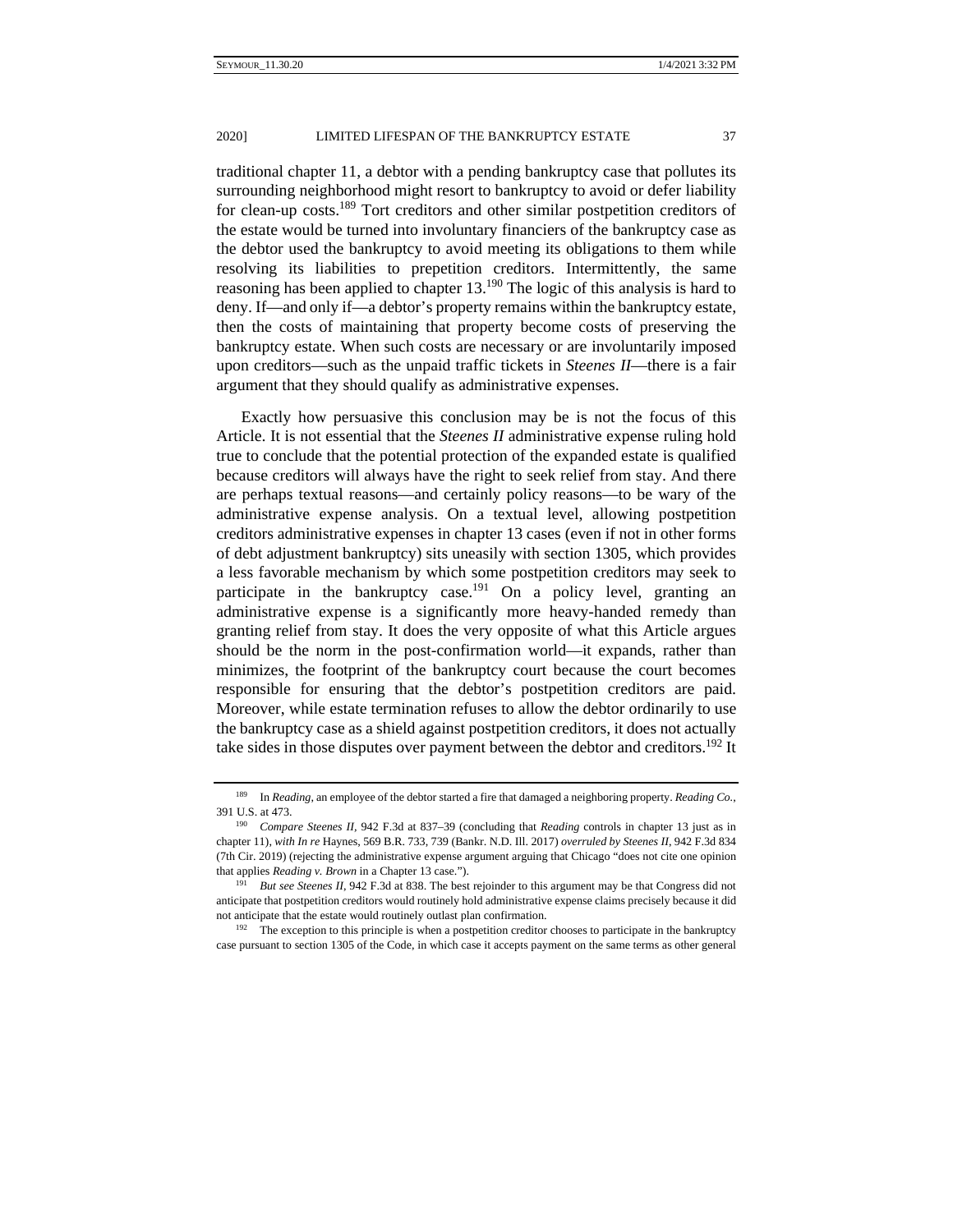leaves all such disputes, and the legality of any actions creditors might take in connection therewith, to state law and ordinary non-bankruptcy processes. Allowing postpetition creditors administrative expense claims instead puts bankruptcy's thumb on the scales in favor of the postpetition creditor.

For purposes of this Article's analysis, the key insight is simply that the decision to keep property within the estate to protect against postpetition creditors is far from a sure one. Although my preference in cases in which property has been preserved within the estate and a postpetition creditor has gone unpaid would be to grant relief from stay rather than allow an administrative claim, the debtor is subject to attack along either pathway. Thus, the real effect of preserving property within the estate is a procedural rather than a substantive one. What the debtor really gains is an opportunity to have the validity of the postpetition creditor's claim tested in the bankruptcy court before any money or property is transferred to that creditor. As discussed below in Section III.B.2, there are some cases where this additional procedural hurdle may be justified. But in many cases, it is likely inconsistent with the structure of debt adjustment bankruptcy law.

## *b. The Place of Postpetition Expenses in Bankruptcy*

The basic assumption of debt adjustment bankruptcy is that debtors can afford to pay current expenses as they come due. Debt adjustment bankruptcy commits only disposable income to the plan—what the debtor has left to repay creditors with after subtracting allowable expenses from income. A debtor who cannot afford to pay current expenses is not a good candidate for debt adjustment bankruptcy. Indeed, bankruptcy will necessarily fail to rehabilitate such a debtor financially, as new unpaid debts mount up even as old debts are paid under the plan. It is true that many debtors may face unexpected new expenses some way into a debt adjustment bankruptcy case. This problem is most keenly identifiable in chapter 13; commentators investigating the low success rate of chapter 13 plans have found that many chapter 13 cases fail for precisely this reason.<sup>193</sup> It is plausible that allowing the debtor to defer paying postpetition creditors might allow them more space to keep making plan payments and thus complete their cases. But this is inequitable to postpetition creditors who are by default excluded from the plan. And because, as discussed in the preceding Section, the key effect of preserving the estate is to erect a procedural hurdle rather than a

unsecured creditors and, in exchange for this immediate partial payment, at least runs the risk that the unpaid balance of its claims will be discharged. *See* Keith M. Lundin, LUNDIN ON CHAPTER 13 § 158.6, at ¶ 2 (2020). 193 *See* Greene, Patel & Porter, *supra* note 2, at 1063–64.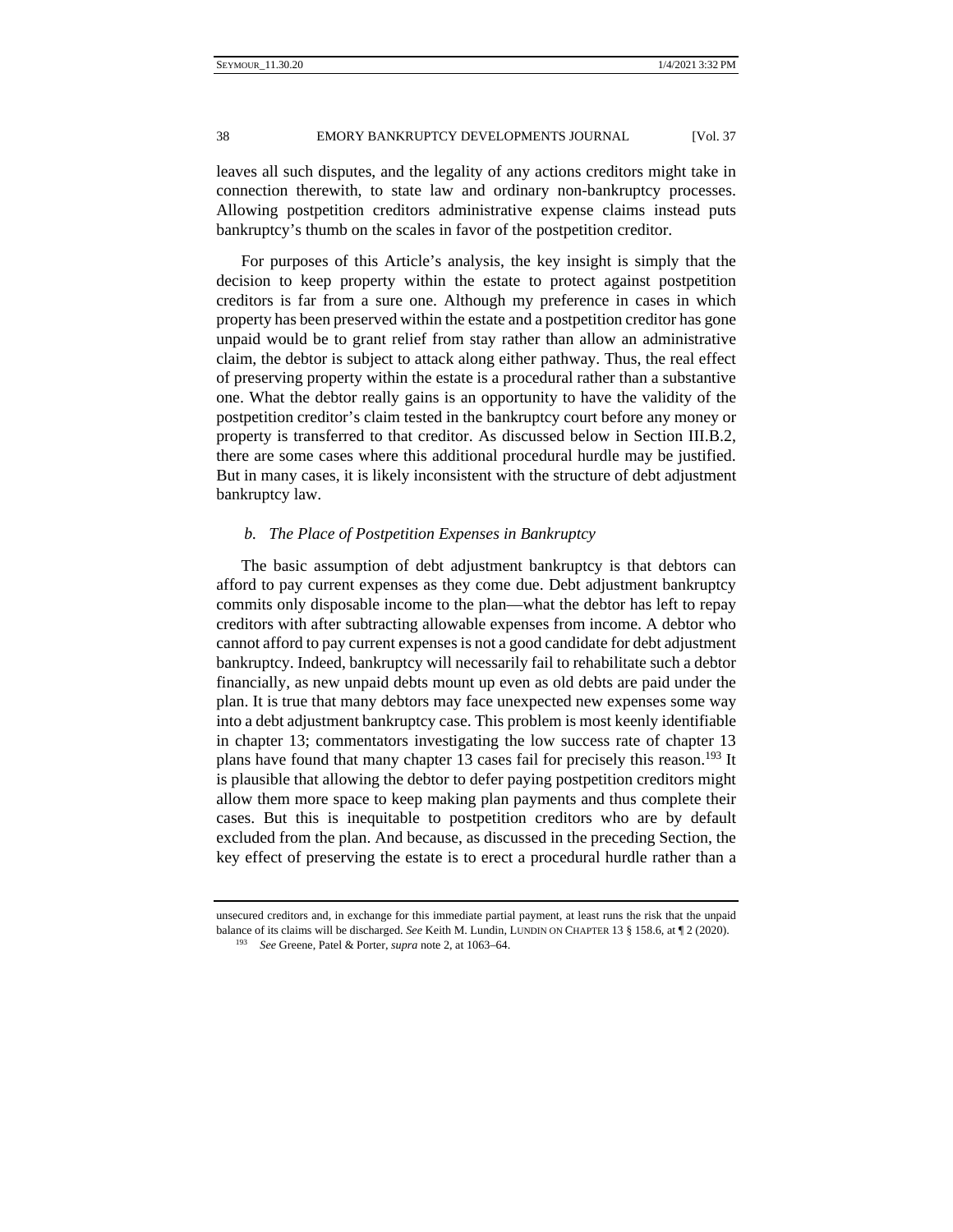substantive barrier in front of postpetition creditors, the greatest impact of estate preservation may be to discourage postpetition creditors from pursuing debts that are too small to justify the additional costs of enforcement.<sup>194</sup>

There are likely better ways to respond to this important problem. One possibility is to permit liberal modification of chapter 13 plans by debtors, allowing the debtor to reduce their monthly payment to prepetition creditors when faced with some new financial shock.<sup>195</sup> Concomitantly, reducing the trustee or creditor's ability to seek modification to increase plan payments may allow the debtor to build up additional financial resources.<sup>196</sup> Some bankruptcy courts, when calculating a debtor's monthly disposable income, recognize as one of the permissible expenses that chapter 13 debtors may deduct from their gross income a regular contribution to an emergency savings fund;<sup>197</sup> recent reform proposals have suggested standardizing that practice.<sup>198</sup> Under chapters 13 and 12, the bankruptcy court may approve a "hardship discharge" for debtors whose failure to complete the plan is due "to circumstances for which the debtor should not justly be held accountable. . . . .<sup>"199</sup> As a result, bankruptcy courts should consider more frequently resorting to this rarely deployed safety valve.<sup>200</sup>

## *B. The Life of the Bankruptcy Estate in Chapter 12 and Small Business Cases*

The estate termination theory also holds in chapter 12 and subchapter V. First, in chapter 12, the language of the statute is identical in all respects. Section 1227 of the Code, like section 1327, vests all property of the estate in the debtor at plan confirmation.<sup>201</sup> There is no reason to believe that vesting property of the estate means anything different in chapter 12 than in chapter 13—or the traditional understanding of chapter 11 which, in turn, informs the estate

<sup>194</sup> In oral argument in *Steenes I*, Judge Easterbrook suggested that one potential consequence of preserving the estate would be to make after-the-fact collection of de minimis expenses relating to operating a vehicle—such as a toll that is not paid at the time a car is driven on a toll road—practically uncollectable so long as the vehicle remains in a chapter 13 bankruptcy estate. Oral Argument at 32:33–34:59, *Steenes I*, 918 F.3d 554 (7th Cir. Sept. 12, 2018) (No. 17-3630), http://media.ca7.uscourts.gov/oralArguments/oar.jsp?caseyear=17& casenumber=3630&listCase=List+case%28s%29.<br><sup>195</sup> *See* 11 U.S.C. § 1329 (2019).<br><sup>196</sup> Indeed, subchapter V does precisely this for small business debtors; only the debtor, and not the trustee

or creditors, may propose modifications to a confirmed plan. *Id.* § 1193(b).<br><sup>197</sup> AM. BANKR. INST., FINAL REPORT OF THE ABI COMMISSION ON CONSUMER BANKRUPTCY 173 (2019).<br><sup>198</sup> *Id.* at 171–72.<br><sup>199</sup> 11 U.S.C. § 1328(b).

received in a liquidation, and the bankruptcy court must also make a finding that the debtor's problems cannot be resolved by modification of the plan. *Id.*; *see id.* § 1228(b).<br><sup>200</sup> *See* Lawrence Ponoroff, *Rethinking Chapter 13*, 69 ARIZ. L. REV. 1, 43–44 (2017).<br><sup>201</sup> 11 U.S.C. § 1227(b).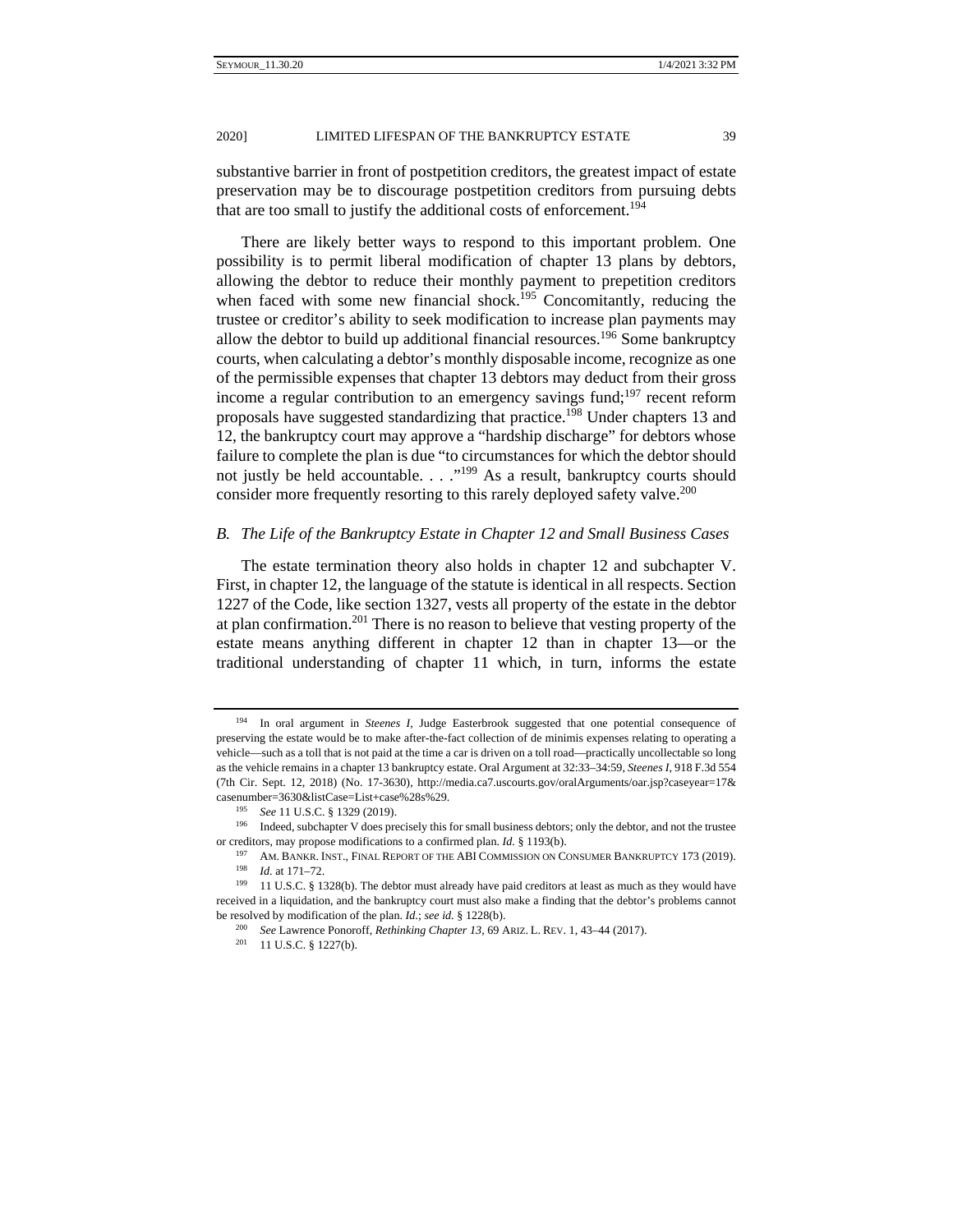termination theory in chapter 13. For that reason, the few courts that have considered the lifespan of the bankruptcy estate specifically within the context of chapter 12 have stressed the influence of chapter 13 on their analysis.<sup>202</sup> Indeed, the Supreme Court has explained that "because chapter 12 was modeled on chapter 13, and because so many of the provisions are identical, chapter 13 cases construing provisions corresponding to chapter 12 provisions may be relied on as authority in chapter 12 cases."203 Whatever conclusion is reached regarding the lifespan of the bankruptcy estate in chapter 13, it must hold for chapter 12 also.

Only in subchapter V are there any difficulties in reaching this conclusion. This is perhaps counterintuitive. The notion that property of the chapter 13 or 12 estate vests in the debtor upon confirmation, terminating the estate, is informed by the understanding of traditional chapter 11. Exactly the same statutory provision that prescribes vesting of the estate in the debtor in traditional chapter 11 cases applies in subchapter  $V^{204}$  At first glance, this same result should hold: for subchapter V cases, the bankruptcy estate will terminate at plan confirmation.

Section 1186 of subchapter V, however, obstructs this conclusion. In large part, this section tracks the sections of chapter 12 and 13 that explain that property of the estate comprises not just property that the debtor owns as of the bankruptcy filing, but also property acquired afterwards.<sup>205</sup> I have explained why the broad language of these sections does not justify the conclusion that the estate nevertheless remains in existence after confirmation of the plan.<sup>206</sup> Section 1186 adds an additional gloss to this language; it provides that "*[i]f a plan is confirmed under section 1191(b) of this title*," property of the estate shall include property acquired after the commencement of the case.<sup>207</sup> Because the extensive words regarding the scope of the bankruptcy estate are said to apply only "if a plan is confirmed," the most natural reading of the text appears to be that the expansive subchapter V estate must exist after confirmation—indeed, that it *only*

<sup>202</sup> *See, e.g.*, *In re* Knudsen, 356 B.R. 480, 490 (Bankr. N.D. Iowa 2006) (adopting the estate preservation theory in chapter 12, citing chapter 13 cases); *In re* LaRosa Greenhouse, LLP, 565 B.R. 304, 311–12 (Bankr. D.N.J. 2017) (same); *In re* Smith, 514 B.R. 464, 468–72 (Bankr. N.D. Tex. 2014) (adopting a hybrid view of the estate, citing chapter 13 cases); *In re* Daugherty, 117 B.R. 515, 518 (Bankr. D. Neb. 1990) (adopting estate termination, discussing chapters 12 and 13 together).<br><sup>203</sup> Hall v. United States, 566 U.S. 506, 516 (2012) (internal citations omitted).<br><sup>204</sup> 11 U.S.C. § 1141(b) ("Except as otherwise provided in the plan or the order c

confirmation of a plan vests all of the property of the estate in the debtor.").<br><sup>205</sup> *Id.* §§ 1306, 1207.<br><sup>206</sup> *See supra* Section II.A.1.<br><sup>207</sup> 11 U.S.C. § 1186(a)(1) (emphasis added).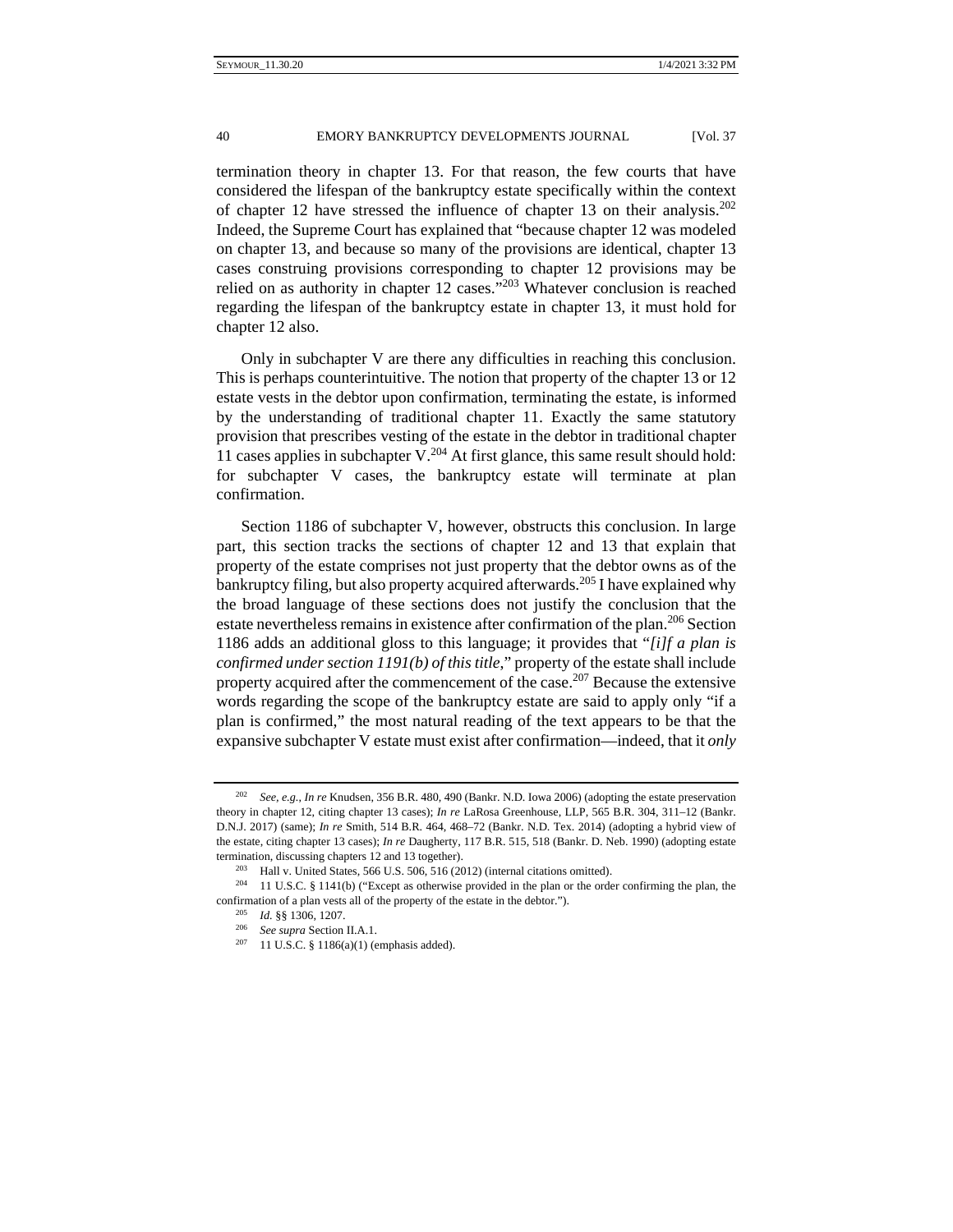exists post-confirmation, rather than from the beginning of the bankruptcy case. In other words, of the various theories of the lifespan of the bankruptcy estate, section 1186 of subchapter V seems most compatible with an incomplete theory of estate preservation. Judge Paul Bonapfel, in one of the few extended commentaries on SBRA published to date, reaches exactly this conclusion.<sup>208</sup>

Yet it seems unlikely that this is what Congress intended. The legislative history of the SBRA is minimal. The relevant section of the House report simply repeats the statutory language.209 Nothing suggests an intention to resolve a multi-decade circuit split over this question of statutory interpretation. Even less plausible is that Congress would resolve this split in a way that tracks no preexisting rule. Section 1186 is different to its counterparts in chapters 12 and 13, because as drafted, it appears to speak only to the period after confirmation of the plan. No pre-existing theory of the estate in debt adjustment bankruptcies has argued that the expanded estate comes into being only following plan confirmation. It seems unlikely that Congress intended to create a new and different working model of the debt adjustment bankruptcy estate. What is more probable is that Congress intended simply to duplicate the law as it exists under chapters 12 and 13. In that case, the statement that the expanded estate applies "if a plan is confirmed" reflects the fact that small business debtors have a choice how to proceed within chapter 11. Small business debtors may elect to proceed under the rules for traditional chapter 11, confirming a plan that is subject to all the usual requirements for a corporate reorganization, or they may choose the more streamlined procedures created by subchapter V. Congress's likely intention, therefore, was to implement a separation among small business debtors, segregating those proceeding under the new subchapter V provisions from those proceeding under traditional chapter 11. I believe Congress sought to subject the former, but not the latter, to the same expanded bankruptcy estate that is applicable to chapter 12 and 13 debtors, without deciding the precise content of that estate.

It remains unclear how bankruptcy courts should implement section 1186. Taken literally, there is little to justify the statutory scheme that Judge Bonapfel describes, in which an expanded estate comes into being only at the moment that the debtor confirms a plan. That approach gets precisely backward the policy rationale discussed above: that close supervision of the debtor's affairs is justified immediately after the bankruptcy case has begun, and it is unclear what the debtor's obligations to its creditors will be, but that the debtor should be able

<sup>208</sup> Bonapfel, *supra* note 26, at 626–27. 209 H.R. REP. NO. 116-171, at 6 (2019), *as reprinted in* 2019 WL 3401849.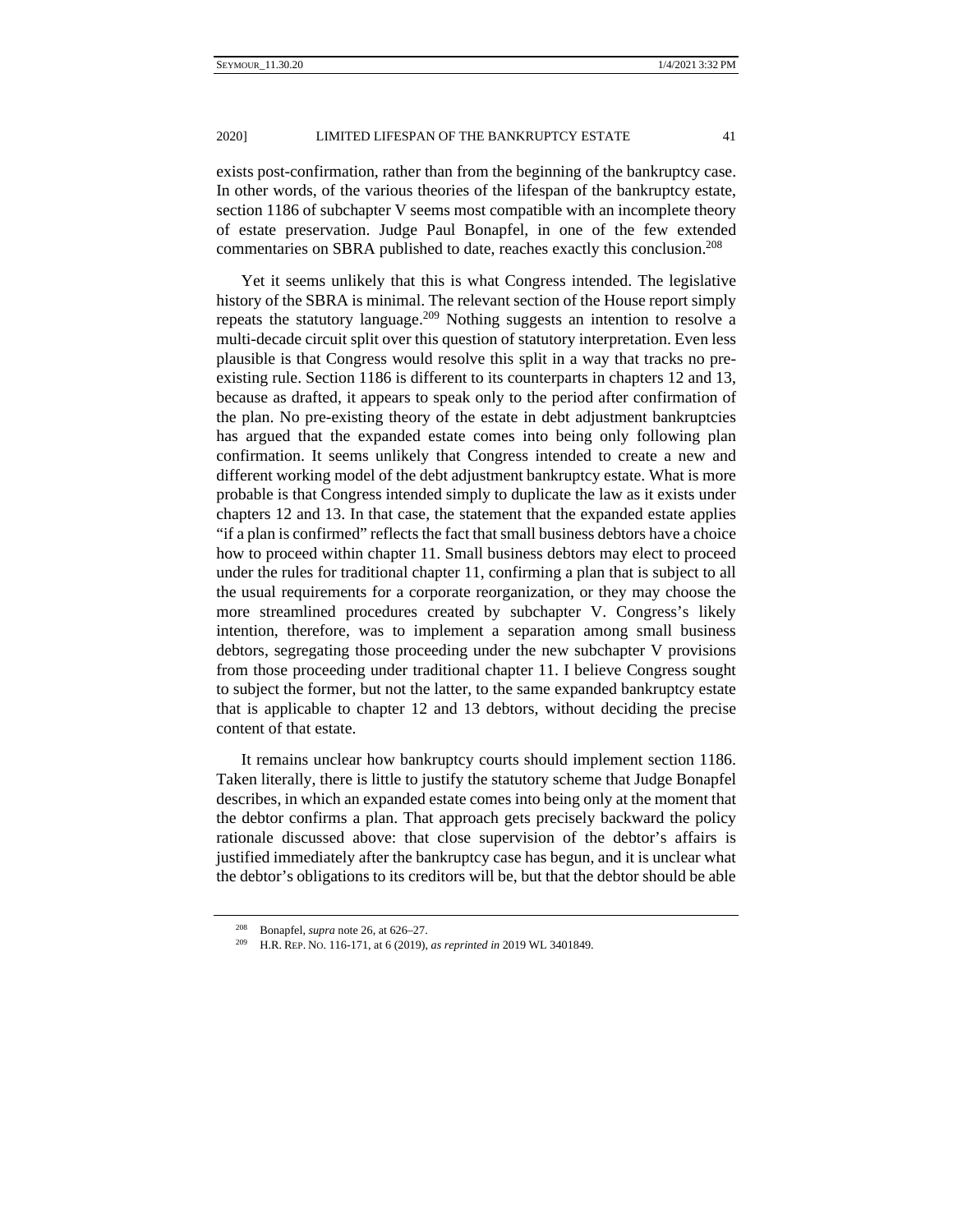to enjoy a fresh start once its plan is confirmed and has embarked upon repayments. And in contemplating that property will move into the estate while the case is ongoing, this approach imports the most serious problem that affects the estate reconciliation theory; it may be difficult for the debtor to know exactly what property it has the right to deal with freely at any given time.

Indeed, the policy arguments against preservation of the estate postconfirmation are even stronger for business debtors than for consumer debtors under chapter 13. Depending upon a debtor's business model, a requirement that a business debtor appears in court to seek permission before making any other than ordinary sale or purchase, or other use of estate property, may prove burdensome. A business may acquire or dispose of assets with substantial value—such as equipment or real property—with greater frequency than a consumer. In some chapter 12 cases, debtors have been required to litigate pursuant to section 363(b) whether they may sell land or other property postconfirmation.210 Since the section 363 standard is typically deferential to a debtor's business judgment, requiring litigation over such decisions hardly seems like an efficient use of resources. In similar fashion, because the Code regulates the payment of attorneys' fees out of the bankruptcy estate, a small business debtor who becomes involved in litigation during its bankruptcy case on a matter entirely separate from the conduct of the bankruptcy may nonetheless be required to submit its attorneys' fees to the bankruptcy court for approval.<sup>211</sup> Nor is it a convincing argument that a business should enjoy enhanced protection from its postpetition creditors. I have argued that the Code should not shelter a consumer from a postpetition creditor that she cannot afford to pay in order to give her a chance to pay prepetition creditors and earn a discharge.212 But there is certainly a plausible equity-based argument for assisting consumers in securing a fresh start in this way. A business, in contrast, should not be able to seek the aid of the bankruptcy courts in externalizing its financial problems upon postpetition creditors.

The better view, therefore, is that section 1186 should not be read to have committed Congress to any particular theory of the bankruptcy estate in subchapter V. The estate termination theory should prevail there, as elsewhere, because it is the theory that best accounts for the structure of debt adjustment bankruptcies and the policy considerations that underlie them. Bankruptcy

<sup>&</sup>lt;sup>210</sup> *See In re* McLendon, 506 B.R. 243, 246 (Bankr. N.D. Miss. 2013).<br><sup>211</sup> *See In re* LaRosa Greenhouse, 565 B.R. 304, 312 (Bankr. D.N.J. 2017) (bankruptcy court approval required for fees for post-confirmation services provided by attorney in chapter 12 case); *In re* Brandenburger, 145 B.R. 624, 629–30 (Bankr. D.S.D. 1992) (similar). 212 *See supra* page 6.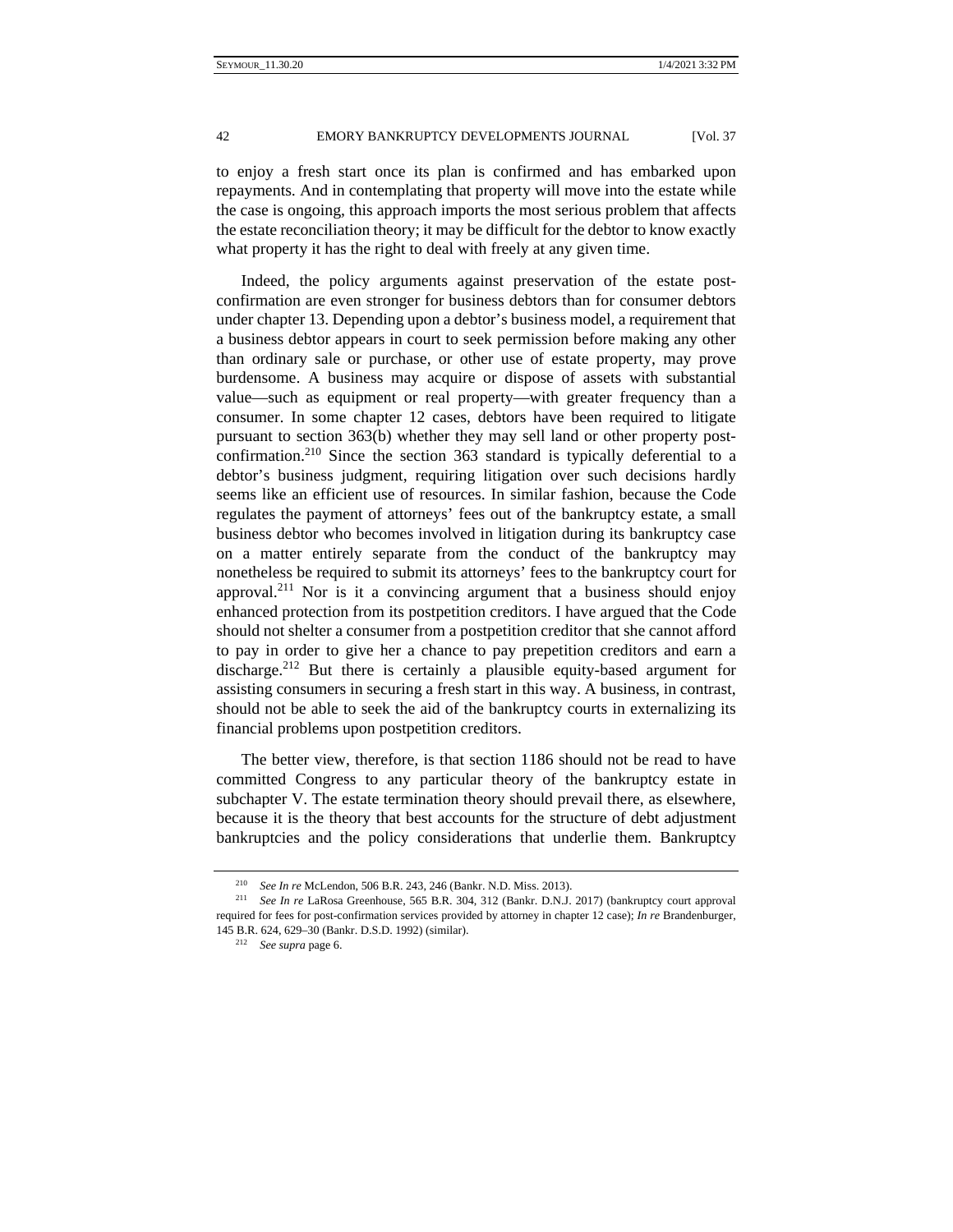#### 20201 LIMITED LIFESPAN OF THE BANKRUPTCY ESTATE 43

courts may be able to reach this outcome by concluding that section 1186 must still be read together with the Code's mandate that, unless the plan states otherwise, confirmation vests property of the estate in the debtor. In a case in which the plan purports to preserve the estate, then section 1186 will tell the debtor what property is contained therein. The greatest certainty, though, would come from clarification from Congress. Perhaps more feasible is an amendment of section 1186 that does not tip the scales towards any one of the pre-existing theories of the estate. $2^{13}$  Congress might also choose to resolve the dispute for all forms of debt adjustment bankruptcy. In either case, subchapter V would be best served by application of the estate termination theory.

#### III. EXTENDING THE LIFE OF THE BANKRUPTCY ESTATE

The conclusion that the estate termination theory is more persuasive than other theories of debt adjustment bankruptcy does not fully resolve questions regarding the fate of the bankruptcy estate upon confirmation of a debt adjustment plan. Rather, the estate termination theory sets forth a default rule. The Code contemplates, however, that there will be circumstances when courts or debtors may depart from the statutory default. Section 1327(b) of the Code provides that property revests in the debtor "[e]xcept as otherwise provided in the plan or in the order confirming the plan."<sup>214</sup> Section 1322(b)(9) provides that the plan shall provide for vesting of property of the estate in the debtor or another entity "on confirmation of the plan or at later time."215 Chapter 12 and chapter 11 contain largely parallel provisions. $216$ 

Notwithstanding the disagreement regarding the default rule those provisions establish, courts and commentators, with a few exceptions, have presumed that these provisions grant a largely free choice—whether to debtors, to bankruptcy courts, or to both—to adopt a different vesting rule, if the default rule is not to their liking.<sup>217</sup> Thus bankruptcy courts routinely confirm plans that

<sup>213</sup> Congress might delete the reference to plan confirmation in section 1186, and instead state that the expanded definition of property of the estate shall apply in any case in which the debtor elects to proceed under subchapter V. Since an expanded estate, with the closer supervision of the debtor that it brings, is most important at the beginning of a case, Congress could also require a small business debtor promptly to declare after commencing the case its intention to proceed either under subchapter V or traditional chapter 11, engaging as quickly as possible the expanded bankruptcy estate contemplated by section 1186.<br><sup>214</sup> 11 U.S.C. § 1327(b) (2019).<br><sup>215</sup> *Id.* § 1322(b)(9)

<sup>216</sup> *Id.* §§ 1227(b), 1222(b)(1), 1141(d). Subchapter V contains no analog to §1322(b)(9)'s direction that the plan shall explain in whom property of the estate shall vest. 217 Indeed, Carlson suggests that the text of the Code "specifically invites just this." Carlson, *supra* note

<sup>9,</sup> at 244–46.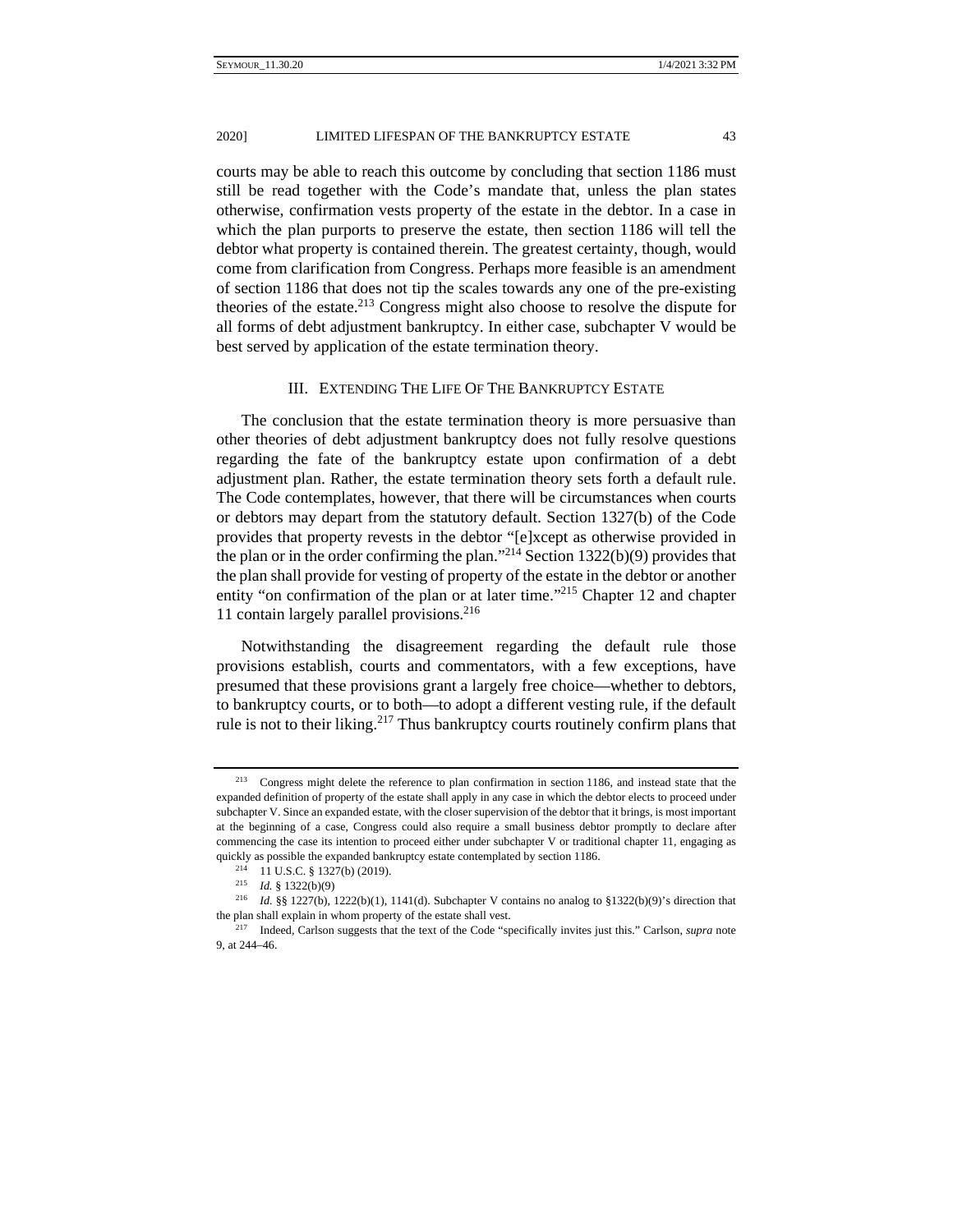provide that the bankruptcy estate shall not terminate upon confirmation. Instead, revesting property of the estate is delayed until a later time—typically, the end of the bankruptcy case. In essence, debtors and bankruptcy courts are thought to be empowered to adopt an entirely different theory of the estate and its purposes to suit individual cases.

The better view is that the presumption that all property of the estate revests upon plan confirmation cannot be so lightly dispensed with. Instead, the default rule is sticky. Before a plan providing for continuation of the estate may be approved, the bankruptcy court must find that preserving the estate serves a valid bankruptcy purpose. Typically, that will require a showing by the debtor that keeping property in the bankruptcy estate is necessary to the fulfilment of the plan. The pathbreaking decision suggesting such an approach is the Seventh Circuit's opinion in *In re Heath*. 218 As previously noted, *Heath* is somewhat unclear in its view of the default rule of revesting upon confirmation of a chapter 13 plan.<sup>219</sup> The Seventh Circuit's description of the chapter 13 estate as "return[ing] so much of that property to the debtor's control as is not necessary to the fulfillment of the plan" could be read either to adopt the estate transformation or the estate termination theories.220 Regardless, *Heath* did clearly argue, albeit in brief dicta, that property necessary to the fulfillment of the plan represented an upper limit on the contents of the estate postconfirmation. *Heath* suggested that it would be an abuse of the bankruptcy court's discretion to confirm a plan or sculpt the terms of a confirmation order to provide that any additional property remained in the chapter 13 estate.<sup>221</sup>

The Seventh Circuit recently reiterated its conclusions from *Heath* in *Steenes I*. 222 At the time of the *Steenes I* decision, the form confirmation order used in every chapter 13 bankruptcy case in the Northern District of Illinois incorporated a delayed revesting provision even broader than that at issue in *Heath*. The *Steenes I* form confirmation order provided that all of the debtor's property should remain in the estate until the conclusion of the bankruptcy case.<sup>223</sup> In essence, the bankruptcy court adopted the estate preservation theory, not as a matter of statutory interpretation, but instead via local rule superimposed

<sup>218</sup> *In re* Heath, 115 F.3d 521, 522–24 (7th Cir. 1997). 219 *Id.*

<sup>&</sup>lt;sup>220</sup> *Id.* at 524.<br><sup>221</sup> *Id.* ("It would presumably be an abuse of discretion for the bankruptcy court to confirm a plan that retained more of the property in the hands of the trustee than was reasonably necessary to fulfill the plan, though we need not decide that in this case."). 222 *Steenes I*, 918 F.3d 554, 557 (7th Cir. 2019). 223 *Id.* at 556.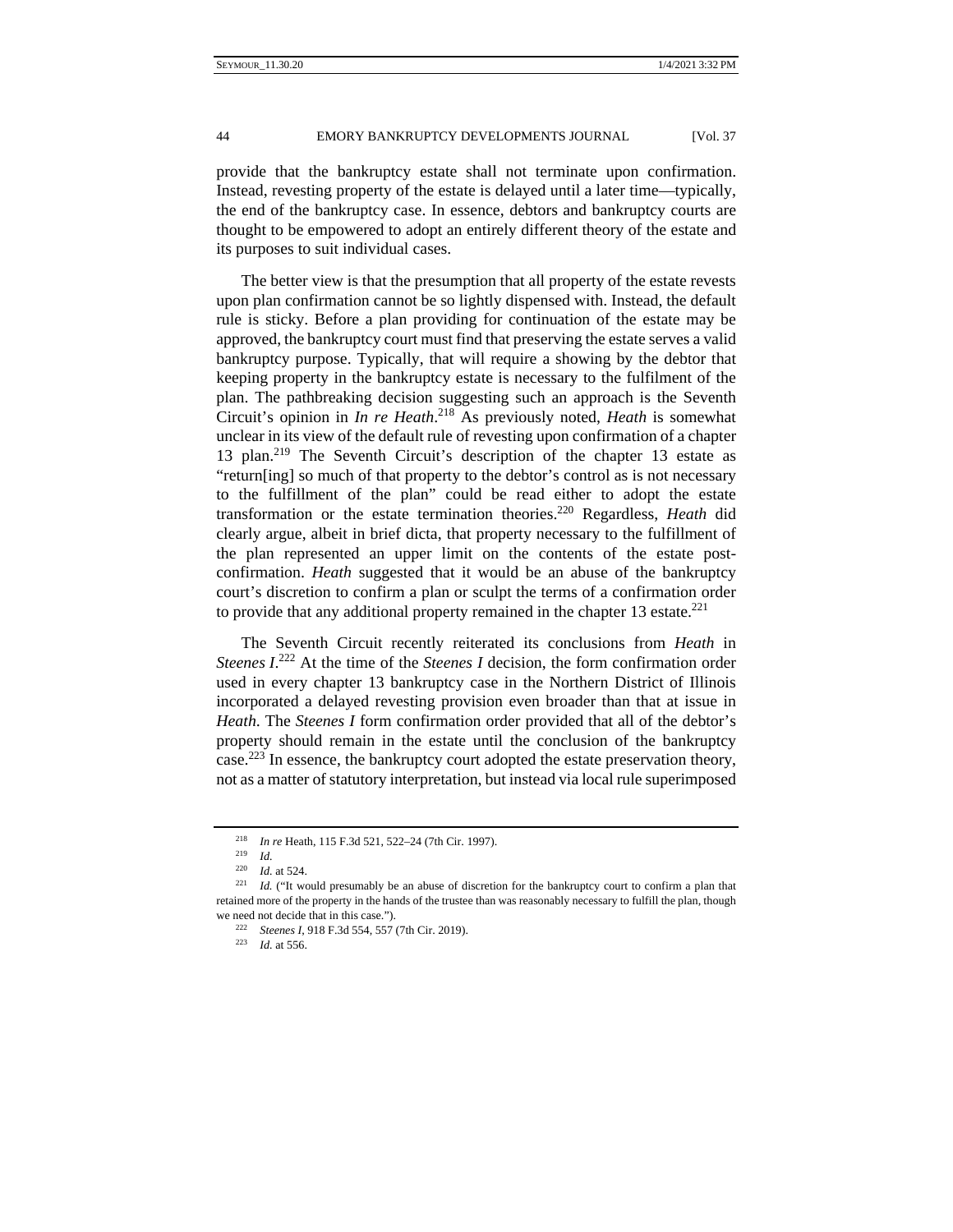2020] LIMITED LIFESPAN OF THE BANKRUPTCY ESTATE 45

over the Code's ordinary default rules. The Seventh Circuit characterized this as a reversal of the Code's "presumptive[] return[] [of] the estate's property to the debtor."224 But that kind of blanket reversal was illegitimate: "[i]t is hard to see how the court could justify routinely doing the opposite of what the statute provides."225 Although it gave little explanation for the form such an order might take, or the reasons that might be required to support it, the Seventh Circuit made clear that "a case-specific order, supported by good case-specific reasons" would be necessary before property may be retained in the bankruptcy estate postconfirmation.226

This conclusion was subsequently reiterated in *In re Cherry*. 227 In *Cherry*, it was the debtor, rather than the bankruptcy court, that sought to include within the plan a provision preserving the estate.228 Just as in *Steenes I*, however, the preservation of the estate was not supported by any explanation or any findings by the bankruptcy court; rather, the court asserted that it was the debtor's right to choose what theory of chapter 13 to implement.<sup>229</sup> The Seventh Circuit disagreed; any time the debtor (or the bankruptcy court) wants to depart from the default rule, the debtor has to provide adequate reasons to justify this choice.<sup>230</sup> The alternative allowed for the subversion of the ordinary statutory scheme without appropriate justification.<sup>231</sup>

The Seventh Circuit has it right. The Seventh Circuit's approach to plan or confirmation order provisions that deviate from the default rule of estate termination and preserve the bankruptcy estate states the correct rule of the bankruptcy estate in debt adjustment cases—although it requires further elucidation. This Section will explain that the power to propose a plan provision that delays revesting of property of the estate belongs to the debtor in a debt adjustment case, and not to the bankruptcy court. Consistent with bankruptcy law that is well-established in other contexts, a provision delaying revesting should be approved only when it serves some valid bankruptcy purpose. The principle that the broad and general powers of bankruptcy may only be exercised in service of a valid bankruptcy purpose is deeply rooted; indeed, it has been commented upon in positive fashion (although not expressly adopted) by the

<sup>&</sup>lt;sup>224</sup> *Id.*<br><sup>225</sup> *Id.* at 557.

<sup>226</sup> *Id.*<br>
227 *In re* Cherry, 963 F.3d 717, 718 (7th Cir. 2020).<br>
228 *See id.*<br>
229 *Id* 

 $\frac{229}{230}$  *Id.* 

<sup>230</sup> *Id.* at 719. 231 *Id.*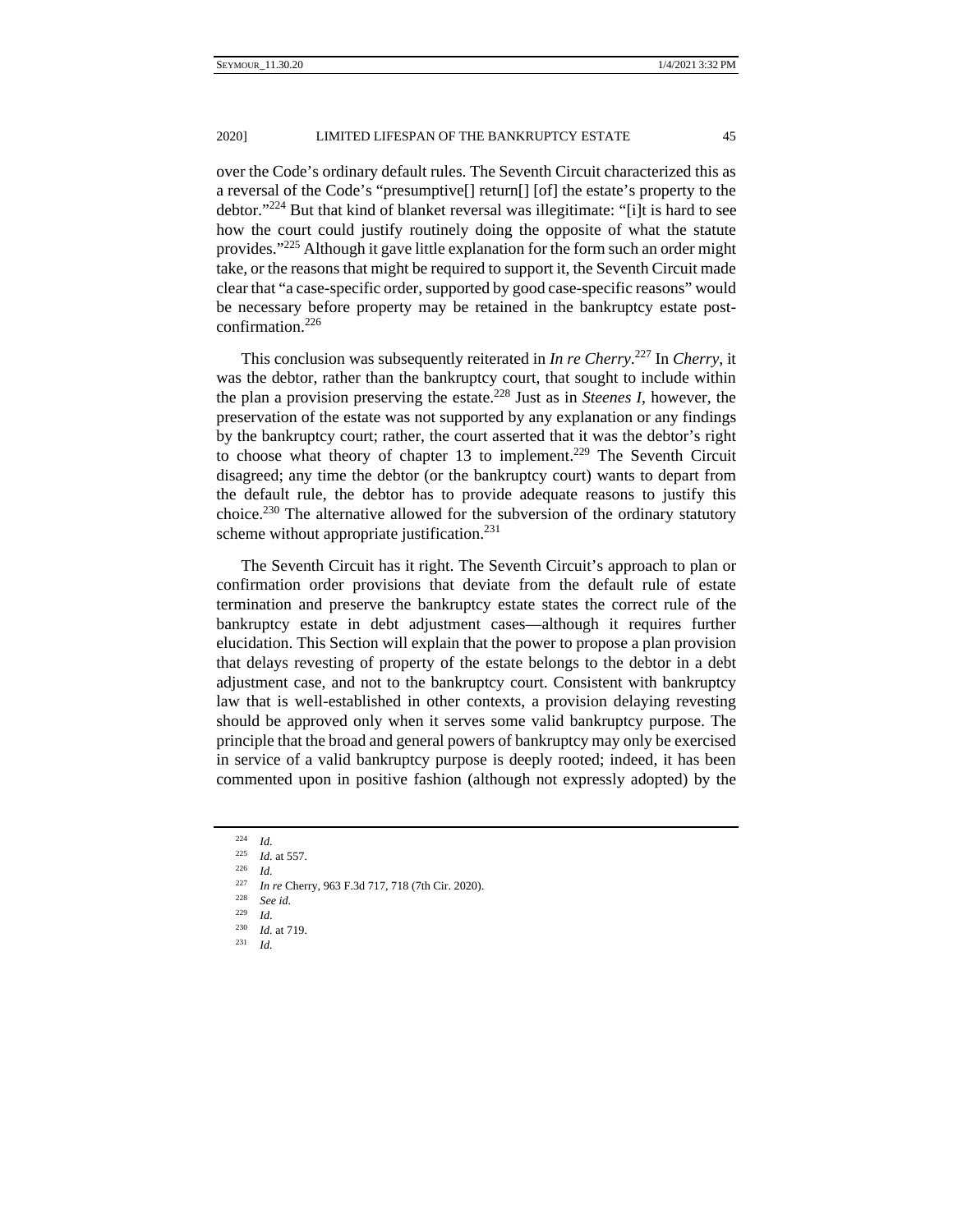Supreme Court.<sup>232</sup> Ordinarily, establishing a valid bankruptcy purpose will require the debtor to meet the standard set forth in *Heath*: a showing that retention of property within the estate is necessary to fulfilment of the plan.

## *A. The Holder of the Power to Delay Revesting*

There is considerable lack of clarity as to whether the power to propose departures from the default rule of revesting—whatever that default rule is assumed to be—belongs to the debtor or the bankruptcy court. One hint is found in chapter 13, which uses highly standardized forms. The new national model chapter 13 plan, effective as of December  $2017<sup>233</sup>$  but only adopted by roughly a dozen bankruptcy courts, appears on its face to grant that choice to debtors.<sup>234</sup> Part 7 of the model plan instructs the debtor to choose from three options: property of the estate will vest in the debtor upon plan confirmation; property of the estate will vest upon entry of the discharge; or some other alternative that the debtor specifies.<sup>235</sup> The relevant Committee Note, however, jettisons any clarity that might be provided by the text of the model plan by stating that the debtor's choice "is subject to a contrary court order under Code §  $1327(b)$ ."<sup>236</sup> Consistent with that approach, some bankruptcy courts in chapter 13 cases have used form plans or confirmation orders that make the revesting choice for debtors.<sup>237</sup> And when debtors have attempted to depart from a court's preferred choice,

<sup>&</sup>lt;sup>232</sup> Czyzewski v. Jevic Holding Corp., 137 S. Ct. 973, 985 (2017).<br><sup>233</sup> U.S. COURTS, OFFICIAL FORM 113, available at http://www.uscourts.gov/forms/individual-debtors/

chapter-13-plan.<br><sup>234</sup> Bankruptcy courts that have not adopted the national model plan use their own standardized forms. Daniel Gill, *No Thanks: Most Districts Opt Out of National Chapter 13 Plan*, BLOOMBERG LAW (Dec. 1, 2017), https://www.bna.com/no-thanks-districts-n73014472651/. 235 *See* U.S. COURTS, OFFICIAL FORM 113, available at http://www.uscourts.gov/forms/individual-debtors/

chapter-13-plan.<br><sup>236</sup> U.S. COURTS, COMMITTEE NOTES ON OFFICIAL FORM 113, Part 7, available at http://www.uscourts. gov/sites/default/files/b\_113\_cn\_0.pdf. 237 *See*, *e.g.*, *In re* Henneghan, 2009 Bankr. LEXIS 2553, at \*4 n. 1 (Bankr. D.D.C. 2009) ("In this district,

this vexing issue [of whether, by default, the estate terminates on confirmation] is largely moot because, since several years ago, the court's usual chapter 13 confirmation order routinely postpones vesting under § 1327(b) until the entry of the discharge order."); *In re* Boyd, 2020 Bankr. LEXIS 1954, at \*33 (Bankr. D.S.C. 2020) (concluding that the Seventh Circuit correctly stated the default rule of estate termination in chapter 13, but that "[t]his District has opted out of the § 1327(b) and (c) vesting provisions", and explaining that neighboring bankruptcy courts in the Western and Middle Districts of North Carolina have done similarly); U.S. COURTS, LBF-M CHAPTER 13 PLAN, U.S. Bankruptcy Court for the District of Maryland ¶ 8, available at https://www.mdb.uscourts.gov/sites/default/files/LBF\_M\_1217\_0.pdf, ("Title to the Debtor's property shall revest in the Debtor when the Debtor is granted a discharge pursuant to 11 U.S.C. § 1328 . . ."); U.S. COURTS, FORM BTXN222 – CHAPTER 13 PLAN, U.S. Bankruptcy Court for the Southern District of Texas at p. 11 (effective July 1, 2017), available at https://www.txnb.uscourts.gov/forms/btxn222-chapter-13-plan-new-formeffective-712017 ("Property of the estate shall not vest in the Debtor until such time as a discharge is granted or the Case is dismissed or closed without discharge.").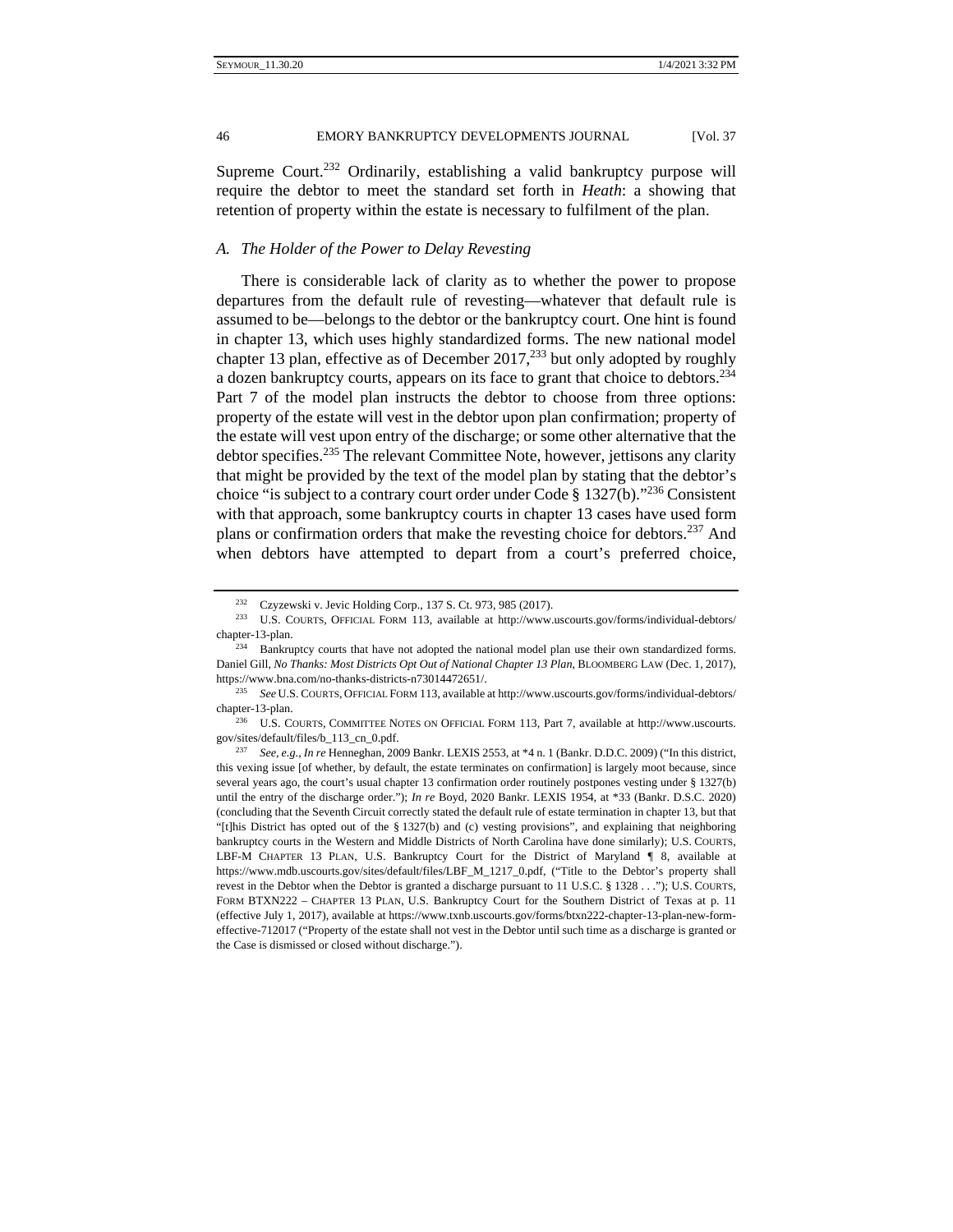20201 LIMITED LIFESPAN OF THE BANKRUPTCY ESTATE 47

bankruptcy judges have not been slow to rein the debtor in. One bankruptcy court, therefore, observed that:

the Bankruptcy Code provides [debtors] with no absolute right to vesting of property prior to discharge, and, if the Court orders otherwise, property of the estate does not vest in them upon confirmation. In the instant case, the Court ordered otherwise, consistent with practice in this jurisdiction for the past five years. The orders of confirmation were not inconsistent with their right to propose plan provisions, including vesting. The Court, however, is not required to confirm a plan which calls for vesting under the provisions of § 1327(b), particularly in view of the First Circuit's decision in *Barbosa v. Solomon*. 238

Another bankruptcy court, relying on section 1327(b)'s provision, concluded that the Code "clearly reserves in the bankruptcy court the power to determine when property of the estate shall vest in the debtor, so the latter half of § 1327(b) works as a gap-filler for when the confirmation order or the plan does not treat this issue."239

It is hard to justify replacing the default rule of estate termination with their own different and preferred approach to revesting property of the estate, as some bankruptcy courts have.<sup>240</sup> To the extent that the Code provides any discretion to depart from that presumption of revesting, that discretion must belong to the debtor, not the bankruptcy court. Courts that make that decision for all debtors that come before them are making an essentially legislative judgment. In effect, chapter 13 is transmuted into a dramatically different statute on a district-bydistrict basis. It is certainly true that divergent local practices have been a persistent feature of the law of chapter 13 for many years.<sup>241</sup> But differences in varying mechanics of chapter 13—such as whether chapter 13 plans are funded by direct payments of the debtor or via wage garnishment orders,  $242$  or whether routine confirmation hearings are presided over by the bankruptcy judge or the

<sup>238</sup> *In re* Smith, 334 B.R. 26, 39 (Bankr. D. Mass. 2005). *Barbosa* adopted the estate reconciliation approach, but noted as to the debtor's prepetition property that "in spite of the 'vesting' provided by section 1327 of the Code, until all payments due under the plan are made, both the trustee and the unsecured creditors have an interest in the preservation of the debtor's financial situation." Barbosa v. Solomon*,* 235 F.3d 31, 36– 37 (1st Cir. 2000).<br>
<sup>239</sup> In re Moore, 312 B.R. 902, 908 (Bankr. N.D. Ala. 2004).<br>
<sup>240</sup> See In re Boyd, 2020 Bankr. LEXIS 1954, at \*35.<br>
<sup>241</sup> See Greene, Patel & Porter, *supra* note 2, at 1034–35 (describing scholarsh

and chapter 13, beginning with the 1994 article from Sullivan, Warren, and Westbrook) (citing to Teresa Sullivan, Elizabeth Warren & Jay Westbrook, *The Persistence of Local Legal Culture: Twenty Years of Evidence from the Federal Bankruptcy Courts*, 17 HARV. J.L. & PUB. POL'Y 801 (1994)). 242 *See* Greene, Patel & Porter, *supra* note 2, at 1036.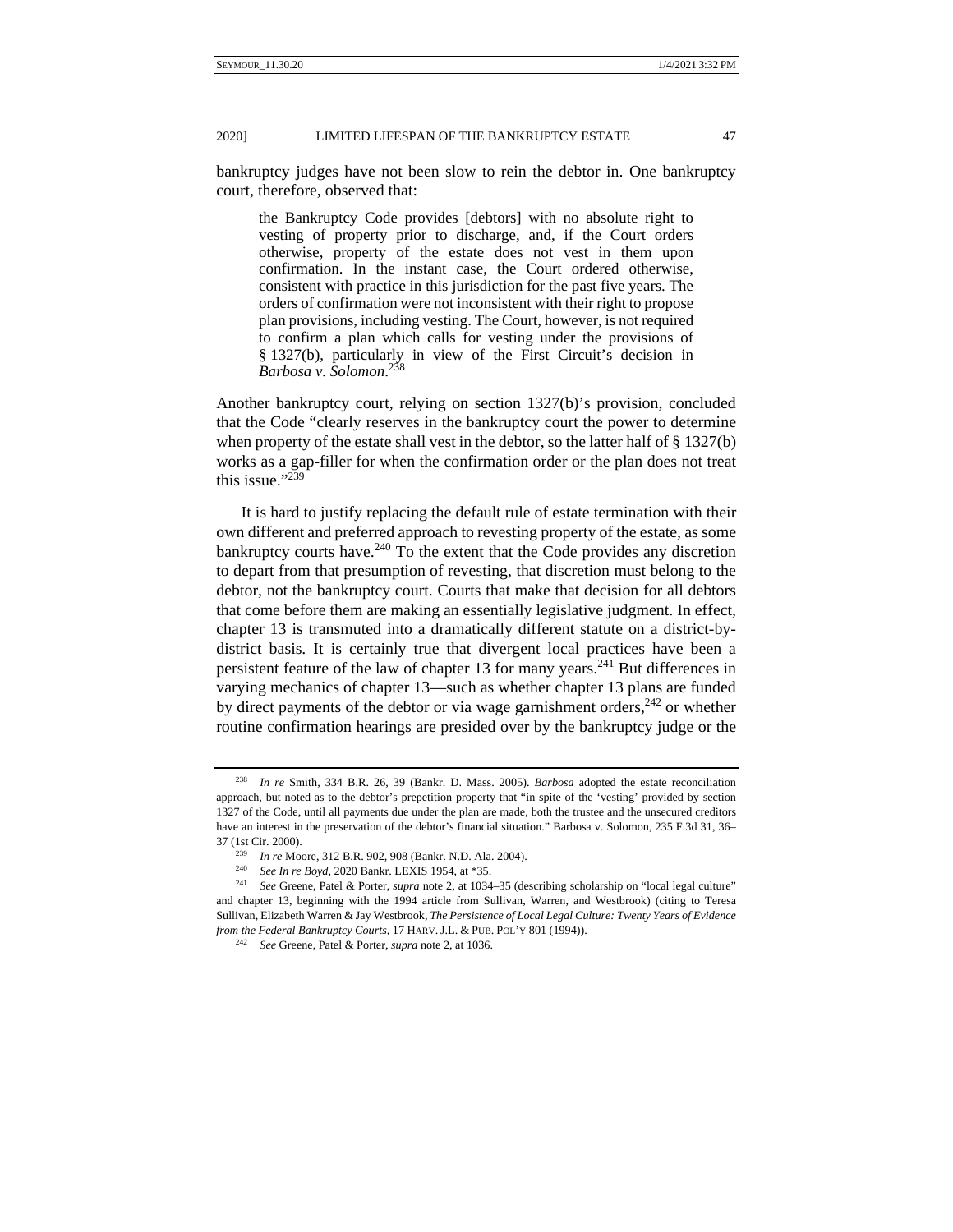chapter 13 trustee $243$ —should not provide a basis for varying basic structural principles of bankruptcy law. Nor, as debt adjustment bankruptcies are made available to new classes of debtors, is there reason to conclude that Congress intended such fundamental differences based solely on the debtor's location.

Even setting aside such structural concerns, I do not believe that bankruptcy courts should make the revesting choice for debtors. At root, those courts who do deviate from the norms of traditional chapter 11 do so for paternalistic reasons. Yet a debtor who commences a bankruptcy case should never be in doubt about whether he will recover full rights to all his property once he has struck his bargain with prepetition creditors, and thus has secured court approval for a plan. As Section II explains, adopting any different revesting rule may seriously constrains the debtor's ability to deal with his own property; regardless of how diligent he is in making his plan payments, he may still be precluded from buying a car, selling investment property, or even taking a vacation, without first securing trustee or court approval. The Seventh Circuit in *Heath*  may have overstated the case in observing that the five-year guardianship effected by preserving the entire bankruptcy estate would reduce "[t]he legal situation of the debtor … to that of a child, a mental incompetent, or a married woman in the era of coverture."<sup>244</sup> But bankruptcy courts are nonetheless well aware that some debtors chafe at restrictions imposed upon their management of their own post-confirmation affairs.<sup>245</sup> The highly paternalistic view of courts that impose estate preservation upon chapter 13 debtors against their wishes implies that courts must be "gatekeepers" of chapter 13 debtors' affairs. This is unlikely to promote successful reorganizations in chapter 13. Chapter 13 is, after all, entirely voluntary, and over-intrusive management of individual debtors' lives may simply prompt the debtor to dismiss their bankruptcy case.<sup>246</sup> Any discretion provided to the bankruptcy court should not include the ability to impose such constraints upon a debtor against his wishes. $247$ 

<sup>243</sup> Professor Melissa Jacoby has described this practice of some courts in past work. Melissa Jacoby, Superdelegation and Gatekeeping in Bankruptcy Courts, 87 TEMPLE L. REV. 875, 887–89 (2015).<br><sup>244</sup> In re Heath, 115 F.3d 521, 523 (7th Cir. 1997).<br><sup>245</sup> See In re Ward, 546 B.R. 667, 679 (Bankr. N.D. Tex. 2016) (ordering de

purchased post-confirmation with post-confirming earnings and observing that "this court believes that the Chapter 13 trustee and court are required to be gatekeepers on post-confirmation activities, to some extent, such as a Chapter 13 debtor's desire to purchase a car during her case."). 246 Thus, in the *Ward* bankruptcy, the court expected that the debtor would voluntarily dismiss her

bankruptcy case in light of the court's ruling that the debtor was required to return a vehicle purchased with property of the estate. *Id.* at 681. Apparently viewing that outcome as unsatisfactory, the bankruptcy court ordered that, should the debtor do so, she would be subject to a 180-day bar before the case could be refiled. *Id.*

<sup>&</sup>lt;sup>247</sup> Carlson similarly concludes that "the confirmation order must achieve what the debtor legitimately wants, free of coercion by the court or trustee." Carlson, *supra* note 9, at 246.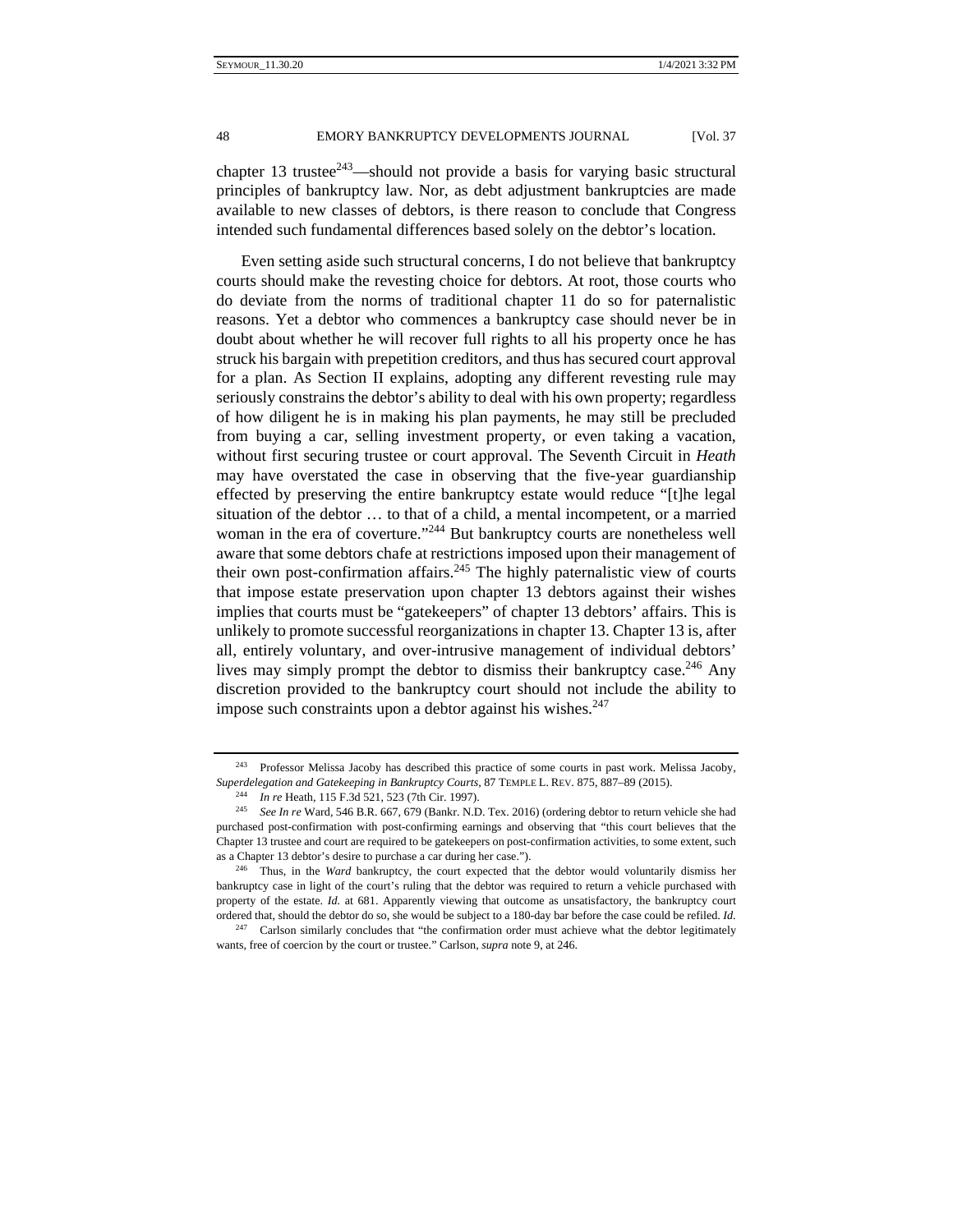The argument against forcing a delay in revesting upon a debtor is even stronger in business cases outside the context of chapter 13. Requiring debtors frequently to resort to the bankruptcy court may impose costs that the debtor is not well placed to bear. $248$  Each interaction with the bankruptcy court will cost both time, as it waits for court approval, and money, as it pays for attorneys to represent it before the court. The case for paternalistic oversight of its affairs is also weaker than with a consumer debtor. Small businesses are already subject to extensive regulatory oversight which does not need to be supplemented by long-term bankruptcy court scrutiny. Moreover, to the extent that a bankruptcy court believes a business's prospects to be so poor that it cannot survive unless its affairs are overseen by the court in this way, it is likely that the business is a poor candidate for reorganization in the first place. Rather than confirming a plan that holds the business's assets in the estate, the bankruptcy court should consider whether business's assets would be put to better use if they were transferred or sold and a new manager allowed to take over.<sup>249</sup>

## *B. The Scope of the Power to Delay Revesting*

Any discretion created by the Code to delay revesting of property of the estate, properly understood, belongs to debtors, not judges. Next at issue is the extent of that discretion: Is it an unqualified discretion that permits the debtor to choose, in each individual case, the revesting rule that suits him best? Or may the default presumptive rule that property of the estate revests in the debtor upon plan confirmation be disturbed only under more limited circumstances?

#### *1. Valid Bankruptcy Purpose*

The discretion of the debtor must be limited. A debt adjustment plan may not retain property within the estate unless doing so serves some appropriate purpose consistent with the goals of bankruptcy. The notion that broad and general discretionary powers contained with the Code may be exercised only for an appropriate purpose is long rooted.<sup>250</sup> The bankruptcy process affords debtors

<sup>248</sup> *See In re* McLendon, 506 B.R. 243 (Bankr. N.D. Miss. 2013); *In re* LaRosa Greenhouse, 565 B.R. 304, 311 (Bankr. D.N.J. 2017) (bankruptcy court approval required for fees for post-confirmation services provided by attorney in chapter 12 case); *In re* Brandenburger, 145 B.R. 624 (Bankr. D.S.D. 1992) (similar). <sup>249</sup> The bankruptcy court should confirm a plan only if it is feasible—that is, it does not believe the plan

will likely be followed by liquidation or a later reorganization. 11 U.S.C. § 1129(a)(11) (2019).<br><sup>250</sup> Nor is the principle that discretion conferred by the text of a statute comes with constraints and may be

exercised only for appropriate purposes limited to bankruptcy. *See, e.g.*, Blanchard v. Bergeron, 489 U.S. 87, 89 n. 1, 95 (1989) (for statutes stating that court "may" allow attorneys' fees, "that discretion is not without limit" and fees ordinarily "should" be allowed to a prevailing party to give effect to the purposes behind the statute); United States v. Olano, 507 U.S. 725, 735–36 (1993) (FED. R. CRIM. P. 52(b), allowing for plain error review of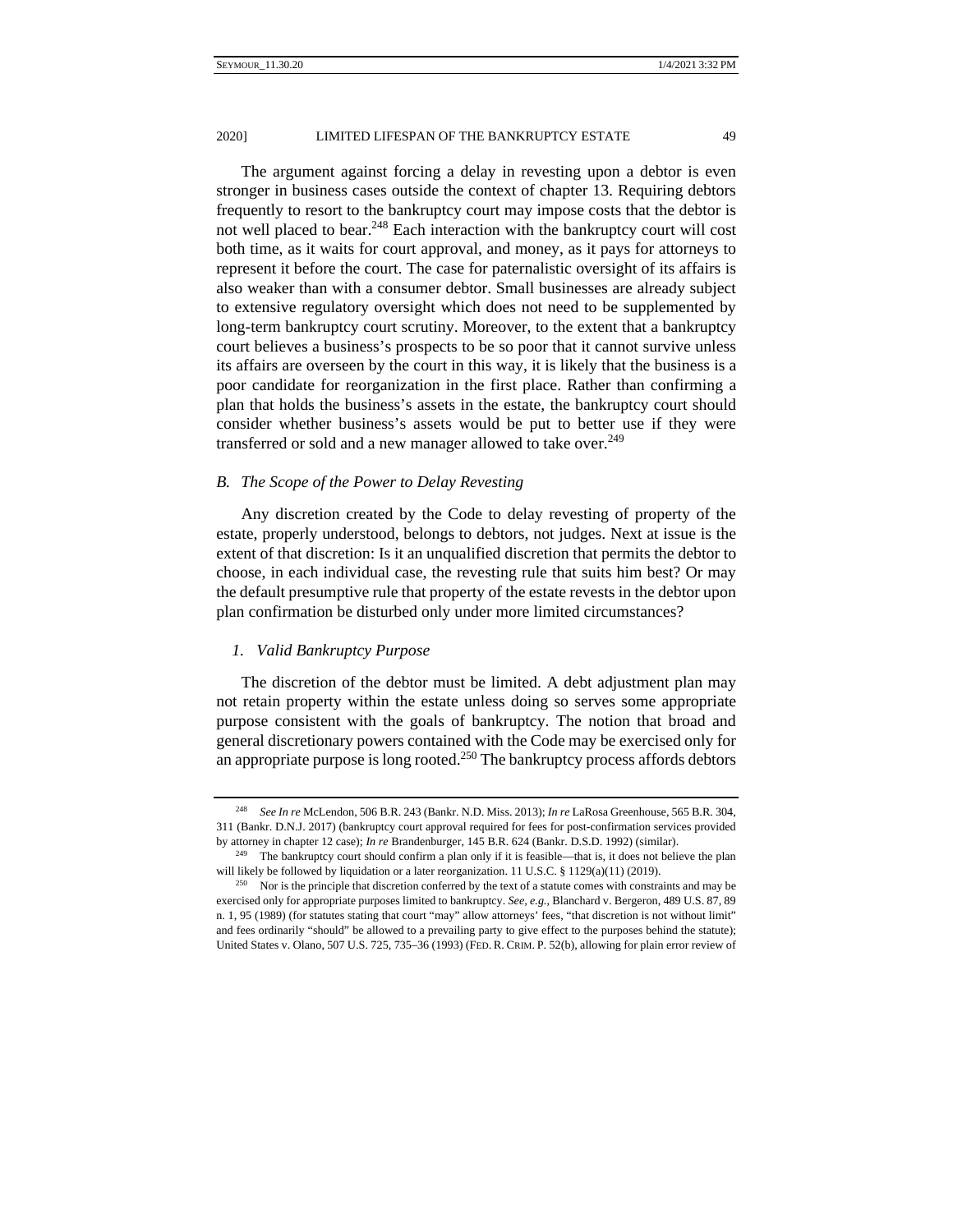a great deal of flexibility, including the ability to craft plans or other schema incorporating a wide range of provisions crafted to suit a debtor's individual circumstances. Rather than conclude that discretion-conferring provisions allow the debtor unconstrained freedom to reorder their affairs, courts conclude that the Code's provisions may only be used in a manner consistent with the broader statutory scheme and that reflect a valid bankruptcy purpose. Most prominently, this principle was recently reaffirmed by the Supreme Court in *Jevic*. 251 The issue in *Jevic* was whether distributions to creditors on account of their prepetition claims deviated from the ordinary scheme of priorities applicable to a chapter 11 plan.<sup>252</sup> The Supreme Court tacitly approved some categories of such distributions—such as orders entered early in chapter 11 cases that permit the debtor to pay the prepetition wage claims of its employees, or claims of prepetition vendors whose continued business is vital to the company—on the theory that such distributions serve "significant Code-related objectives."253 The priority-violating distributions at issue in *Jevic*, however, were impermissible because they did not serve a proper bankruptcy purpose.<sup>254</sup>

Lower court decisions have set forth similar principles. The Seventh Circuit's decision in *In re Sadler*—a decision cited approvingly by the Supreme Court in *Jevic*—interpreted the scope of the flexibility conferred upon debtors by section 349, the provision governing the effect of a dismissal of a bankruptcy case. 255 The debtors in *Sadler*, who ran a family farm, defaulted on a loan, causing a creditor to file suit and obtain a prejudgment attachment against their crops.256 The debtors subsequently filed a chapter 13 bankruptcy case; during

a criminal judgment, "is permissive not mandatory" but exercise of discretion must be "guide[d]" and errors "should" be corrected if they seriously affect the fairness of a proceeding); Price v. Pelka, 690 F.3d 98, 101 ("The language of section 1988 is permissive, therefore, an award of attorneys' fees is discretionary. . . . Although the language of section 1977 is permissive, the court must exercise its discretion consistent with the congressional purpose underlying the statute."); Travelers Ins. Co. v. La. Farm Bur. Fed., Inc., 996 F.2d 774, 778 (5th Cir. 1993) (discretion to decide whether or not to dismiss a declaratory judgment action is "broad [but] not unfettered" and may not be exercised "on the basis of whim or personal disinclination" but must instead "address[] and balance[] the purposes of the Declaratory Judgment Act and the factors relevant to the abstention doctrine"); Serco Servs. Co. v. Kelley Co*.*, 51 F.3d 1037, 1039 (Fed. Cir. 1995) (similar); Speed v. JMA Energy Co., 872 F.3d 1122, 1128 (10th Cir. 2017) (finding that the district court's discretion pursuant to Class Action Fairness Act to decline to exercise jurisdiction over a class action is not unfettered but must be guided by statutory factors).<br>
<sup>251</sup> Czyzewski v. Jevic Holding Corp., 137 S. Ct. 973 (2017).<br>
<sup>252</sup> Id. at 978.<br>
<sup>253</sup> Id. at 985.<br>
<sup>254</sup> Id. at 985–86 (violation of priority rules lacked "any significant offsetting bankruptcy-rel

justification"). 255 *In re* Sadler, 935 F.2d 918, 918–21 (1991); *Jevic*, 137 S. Ct. at 985 (quoting *In re Sadler*, 935 F.2d at

<sup>918–21). 256</sup> *In re Sadler*, 935 F.2d at 919.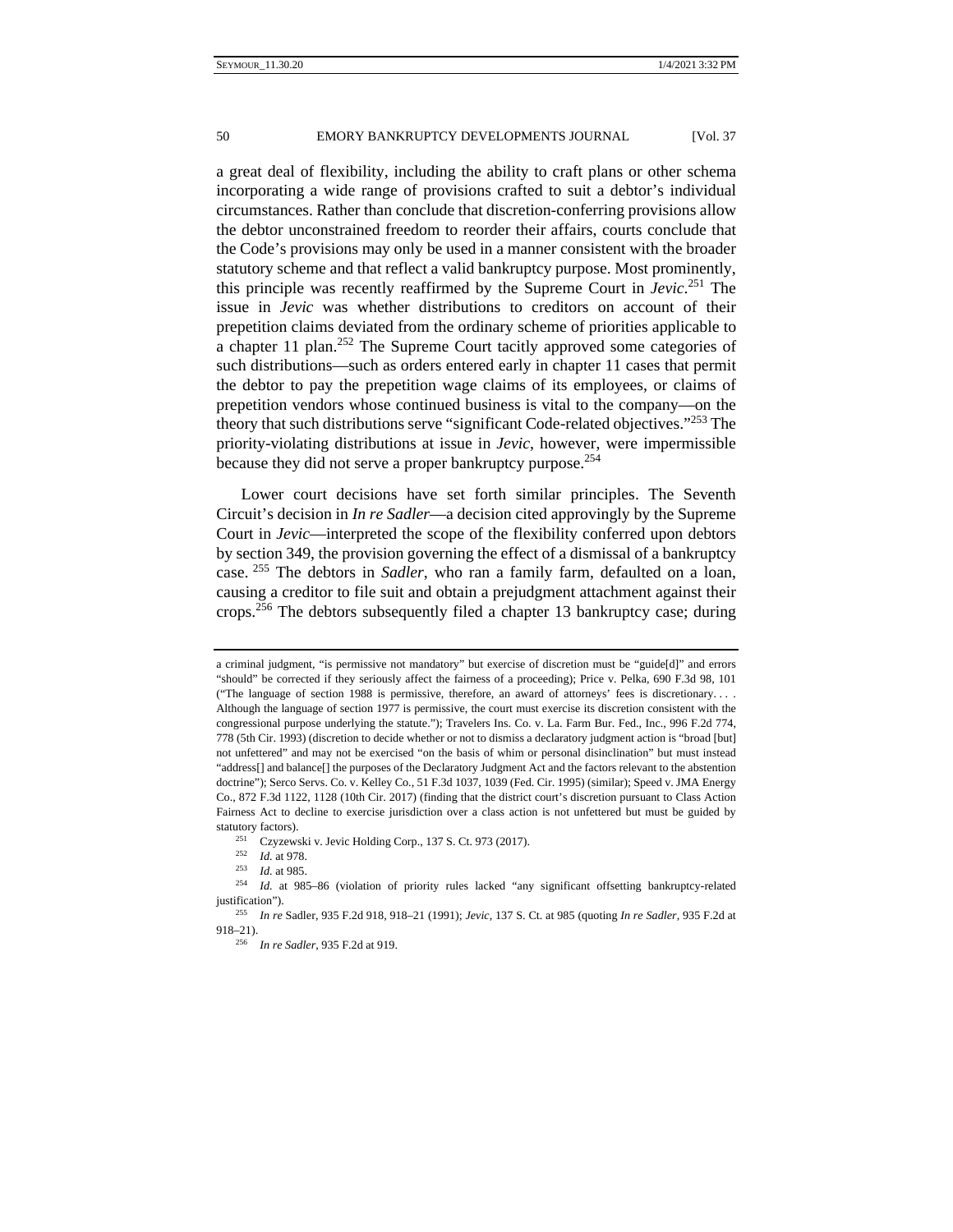that case, the bankruptcy court entered an order avoiding the prejudgment  $\frac{1}{257}$  After the Sadler's bankruptcy case had been proceeding for some months, chapter 12 of the Code, which was specifically designed to promote the reorganization of family farms, went into effect.<sup>258</sup> The Sadlers believed they would be better off in chapter 12, but the Code—as it existed at that time prohibited conversion from chapter 13 to chapter 12.259 Instead the Sadlers dismissed their chapter 13 case and filed a new chapter 12 bankruptcy case. Concurrently, they successfully moved the bankruptcy court to enter an order keeping in effect the avoidance of the lien, even though dismissal would normally unwind such avoidance actions.<sup>260</sup> To be sure, the Code expressly contemplates flexibility in such circumstances: the ordinary effects of dismissal, including the vacatur of orders avoiding liens, may be modified "for cause."261 But "'[c]ause' under § 349(b) means an acceptable reason. Desire to make an end run around a statute is not an adequate reason."<sup>262</sup> In short, the flexibility inherent in the Code may be exercised only to serve an appropriate purpose.

Nor, in this case, does the requirement for a valid bankruptcy purpose lack support from the text of the Code. Each form of debt adjustment bankruptcy provides a textual hook for this requirement in mandating that a plan must be proposed in good faith. $263$  It has been established in chapter 11 that the good faith standard requires the showing of a valid bankruptcy purpose. Any chapter 11 case, for example, is subject to dismissal if not filed in good faith.<sup>264</sup> Again, leading decisions interpreting that requirement make clear that the core of that inquiry is whether the bankruptcy petition serves a valid bankruptcy purpose.<sup>265</sup> And chapter 11's parallel to section  $1325(a)(3)$ , section  $1129(a)(3)$  (which governs both traditional chapter 11 plans and debt adjustment plans under subchapter V), has similarly been held to require that a proposed chapter 11 plan "will fairly achieve a result consistent with the objectives and purposes of the

<sup>257</sup> *Id.*

<sup>258</sup> *Id.*

<sup>&</sup>lt;sup>259</sup> *Id.* at 920.<br>
<sup>260</sup> *Id.* at 919.<br>
<sup>261</sup> 11 U.S.C. § 349(b) (2019).<br>
<sup>262</sup> *In re Sadler*, 935 F.3d at 921.<br>
<sup>263</sup> 11 U.S.C. §§ 1325(a)(3), 1225(a)(3), 1129(a)(3).<br>
<sup>264</sup> *In re* SGL Carbon Corp., 200 F.3d 154, 159 Memorial Corp., 589 F.3d 605, 618–19 (3d Cir. 2009) (affirming dismissal of petitions because "Debtors were not seeking Chapter 11 protection of a valid bankruptcy purpose, but instead were using the filings as a litigation tactic"); see also Carolin Corp. v. Miller, 886 F.2d 693, 701 (4th Cir. 1989) ("overall aim" of good faith inquiry must be "to determine whether the purposes of the Code would be furthered by permitting the Chapter 11 petitioner to proceed").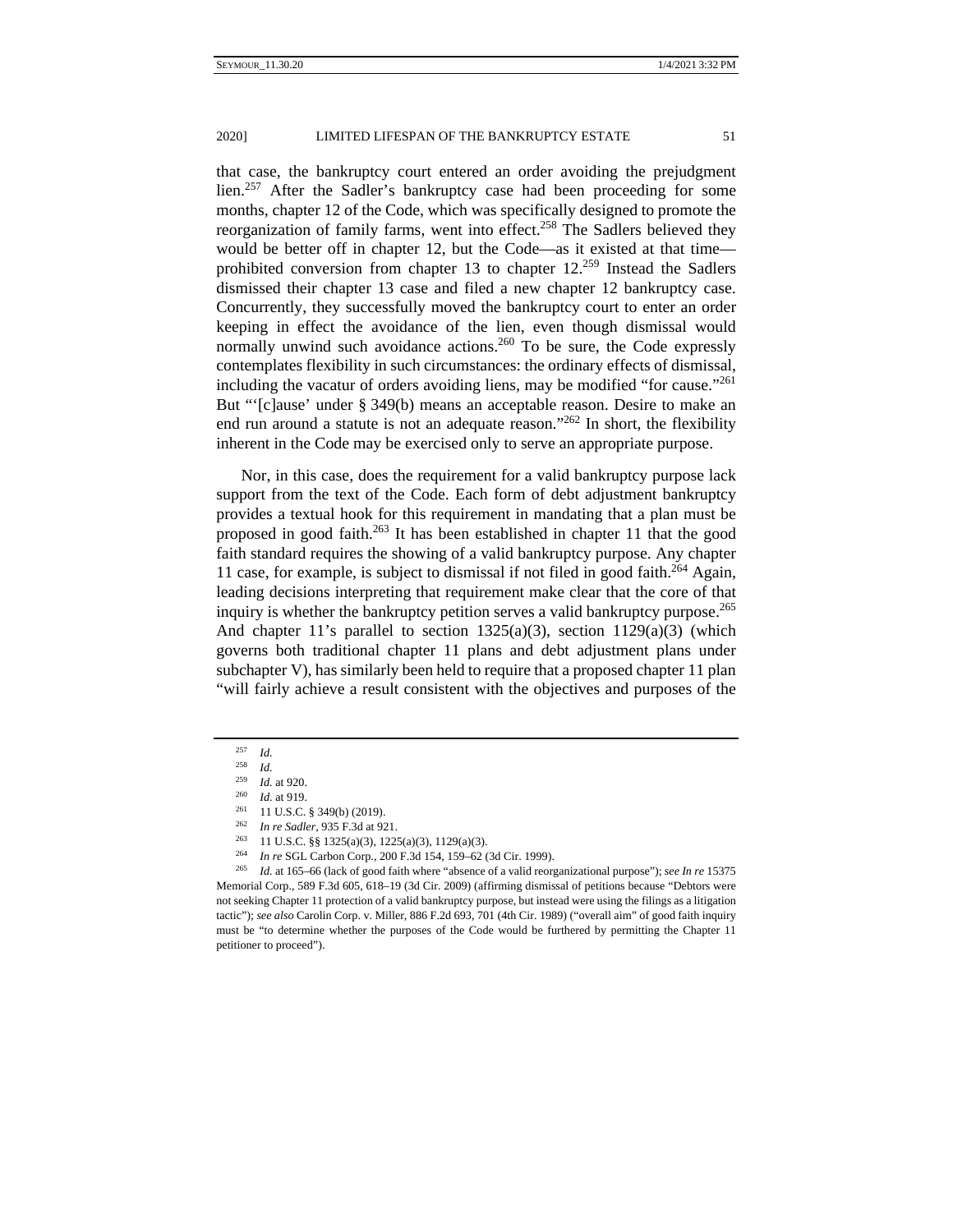In addition to finding both deep roots in bankruptcy jurisprudence and an appropriate textual hook, there are good policy reasons for identifying a valid bankruptcy purpose requirement before property may be retained within the estate post-confirmation. The Code unambiguously provides for close supervision and protection of property of the estate in the pre-confirmation world.<sup>268</sup> Until the debtor confirms a debt adjustment plan, his assets are preserved within the bankruptcy estate for the benefit of creditors. The automatic stay serves to protect those assets, and bankruptcy court and trustee supervision prevents the debtor from dissipating them.<sup>269</sup> Meanwhile, disputes regarding those assets are funneled into the bankruptcy court for resolution. Once the debtor has confirmed a plan, a bargain has been struck with creditors.<sup>270</sup> Thus, in the post-confirmation world, bankruptcy court control over all of the debtor's assets is not required. The debtor's obligations to prepetition creditors extend only to meeting his obligations under the plan. The bankruptcy court's jurisdiction, in turn, is appropriately limited to supervising and enforcing the terms of the plan. $271$ 

To follow the principle of cases like *Jevic* and *Sadler*, the bankruptcy court must come up with some other valid bankruptcy purpose before it may conclude that property may be preserved within the bankruptcy estate. And it appears, given the limited jurisdiction of the bankruptcy court, that no such valid

<sup>266</sup> *In re* Combustion Eng'g, Inc., 391 F.3d 190, 247 (3d Cir. 2004); *see In re* Vill. at Camp Bowie I, L.P., 710 F.3d 239, 247 (5th Cir. 2013) (good faith requirement met where plan "proposed with the legitimate and honest purpose to reorganize"). 267 *See, e.g.*, *In re* GAC Storage Lansing, LLC, 465 B.R. 174, 201–02 (Bankr. N.D. Ill. 2013) (plan's

improper purpose to secure injunction protecting non-debtor guarantor rather than maximize debtor's value meant not proposed in good faith); *In re* Noll, 172 B.R. 122, 124 (Bankr. M.D. Fla. 1994) (plan not proposed in good faith based on inclusion of economically unjustifiable release of debtor's claims against creditor); *In re* UVAS Farming Corp., 91 B.R. 579, 581 (Bankr. D.N.M. 1988).<br>
<sup>268</sup> See 11 U.S.C. § 541 (2019).<br>
<sup>269</sup> Id. §§ 362, 363.<br>
<sup>270</sup> See In re Murphy, 474 F.3d 143, 148 (4th Cir. 2007) ("A confirmed Chapter 13 plan is 'a new and

binding contract, sanctioned by the court, between the debtors and their pre-confirmation creditor[s].'") (quoting *In re* Penrod, 169 B.R. 910, 916 (Bankr. N.D. Ind.1994)); *In re* Harvey, 213 F.3d 318, 321 (7th Cir. 2000); *In re* Oparaji, 698 F.3d 231, 238 (5th Cir. 2012) (finding a chapter 13 plan is an "exchanged for bargain between the debtor and the debtor's creditors"); *In re* Forte, 341 B.R. 859, 869–70 (Bankr. N.D. Ill. 2005) (discussing "contract between a debtor and creditors formed by confirmation of the chapter 13 plan."). 271 *In re* Craig's Stores of Tex., Inc., 266 F.3d 388, 390 (5th Cir. 2001) (holding in chapter 11 case that

<sup>&</sup>quot;[a]fter a debtor's reorganization plan has been confirmed, the debtor's estate, and thus bankruptcy jurisdiction, ceases to exist, other than for matters pertaining to the implementation or execution of the plan.").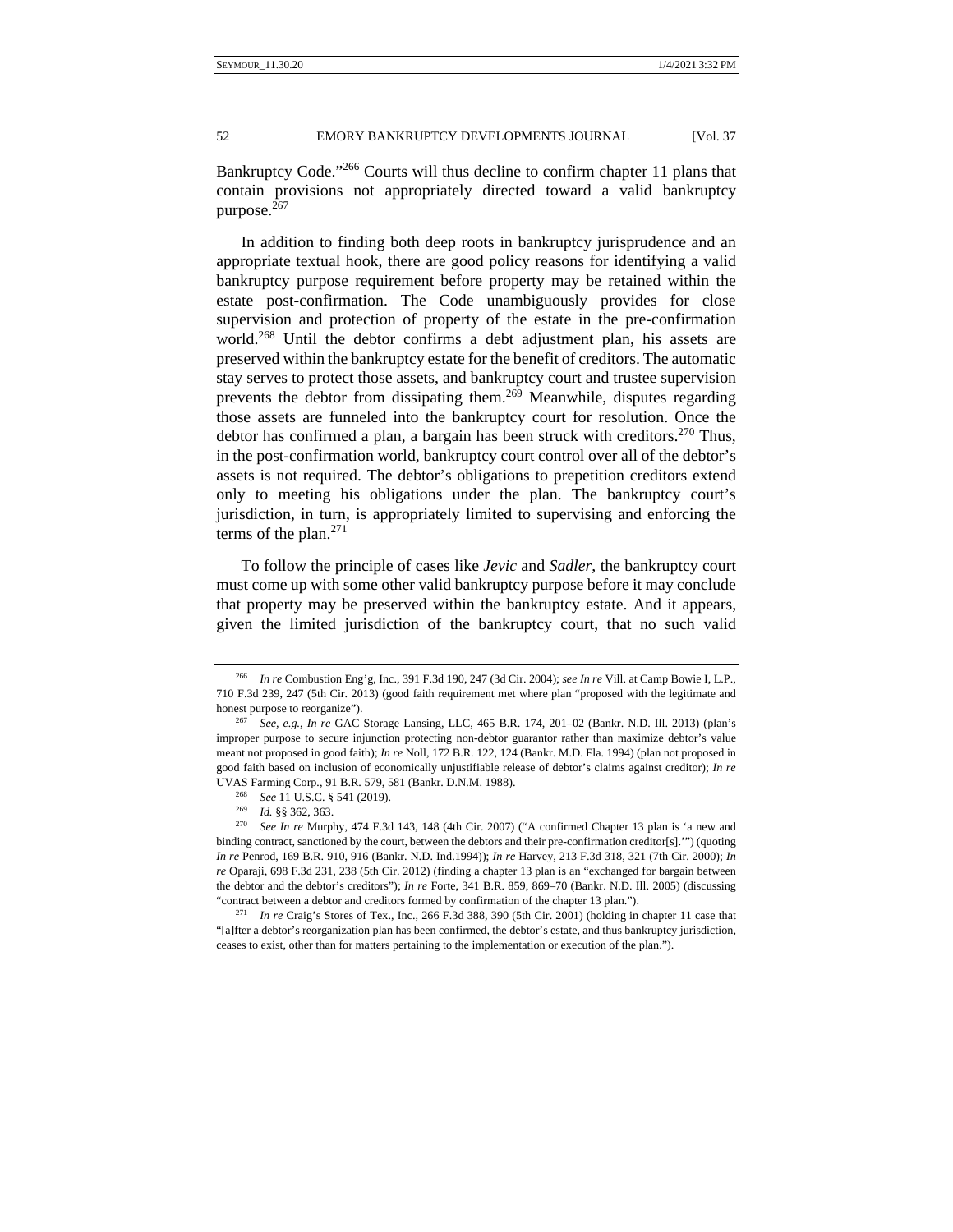bankruptcy purpose is served by delaying the revesting of all estate property until the conclusion of the bankruptcy estate. Rather, the effects of such a delay in revesting are inconsistent with the proper working of bankruptcy law. On the one hand, as we have seen, delaying revesting vitiates the fresh start that the debtor would otherwise obtain upon plan confirmation by continuing to subject all of the debtor's financial affairs to bankruptcy court supervision until the completion of the debtor's plan payments. On the other hand, delaying the revesting of all property of the estate contravenes the Code by providing a debtor with unwarranted protection from postpetition creditors. When the revesting of property of the estate is delayed, that property continues to be subject to the automatic stay as provided for by section  $362(a)(3)$  of the Code, prohibiting acts to exercise control over property of the estate. Indeed, debtors in chapter 13 cases have been recommended to delay revesting to engage this protection.<sup>272</sup> The *Steenes* and *Cherry* litigation concerned precisely this: debtors who sought to delay revesting of property of the estate to protect the city of Chicago from enforcing postpetition traffic penalties by towing the debtors' cars.  $273$ 

Expanding the automatic stay in this manner is inconsistent with the structure of the Code. Although the Code carefully regulates the relationship between a debtor and his prepetition creditors throughout the bankruptcy case, it does not seek to protect debtors from their postpetition creditors. The

<sup>272</sup> *See supra* notes 178–180, 220–229 and accompanying text. 273 *Steenes <sup>I</sup>*, 918 F.3d 554, 558 (7th Cir. 2019); *In re* Cherry, 963 F.3d 717, 719 (7th Cir. 2020). Chicago's practices in enforcing its traffic enforcement laws have been harshly criticized. *See, e.g.*, Melissa Sanchez & Sandhya Kambhampati, *How Chicago Ticket Debt Sends Black Motorists into Bankruptcy*, PRO PUBLICA (Feb. 27, 2018), https://features.propublica.org/driven-into-debt/chicago-ticket-debt-bankruptcy/. I do not write this Article to defend the City's choices in enforcing its traffic laws; indeed, Chicago itself has recognized that many of its historic practices require reform. *See generally Driven into Debt: How Tickets Burden the Poor*, PRO PUBLICA, https://www.propublica.org/series/driven-into-debt (last accessed Nov. 1, 2020) (collecting articles describing reforms to Chicago's traffic laws and policies). Regarding the broader debate over Chicago's traffic debt, I make only one point in this Article: that debtors cannot, at least by default, use the automatic stay in a pending bankruptcy case to shield a car from actions the City wants to take to enforce a ticket issued after the commencement of the bankruptcy case. There may be special cases in which such protection is justified, but likely not every case will qualify, and the protection of the stay should not apply as a matter of course. *See In re*  Heath, 115 F.3d 521, 524 (7th Cir. 1997); *In re Cherry*, 963 F.3d at 719; *Steenes I*, 918 F.3d at 558. To be sure, that may harm some individual debtors. As I have explained, my normative view of debt adjustment bankruptcy assumes that debtors must pay all their ordinary go-forward expenses while they remain in bankruptcy. *Supra*  notes 191–192 and accompanying text. The moral force of that argument is diminished in cases in which debtors are subject to unjust debt collection efforts of any type. Thus, to the extent that debtors in Chicago—or elsewhere—seek relief from unfair or heavy-handed traffic enforcement, chapter 13 may seem like a lifeline that may save their cars. But using bankruptcy in this way has to be, at a minimum, a second-best solution to reform or regulation of the underlying debt collection practices. In addition to being legally questionable, for the reasons I have outlined, it is not clear that debtors actually end up better off; temporarily unenforceable postpetition traffic fines and penalties will continue to pile up during the bankruptcy case and will likely mean that the debtor loses her car as soon as the case is over. *See Steenes I*, 918 F.3d at 558.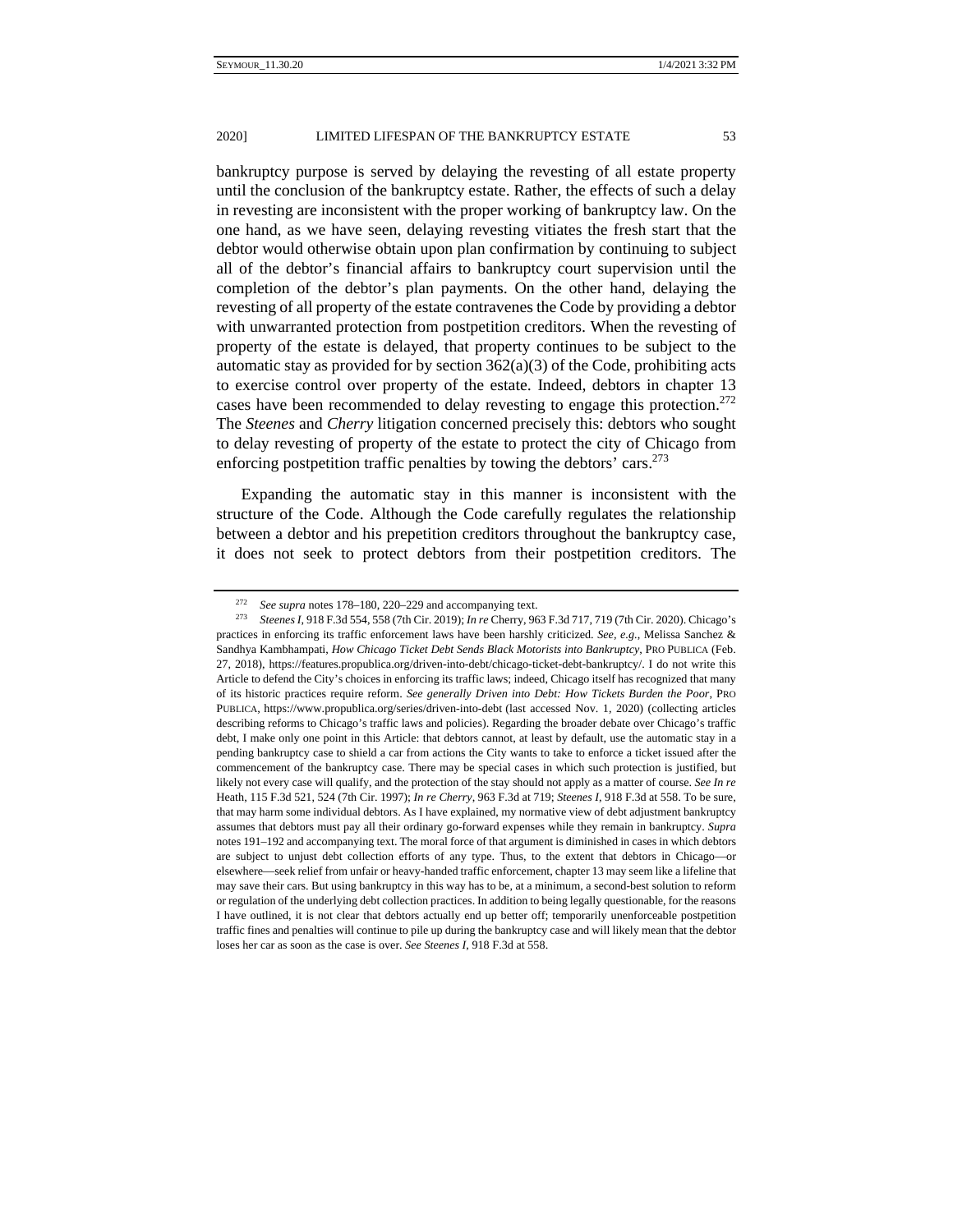automatic stay, for example, enjoins "any act to collect, assess, or recover a claim against the debtor that arose before the commencement of the case," but does not enjoin postpetition creditors from taking such actions.<sup>274</sup> Nor is the stay intended to insulate debtors from collection efforts made by postpetition creditors. Absent special circumstances, postpetition creditors are not provided for by a debt adjustment plan.<sup>275</sup> The debtor is expected to meet his obligations to postpetition creditors in the ordinary course throughout the period in which he is making his payments under the plan to repay prepetition creditors. That also is implicit in the Code's structure: the debtor commits only his projected disposable income to the plan (and may modify the plan if his disposable income changes post-confirmation). Calculation of a debtor's disposable income takes account of the debtor's expected postpetition expenses.276 Preserving property within the bankruptcy estate, however, prevents postpetition creditors from actually seeking to collect on their claims and is in contravention to the statutory scheme.<sup>277</sup> Notably, Carlson has criticized theories of chapter 13 that preserve the chapter 13 estate by default precisely because they serve to expand the automatic stay and inhibit collection attempts by postpetition creditors.278 For exactly the same reason, a debtor in a debt adjustment case should not be permitted to elect to preserve the estate, in an attempt to secure stay protection at the expense of his postpetition creditors.

There is a further troubling effect to permitting debtors to delay the revesting of property of the estate until discharge, dismissal, or conversion of the case. Because the extent of the bankruptcy court's jurisdiction is largely tied to the scope of the bankruptcy estate, preserving the estate for the life of the plan vastly expands bankruptcy court jurisdiction.<sup>279</sup> Courts have warned against this

*In re* Jemison, 2007 Bankr. LEXIS 3107, at \*7–9 (Bankr. N.D. Ala. 2007).

<sup>&</sup>lt;sup>274</sup> 11 U.S.C. § 362(a)(6) (2019).<br><sup>275</sup> Section 1305(a)(1) allows tax creditors to file proofs of claim, and thus be paid under the plan, for taxes that fall due while the case is pending. *Id.* § 1305(a)(1). Section 1305(a)(2) allows postpetition creditors to file proofs of claim if they hold consumer debts against the debtor personally for property or services necessary for the debtor's performance under the plan. *Id.* § 1305(a)(2). There is no analog in chapter 12 or subchapter V.

<sup>&</sup>lt;sup>276</sup> *Id.* §§ 1325(b)(2), 1225(b)(2), 1191(d).<br><sup>277</sup> The Bankruptcy Court for the Northern District of Alabama reached a similar conclusion:

If postpetition creditors can reach only debtors individually, but not property and wages that remain vested in the estate, then these creditors have no meaningful remedy while the case is pending unless they first obtain relief from the stay to pursue property of the estate before commencing state law collection remedies. Such a two-step process gives debtors, who leave all their property in the bankruptcy estate, unwarranted stay protection, and it imposes additional collection expenses and delays on postpetition creditors.

<sup>278</sup> Carlson, *supra* note 9, at 247–48. 279 *Supra* pages 15–16 (discussing how bankruptcy court jurisdiction and the scope of the estate are intertwined).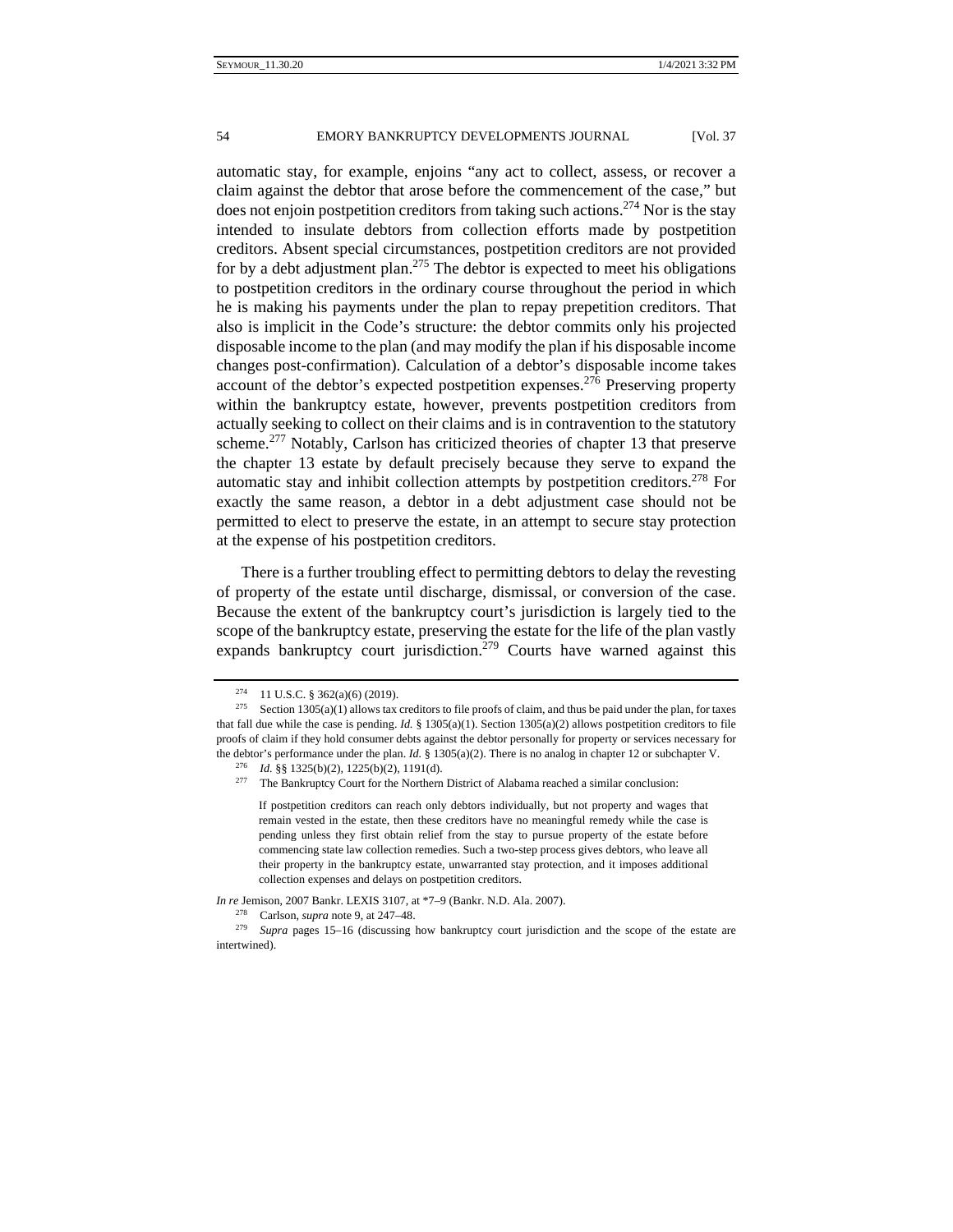something unpleasant happens."<sup>281</sup>

outcome in chapter 11. The alternative is to "funnel virtually all litigation affecting [reorganized debtors] into a single federal forum."280 A chapter 11 debtor is expected, post-confirmation, to "go about its business without further supervision or approval. The firm also is without the protection of the bankruptcy court. It may not come running to the bankruptcy judge every time

There is no reason to treat debtors in debt adjustment cases differently from those proceeding under traditional chapter 11. It is as untenable for bankruptcy jurisdiction to extend to all of the debtor's property post-confirmation in a chapter 13, chapter 12, or subchapter V case as it is for bankruptcy jurisdiction to extend to a traditional chapter 11 debtor's post-confirmation affairs. As Judge Posner explained in *Heath*, that would render the bankruptcy court the arbiter of "the dispute with the corner grocer."282 One bankruptcy court forcefully rejected this possibility:

[T]he retention of all property in the estate during the life of a case is not practical, and . . . would confer jurisdiction on the bankruptcy court and entangle it in even the pettiest of controversies and immerse the court in the day-to-day lives of debtors. For example, do the debtors in these cases intend for the Court to hear a dispute with the neighborhood grocer if the debtor is overcharged for an apple?<sup>283</sup>

Debtors certainly possess a degree of flexibility to shape the postconfirmation estate in a debt adjustment bankruptcy. But flexibility provided by the Code is not the same thing as license. A debtor's powers and privileges in bankruptcy must be exercised in good faith. The meaning of the good faith requirement—an overarching principle of bankruptcy generally—is that provisions incorporated in the plan must serve a valid bankruptcy purpose. That requirement governs provisions purporting to delay revesting of the estate, just as it does any other provision of the plan. And that requirement will substantially limit the circumstances in which revesting may be delayed.

## *2. Necessity to Fulfillment of the Plan*

As the Seventh Circuit in *Heath* proposed, demonstrating a valid bankruptcy purpose for preserving the estate post-confirmation requires a showing that

<sup>&</sup>lt;sup>280</sup> *In re* Boston Reg'l Med. Ctr., 410 F.3d 100, 106 (1st Cir. 2005).<br>
<sup>281</sup> Pettibone Corp. v. Easley, 935 F.2d 120, 122 (7th Cir. 1991).<br>
<sup>282</sup> *In re* Heath, 115 F.3d 521, 523 (7th Cir. 1997).<br>
<sup>283</sup> *In re* Jemison plan provision that delayed revesting of all property of the estate).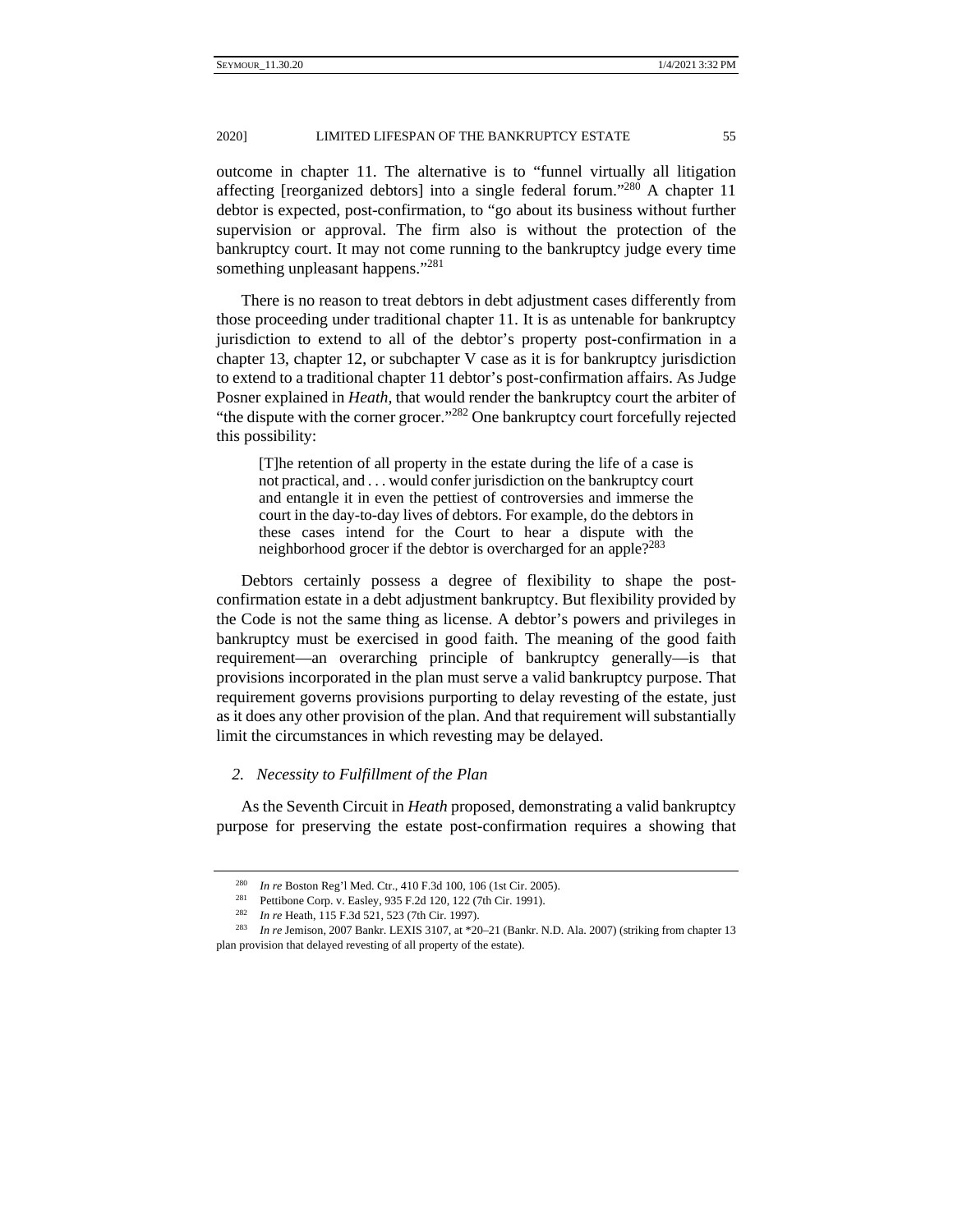property to be retained within the estate is necessary to the fulfillment of the plan.284 The plan is the central feature of the post-confirmation world, and the key source of the debtor's obligations while the case remains pending. To the extent the debtor wishes to secure for himself or his property additional protections beyond those ordinarily afforded by the Code, those protections must be justified by their effect upon the debtor's ability to meet his plan obligations.

On this issue, the Seventh Circuit's decisions in *Steenes I* and *Cherry* do not provide helpful guidance. They observe that property may only be preserved within the estate for a "good, case-specific reason" without suggesting what kind of justification might suffice.<sup>285</sup> Implicit in the decisions seems to be that invoking the protection of the automatic stay will not count as a good reason for keeping property in the estate; the opinions describe the plans at issue as "sheltering scofflaws."286 But it cannot be that a plan drafted to keep some property within the estate fails simply because the debtor's reason for preserving the estate is to secure the stay's protection. From the debtor's perspective, gaining the benefit of the stay as against postpetition creditors is really the only substantial benefit of keeping property within the estate. The other chief effect of preserving the estate is to require the debtor to seek court permission to make other-than-ordinary dispositions of assets; few debtors are likely to want to preserve the bankruptcy estate in order to impose that burden upon themselves.<sup>287</sup> If a finding that a debtor sought to secure the stay's protection were enough to doom a plan, then the ability for debtors to depart from the default rule would be read out of the Code entirely. There would be little, if anything, the debtor could propose that would meet the necessary hurdle.

Courts considering this question must therefore figure out for themselves what counts as a valid reason to preserve property within the bankruptcy estate. My suggestion is that the analysis should consider how compelling the debtor's reasons are for seeking this kind of special protection and for resorting to the bankruptcy court as a shield against postpetition creditors. As I discussed in Section II.A.5 above, the key protection provided by preserving the stay is procedural, rather than substantive. It affects the timing and forum of litigation over postpetition creditors' enforcement actions. In most cases, the debtor cannot secure absolute protection, because a bankruptcy court may grant unpaid postpetition creditors relief from the automatic stay or an administrative

<sup>&</sup>lt;sup>284</sup> In re Heath, 115 F.3d at 524.<br>
<sup>285</sup> In re Cherry, 963 F.3d 717, 719 (7th Cir. 2020).<br>
<sup>286</sup> Steenes I, 918 F.3d 554, 558 (7th Cir. 2019).<br>
<sup>286</sup> Steenes I, 918 F.3d 554, 558 (7th Cir. 2019).<br>
<sup>287</sup> See supra pages confirmation).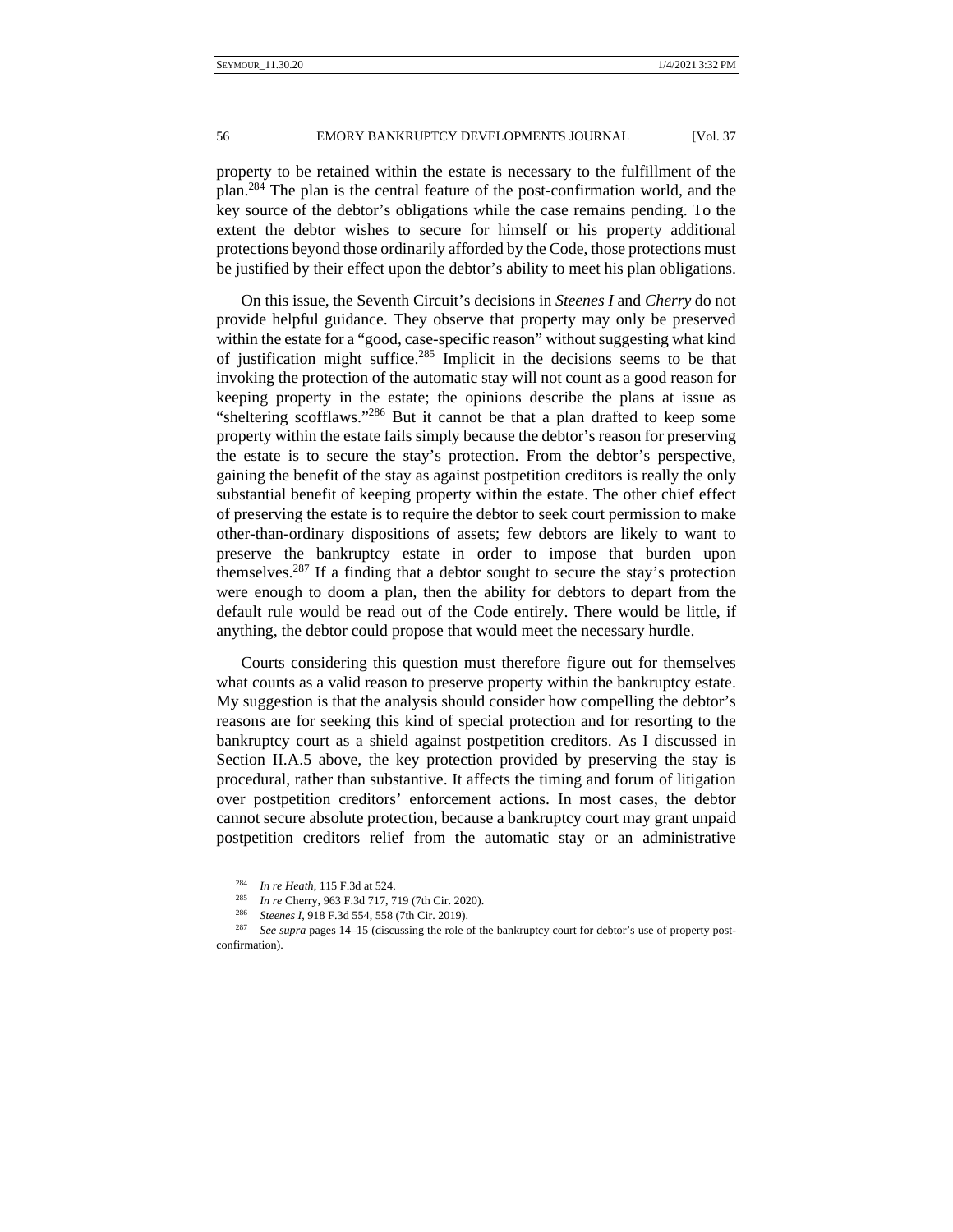expense. Meanwhile, it is not true that the debtor is entirely unprotected even in the absence of the estate. A debtor always has the right to challenge the validity of some collection effort in state court; for example, a debtor might sue an auto lender in state court that repossessed her car, arguing that the lender had miscalculated the balance due and the debtor had not really defaulted on the loan. The effect of preserving the estate is to funnel all such disputes into the bankruptcy court, and to ensure that they are resolved before, rather than after, postpetition creditors have taken some action to collect on unpaid debts. The best justification for preserving the stay is likely to come in cases in which this kind of after-the-fact challenge is insufficient, and it is essential to the debtor that any collection efforts are scrutinized in advance. In other words, the debtor should argue that collection efforts are likely to result in the immediate failure of the plan, such that the justifiability of the postpetition creditor's actions must be litigated in advance, rather than challenged after the fact in the ordinary course.

Precisely when such circumstances exist is likely to be a fact-dependent question. The standard appears clearly to be met if a plan provides that a specific piece of property will be liquidated to repay creditors. Once the property is gone, the debtor's ability to repay creditors vanishes, and the plan will fail. Before a postpetition creditor pulls the rug out from underneath the plan in this way, its claim and rights over the property ought to be subjected to appropriate review by the bankruptcy court (and the filing of a motion in the bankruptcy court may additionally prompt the debtor quickly to take steps toward working out this obligation). Similarly, if the debtor's ability to complete all plan payments is predicated on a specific piece of income generating property (such as a house from which the debtor receives rental income), that asset could be kept in the estate to ensure that the plan is not disrupted without appropriate cause.

To be sure, there will be some hard calls in implementing this standard. Debtors who seek broad post-confirmation protection from their postpetition creditors may argue that many of their key assets are necessary for them to continue making plan payments. Necessity, of course, is likely to be more clearly established in some cases than others. In a consumer case, a debtor who earns a major portion of her income driving a car for a ride-sharing service is likely to have a compelling argument that they cannot complete the plan without the vehicle, and thus should be able to justify retaining the vehicle within the bankruptcy estate. Other debtors may wish for the same protection for their vehicle simply because they drive it to and from work. The intention of this Article is not to require bankruptcy courts to hear extended testimony on such issues, or to make detailed findings of fact regarding, for example, how feasible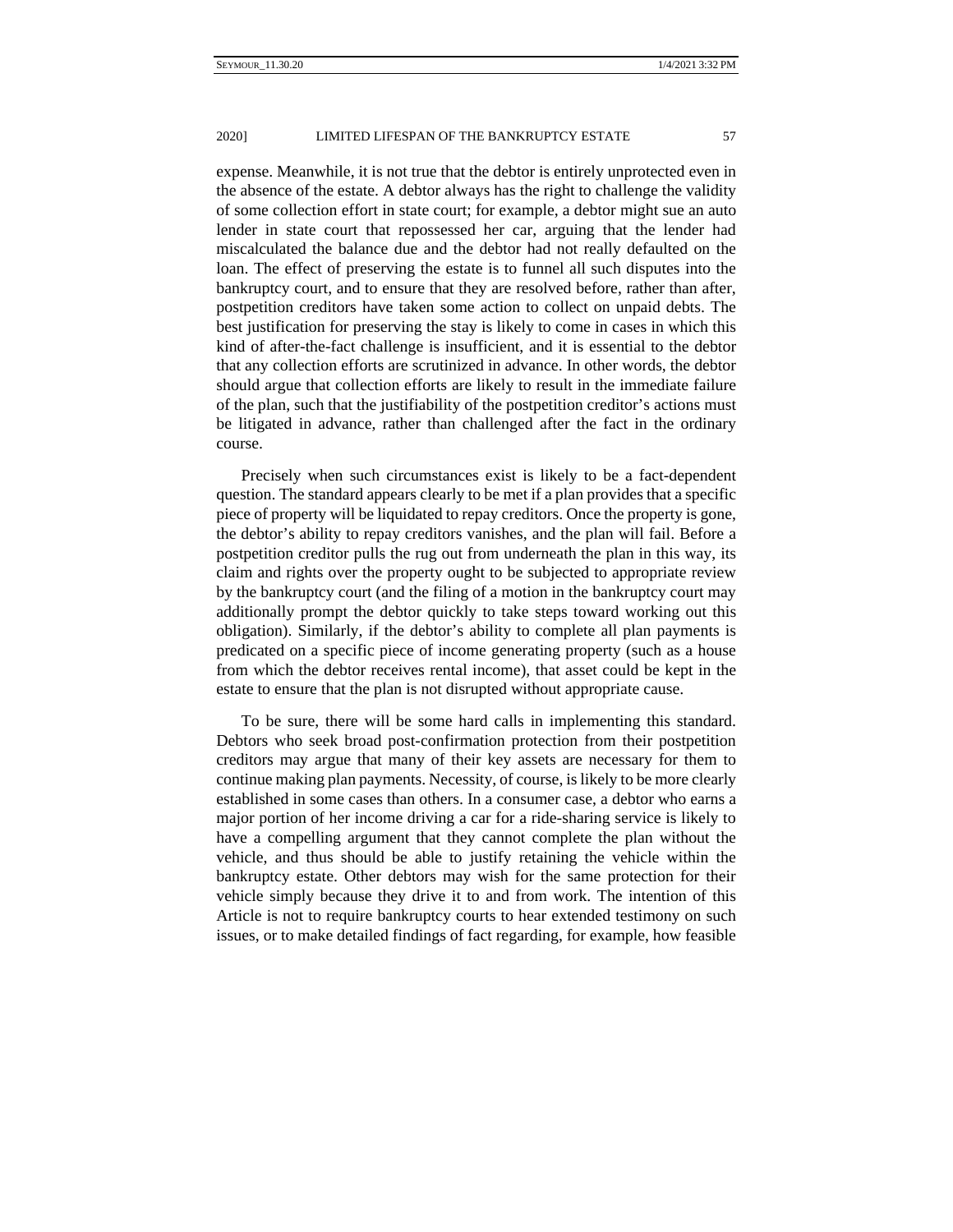it would be for a debtor who ordinarily drives to work instead to rely on public transit. Inquiries of this nature would be inconsistent with the "light touch" model of bankruptcy that I describe below, which seeks to minimize the debtor's encounters with the bankruptcy court.<sup>288</sup>

Rather, I expect that a proposed plan will pass muster if it identifies a specific asset that is to remain in the estate and recites some reason, compelling on its face, why the loss of that asset could immediately jeopardize the bankruptcy. That claim would be supported by a sworn declaration or some other attestation by the debtor—the kind of minimal evidentiary showing that is already extremely common in bankruptcy practice. In most cases, creditors are unlikely to object to these plan provisions and no litigation of any kind will ensure. After all, extending the stay chiefly impacts the enforceability of debts that do not yet exist at the time of plan confirmation. In some cases, there will be creditors who are already present at the time of plan confirmation and thus able to object to a plan provision keeping an asset within the estate. That may occur when a debtor has incurred an obligation between the time of filing a bankruptcy case and the confirmation of a plan, or is a repeat obligor of a specific creditor, such that the likelihood of some new debt arising during the plan period gives the creditor standing to object the plan. In these few cases, the creditor may challenge the debtor's recited reasons as to why keeping property in the estate is essential and, if it can supply evidence sufficient to controvert the debtor's testimony, that objection may be resolved by the bankruptcy court at the confirmation hearing.

The key advantages of this approach are certainty and predictability. For the debtor whose property needs the additional protection provided by the automatic stay, or whose affairs for some reason require greater supervision, the estate may remain open post-confirmation. But that will be the case only where specific language in the plan so provides. Because the retention of property within the estate is not self-executing, as with the estate transformation theory, the plan and confirmation order may provide guidance to the debtor and creditors as to precisely what assets are in the estate, and permit all parties to the bankruptcy case to understand their rights in respect of those assets. The plan will also articulate the basis for retention of property within the estate. Creditors who have grounds to challenge the debtor's decision in that respect will have the opportunity to raise that challenge at the time of plan confirmation and to force the debtor to justify his decision to depart from the default rule of revesting.

<sup>288</sup> *See infra* Section IV.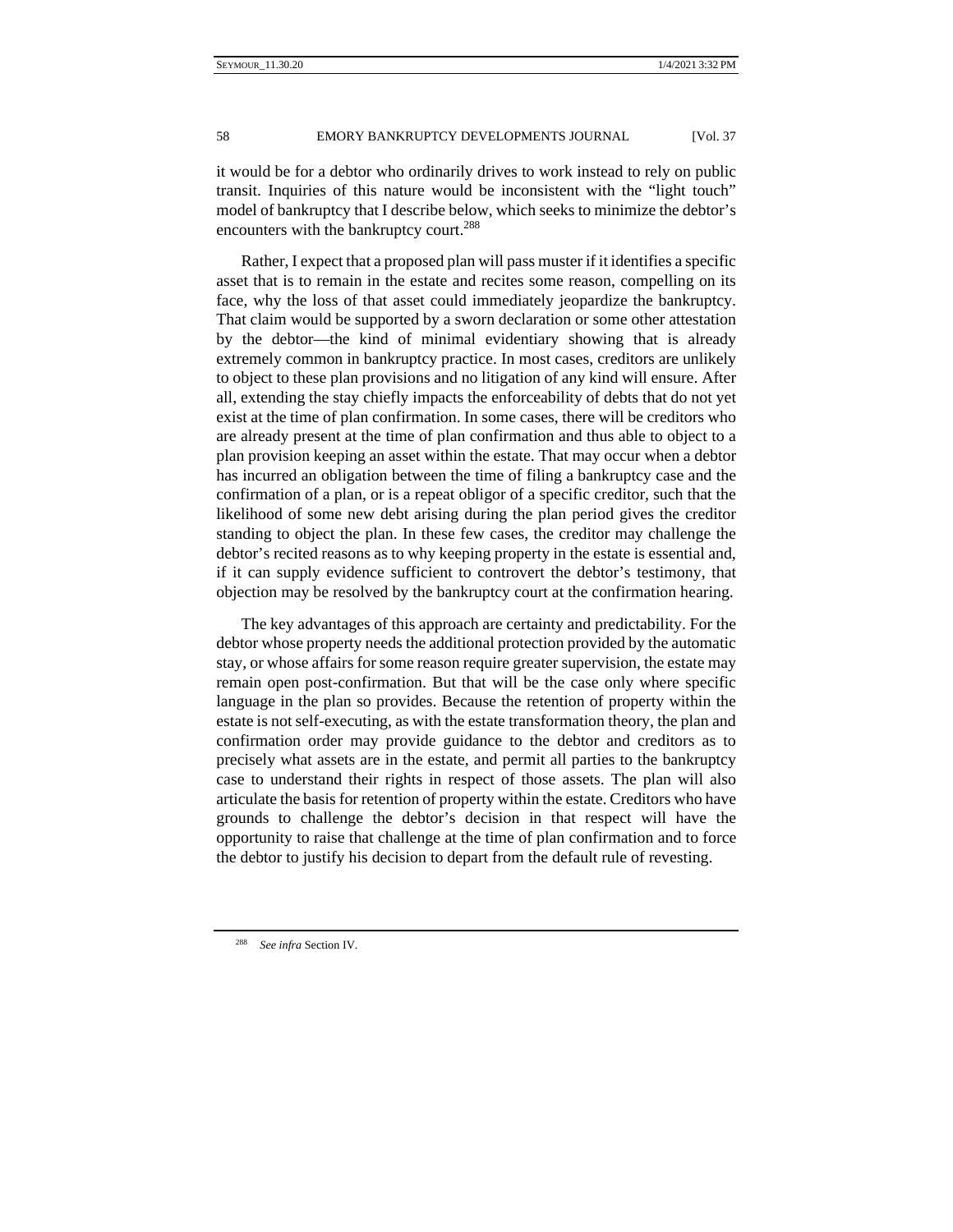## IV. LIGHT-TOUCH BANKRUPTCY

To conclude, I will attempt to situate my view of the limited lifespan of the bankruptcy estate in a broader model of debt adjustment bankruptcy that I will call "light-touch bankruptcy." Light-touch bankruptcy law seeks to make bankruptcy cases as minimally burdensome for the debtor as possible. It assumes that the debtor will undertake the task of managing her own affairs, and thus seeks to afford her a financial "fresh start" at the earliest possible date. In so doing, the light-touch bankruptcy approach also attempts to make bankruptcy as simple and cheap as possible. One likely positive effect of this approach is to make bankruptcy cases easier to administer—a timely change given the expected waves of both business and consumer filings expected to follow the COVID-19 pandemic. From the perspective of the debtor, though, light-touch bankruptcy is very much conscious that debt adjustment bankruptcy exists as an alternative to a simple, speedy liquidation bankruptcy under chapter  $7.^{289}$  Debtors may emerge from chapter 7 proceedings after only a few short weeks or months immediately able to start a new financial life, freed of any restrictions attend to a bankruptcy filing, and unprotected by the bankruptcy court (save for the discharge of prepetition debt).290 Debt adjustment bankruptcies, necessarily, take longer. But I posit that there is little need for them to be more intrusive for the debtor, or to presume that the debtor requires greater ongoing scrutiny or shielding from the bankruptcy court, than chapter 7 does. Light-touch bankruptcy, therefore, disagrees emphatically with bankruptcy courts that argue that their role is to be "gatekeepers on post-confirmation activities."<sup>291</sup>

<sup>&</sup>lt;sup>289</sup> Some chapter 13 debtors, of course, do not have the option of filing for bankruptcy under chapter 7. The means test created by Congress's 2005 bankruptcy reform legislation presumptively requires some abovemedian income debtors, who Congress believes to be most capable of repaying debts over time, to seek relief under chapter 13 rather than chapter 7. 11 U.S.C. § 707(b) (2019). I join with the many critics of the means test who have argued that it has largely failed to achieve what Congress wanted. *See* John Pottow et al., *Did Bankruptcy Reform Fail? An Empirical Study of Consumer Debtors*, 82 AM. BANKR. L.J. 349, 353 (2008). Perhaps more significantly, and certainly less justifiably, chapter 7 remains out of reach for many low income consumers that might benefit most from a speedy liquidation because consumer debtors' attorneys will typically require an upfront fee to file a chapter 7 case that is beyond the consumer debtor's means (while chapter 13 cases are often filed for no money down). *See* Pamela Foohey et al., *"No Money Down" Bankruptcy*, 90 S. CAL. L. REV. 1055 (2017); Pamela Foohey, *Access to Consumer Bankruptcy*, 34 EMORY BANKR. DEV. J. 341, 360–63 (2018).<br><sup>290</sup> A small business that files a chapter 7 or other liquidation proceeding, of course, does not emerge from

bankruptcy with a fresh start. But the entrepreneur owner of the small business is nonetheless freed by the speedy windup of her old business immediately to start a new one—as many choose to do. *See* Douglas G. Baird & Edward R. Morrison, *Serial Entrepreneurs and Small Business Bankruptcies*, 105 COLUM. L. REV. 2310, 2310– 18, 2328–30 (2005). 291 *In re* Ward, 546 B.R. 667, 679 (Bankr. N.D. Tex. 2016); *see supra* notes 243–244 and accompanying

text.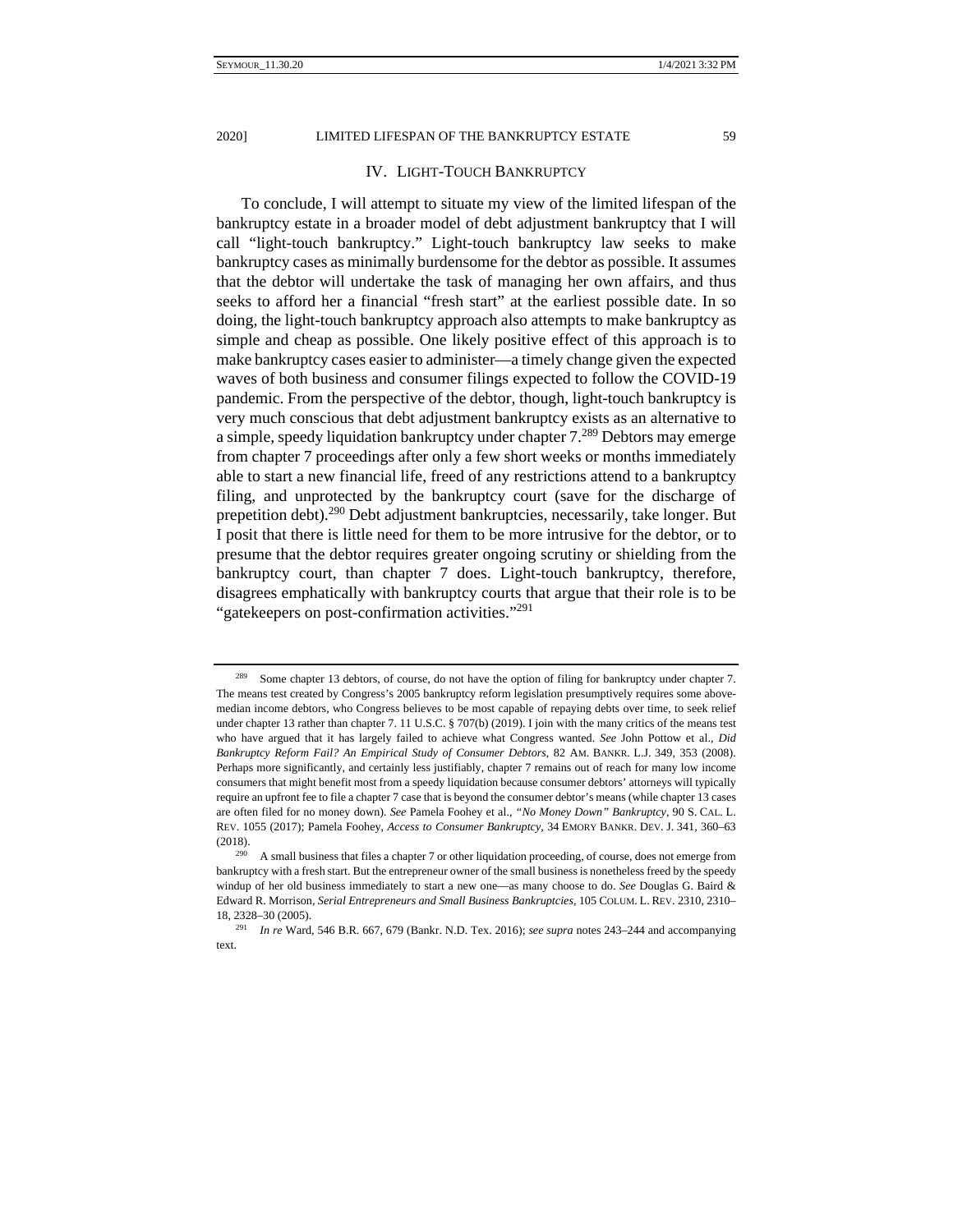Limiting the lifespan of the bankruptcy estate moves closer to a model of light-touch bankruptcy because it reduces the number of interactions between the debtor and the bankruptcy court. The shadow of the bankruptcy proceeding is reduced. Although it allows for exceptions, it assumes that once the debtor's plan is confirmed and his repayment obligations are crystallized, he will have no further recourse to the bankruptcy court. As this Article has explained, the debtor is not required to pay for an attorney to go into court on his behalf to seek permission to sell assets or make purchases, which the bankruptcy court may grant based on its view of whether the proposed transactions are financially wise or involve advantageous terms.<sup>292</sup> Even in cases in which the bankruptcy court approves the proposed transactions, the need for motions practice in such cases may cost a debtor hundreds of dollars on each occasion.<sup>293</sup> This Article proposes simply to do away with those costs in the post-confirmation world. Nor may the debtor ordinarily seek the aid of the bankruptcy court in disputes with new creditors that arise after the financial fresh start of plan confirmation. Although my view of the limited lifespan of the bankruptcy estate permits exceptions, presumptively the debtor must deal with those outside bankruptcy on the same terms as a consumer with no pending bankruptcy case, or a debtor already granted a chapter 7 discharge.

Light-touch bankruptcy, though, is broader than just the scope of the bankruptcy estate. Congress and the bankruptcy courts should be attentive to other ways that debt adjustment bankruptcy may be streamlined for debtors. To take a number of examples of what light-touch bankruptcy should mean: on an operational level, debt adjustment bankruptcy should continue the trend towards use of standardized forms that allow for cheaply prepared, off-the-shelf reorganization proceedings, and should, where possible, simplify filings that the debtor makes or receives after the earliest period of the bankruptcy case; bankruptcy courts should be skeptical of plan provisions, such as conduit mortgage payment plans, that take control of the debtor's ordinary financial affairs away from her;294 and Congress should rigorously scrutinize mandates

<sup>292</sup> *See In re Ward*, 546 B.R. at 680 (declining to approve debtor's purchase of a car because proposed financing terms were "onerous and unfavorable" notwithstanding "some anecdotal evidence that [the terms] might be customary in the industry for individuals in financial distress.").<br><sup>293</sup> See id. (describing typical fees in the Northern District of Texas).<br><sup>294</sup> These are plan provisions or local rules that provide that the

payment during the plan period is to be paid by the chapter 13 trustee (who may receive the funds, along with the remainder of the debtor's plan payments, either via a wage garnishment order or a direct payment from the debtor), rather than directly by the debtor herself to the mortgage holder.) Although relatively common and endorsed as a best practice by many bankruptcy judges and professionals, AM. BANKR. INST., FINAL REPORT OF THE ABI COMMISSION ON CONSUMER BANKRUPTCY 184–87 (2019), one recent study suggested that they have no statistically significant impact one way or the other on plan completion rates. Greene, Patel & Porter, *supra*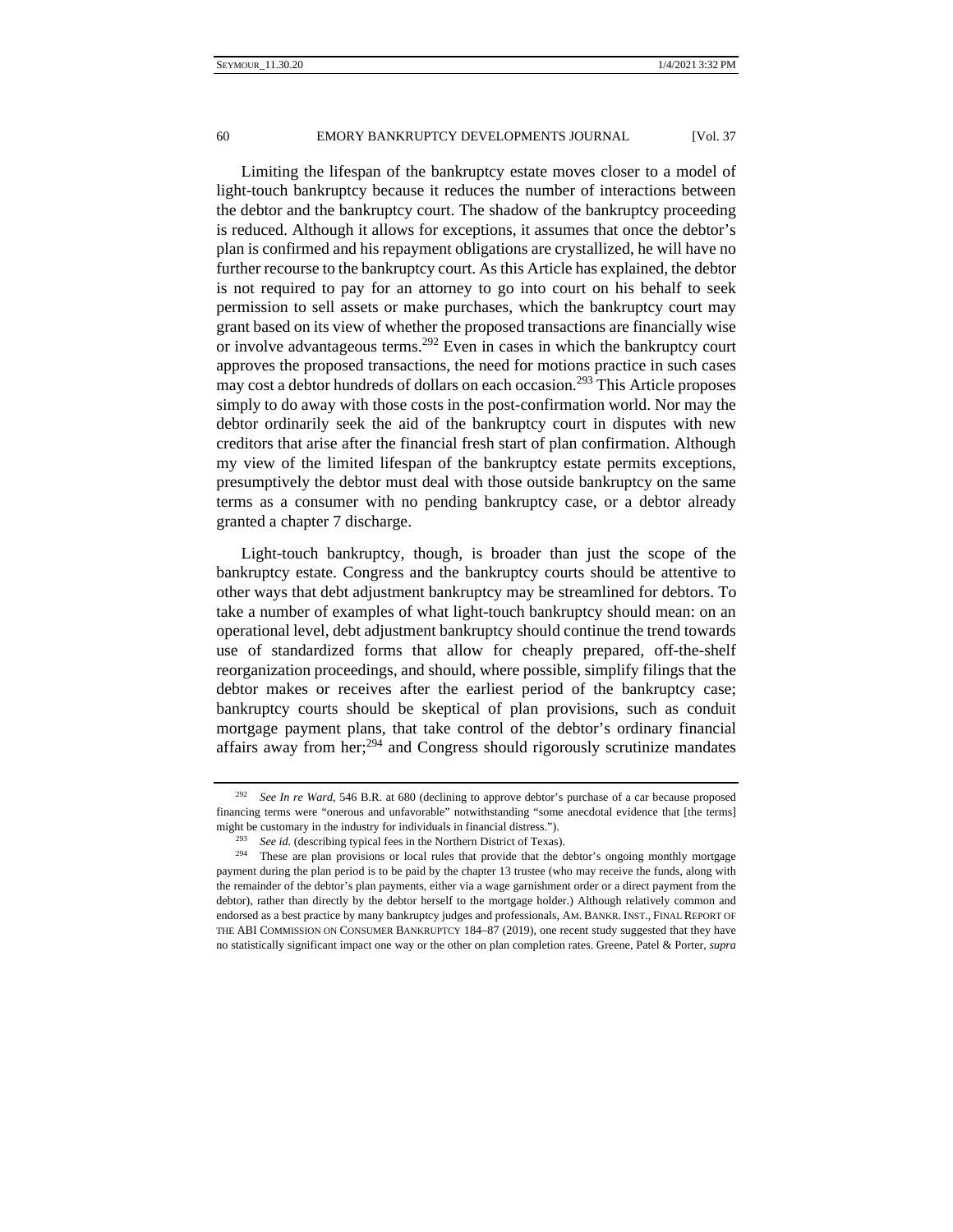such as the requirement in chapter 13 for credit counselling (before a bankruptcy case is commenced)<sup>295</sup> and personal financial management (before a discharge is granted)<sup>296</sup> to ensure these programs provide a sufficient benefit for debtors to justify the financial and time cost imposed upon debtors.<sup>297</sup> One welcome substantive change would be to amend the Code to change the rules for modification of confirmed plans in chapters 12 and 13 cases. Under current law, chapter 12 or 13 debtors may be brought back into bankruptcy court by a motion of the trustee or a creditor to modify the confirmed plan to increase the debtor's payments on the basis that her disposable income has increased in the period following plan confirmation.<sup>298</sup> Subchapter V has eliminated this possibility for small business debtors, permitting only the debtor to seek modification in order to reduce its plan payments.<sup>299</sup> Adopting that rule in chapters 12 and 13 not only permits the debtor to benefit from good fortune during the pendency of the case but also makes the plan period administratively more simple for both the debtor and trustee.<sup>300</sup>

Finally, while I do not claim that my model of bankruptcy follows necessarily from the insights that are at the heart of most recent bankruptcy scholarship, I note that light-touch bankruptcy is at least consistent with its most significant conclusions. Light-touch bankruptcy is normatively predicated on the notion that the substantial majority of debtors do not end up in bankruptcy because they are bad actors, or because they are unduly or unusually irresponsible in the management of their finances. Research beginning in the 1980s with the pathbreaking empirical work of Professors Elizabeth Warren, Jay Westbrook, and Theresa Sullivan has argued instead that bankruptcy is most

note 2, at 1076.<br><sup>295</sup> 11 U.S.C. § 109(h) (2019).<br><sup>296</sup> *Id.* §§ 111, 727(a)(11), 1328(g)(1).<br><sup>297</sup> Most debtors do not appear to find these courses helpful. *See generally* Michael D. Sousa, *Just Punch My Bankruptcy Ticket: A Qualitative Study of Mandatory Debtor Financial Education*, 97 MARQ. L. REV. 391 (2013) ("only four out of the fifty-eight participants (6.90%) [] interviewed for this study found the mandated education courses helpful"); AM. BANKR. INST., FINAL REPORT OF THE ABI COMMISSION ON CONSUMER BANKRUPTCY 121–25 (2019) (noting widespread criticism of the utility of the pre-bankruptcy credit counseling requirement and proposing its elimination); *id.* at 125–26 (describing track record of debtor financial management course as "mixed at best," but not proposing repeal).<br>
<sup>298</sup> See 11 U.S.C. §§ 1229(a)(1), 1329(a)(1).<br>
<sup>299</sup> Id. § 1193.<br>
<sup>300</sup> Many of my suggestions for a new light-touch framework for debt-adjustment bankrup

consistent in theme with recent reform proposals, such as now-Senator Warren's bankruptcy reform plan to replace current chapter 7 and chapter 13 filing rules with a single, streamlined consumer bankruptcy filing process intended to make bankruptcy "simple, cheap, fast, and flexible." *Fixing our Bankruptcy System to Give People a Second Chance*, ELIZABETH WARREN, https://elizabethwarren.com/plans/bankruptcy-reform (last accessed Nov. 19, 2020).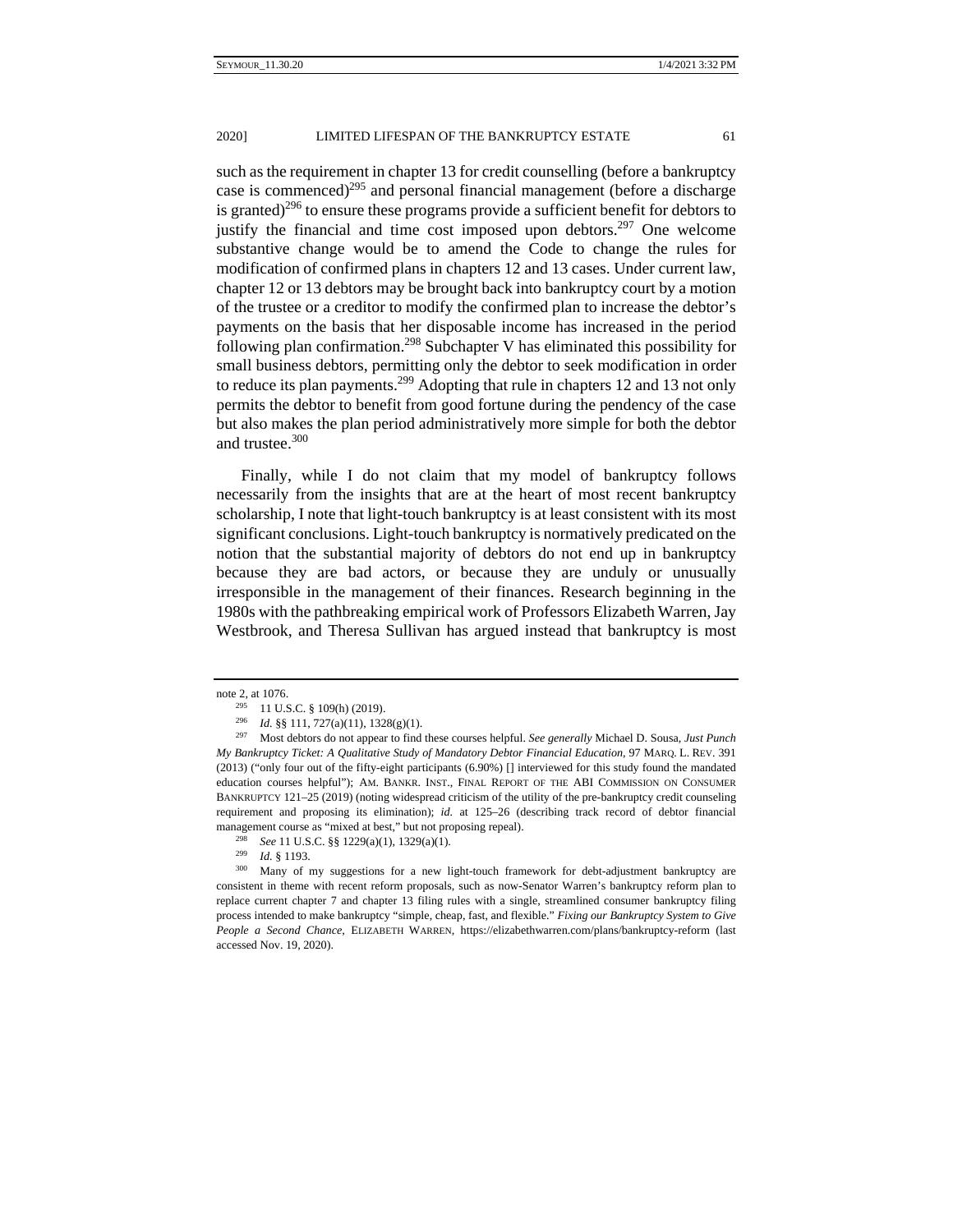frequently the product of unpredictable and frequently unavoidable financial setbacks, whether income shocks such as job losses or family separation, or expense shocks, such as medical treatment.<sup>301</sup> This research emphasizes that consumer bankruptcy in the United States frequently plays the role of social insurance, providing relief for financially distressed debtors that supplements that provided by more formal social insurance programs such as unemployment insurance or health insurance.<sup>302</sup> Bankruptcy law is not the resort for spendthrifts seeking to avoid paying too casually incurred debt; rather, it continues to carry very substantial social stigma, and many consumer debtors will suffer considerable financial hardship for long periods of time before turning to bankruptcy to address their problems.<sup>303</sup>

With this understanding of both of the purposes that bankruptcy law serves and of the types of debtors that most frequently end up in bankruptcy, a lighttouch model of debt adjustment bankruptcy seems justifiable. Among consumer bankruptcy's gravest challenges today are barriers to access that prevent debtors from gaining effective relief. These are deep-rooted problems that do not admit of any easy solution. Even if the effect is felt only at the margins, simplifying and streamlining the bankruptcy process—and thus, potentially, making it cheaper—may do something to help promote wide access to bankruptcy. Meanwhile, given the profile of the typical chapter 13 debtor, it is at best questionable whether the potentially costly additional procedures that I have described add much value for debtors. There is little reason to believe that close scrutiny of consumer debtors by the bankruptcy courts is warranted as the price for admission to bankruptcy—and even less reason to suppose that to be the case for business debtors under other chapters of the Code.

<sup>301</sup> TERESA A. SULLIVAN, ELIZABETH WARREN & JAY LAWRENCE WESTBROOK, THE FRAGILE MIDDLE CLASS: AMERICANS IN DEBT 6 (Yale University Press 2020).

The debtors in our sample include accountants and computer engineers, doctors and dentists, clerks and executives, salesclerks and librarians, teachers and entrepreneurs. They are middle class folks . . . the first to succumb to difficulties that also face many of their fellow citizens. . . They are a silent reminder that even the most secure family may be a job loss, a medical problem, or an out-of-control credit card away from financial catastrophe.

*Id.* at 6; *see also id.* at 75–107 (discussing job loss as a cause of bankruptcy); 141–71 (discussing medical expenses as a cause of bankruptcy); 172–98 (discussing divorce as a cause of bankruptcy). 302 *See* Adam Feibelman, *Defining the Social Insurance Function of Consumer Bankruptcy*, 13 AM.

BANKR. INST. L. REV. 129, 129–31 (2005) (describing various forms of the claim that bankruptcy law functions as social insurance). 303 *See* Pamela Foohey, *Access to Consumer Bankruptcy*, 34 EMORY BANKR. DEV. J. 341, 347–57 (2018).